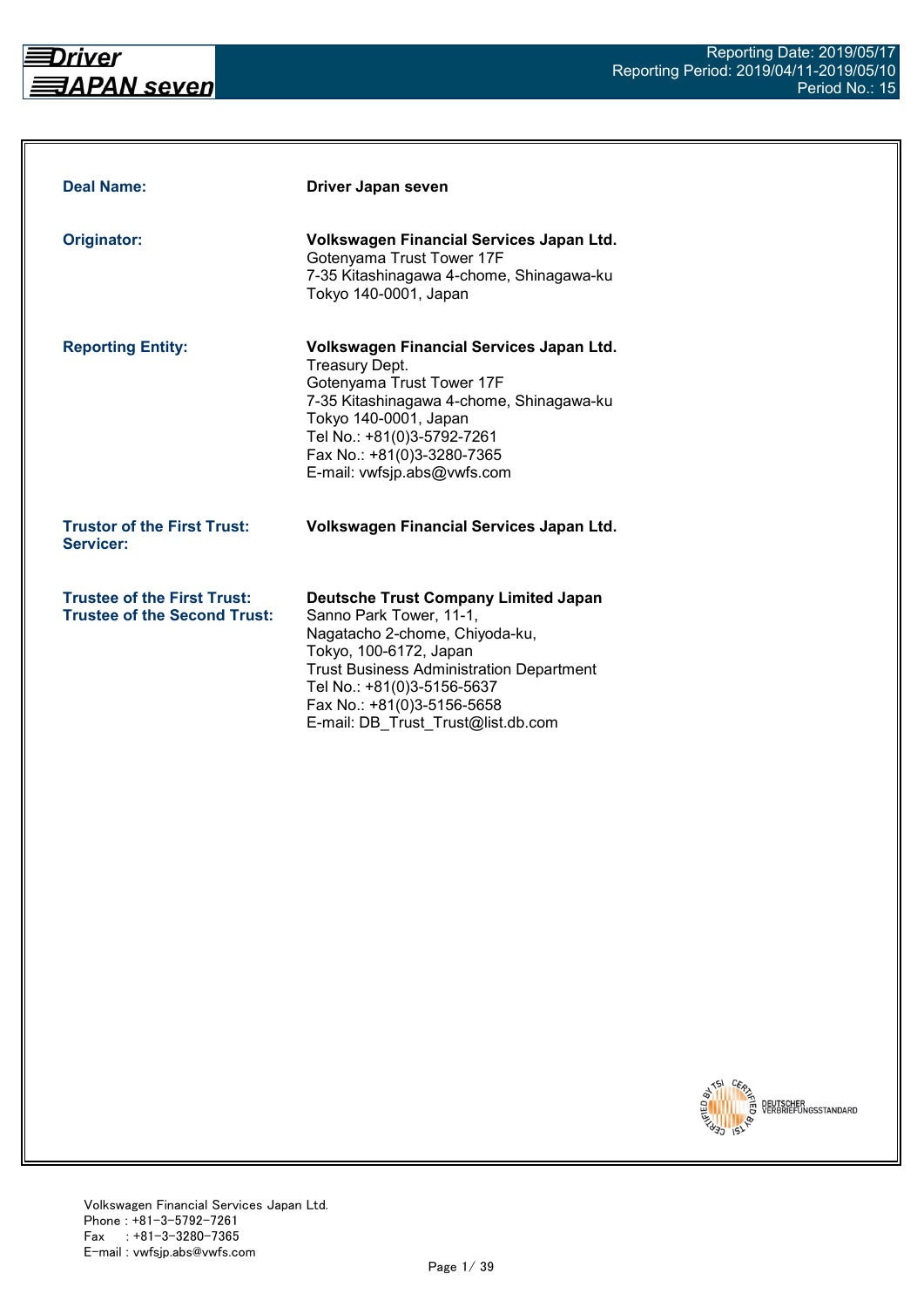#### **Contents**

| <b>Page</b> Tables of Contents                               |
|--------------------------------------------------------------|
| 1 Front Page                                                 |
| 2 Contents                                                   |
| <b>3 Deal Overview</b>                                       |
| 4 Deal Overview: Counterparties I                            |
| <b>5</b> Deal Overview: Counterparties II                    |
| 6 Information regarding the TBI and ABL to the Second Trust  |
| <b>7</b> Pool Information                                    |
| <b>8 Available Distribution</b>                              |
| 9 Waterfall                                                  |
| <b>10 Credit Enhancement</b>                                 |
| 11 Cumulative Gross Loss Ratio & Performance Trigger         |
| 12 Cumulative Gross Loss Ratio & Performance Trigger (Chart) |
| 13 Default & Delinquencies                                   |
| 14 Run Out Schedule (Previous)                               |
| 15 Run Out Schedule                                          |
| 16 Expected Amortization to the Second Trust                 |
| 17 Sub-Servicer                                              |
| 18 Brand                                                     |
| 19 New and Used                                              |
| 20 Product Type                                              |
| <b>21 RV</b>                                                 |
| 22 Brand New and Used                                        |
| 23 Customer Type                                             |
| 24 Outstanding Discounted Principal Balance                  |
| <b>25 Original Principal Amount</b>                          |
| 26 Interest Rate paid by the Obligor                         |
| 27 Original Term                                             |
| 28 Remaining Term                                            |
| 29 Seasoning                                                 |
| 30 Type of Car                                               |
| 31 Brand and Model                                           |
| 32 Geographic Dist. by Prefecture                            |
| <b>33 Obligor Concentration</b>                              |
| <b>34 Contract Start Month</b>                               |
| 35 Contract End Month                                        |
| <b>36 Monthly payment</b>                                    |
| 37 Bonus payment                                             |
| 38 Mortor Type                                               |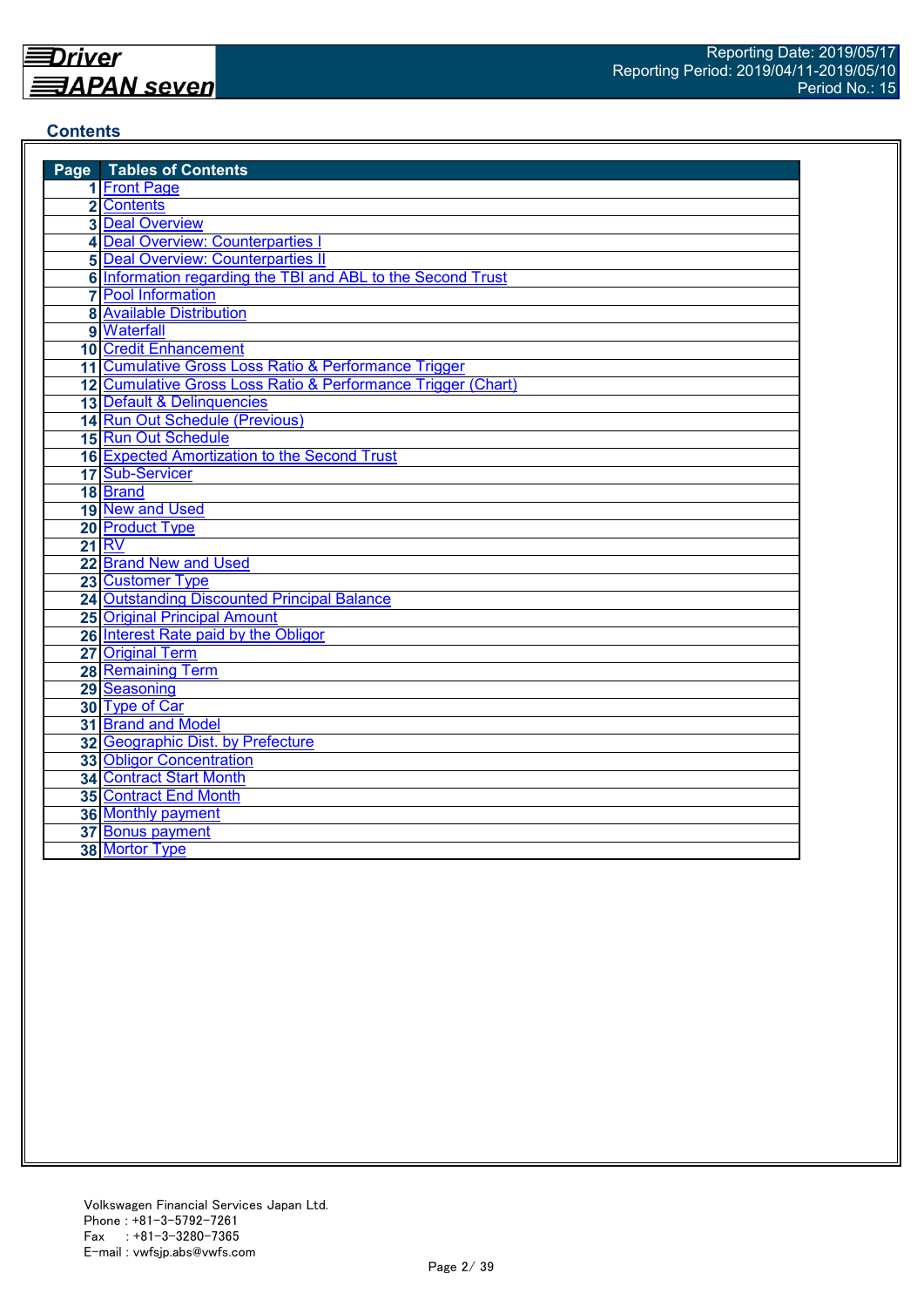#### **Deal Overview**

| <b>Cut Off Date:</b>                | 2018/02/10 |    |                                           |            |
|-------------------------------------|------------|----|-------------------------------------------|------------|
| <b>Trust Commencement Date:</b>     | 2018/02/23 |    | <b>Legal Maturity of the First Trust:</b> | 2026/06/26 |
| <b>Monthly Period:</b>              | 2019/04/11 | to | 2019/05/10                                |            |
| <b>Reporting Date:</b>              | 2019/05/17 |    |                                           |            |
| <b>Reporting Frequency:</b>         | monthly    |    |                                           |            |
| <b>Period No.:</b>                  | 15         |    |                                           |            |
| <b>Remittance Date:</b>             | 2019/05/22 |    |                                           |            |
| <b>Advance Payment Date:</b>        | 2019/05/22 |    |                                           |            |
| <b>Cash Adjustment Date:</b>        | 2019/05/22 |    |                                           |            |
| <b>Additional Entrustment Date:</b> | 2019/05/24 |    |                                           |            |
| <b>Trust Calculation Date:</b>      | 2019/05/24 |    |                                           |            |
| <b>Trust Calculation Period:</b>    | 2019/04/25 | to | 2019/05/24                                |            |
| <b>First Trust Payment Date:</b>    | 2019/05/27 |    |                                           |            |
| <b>Second Trust Payment Date:</b>   | 2019/05/28 |    |                                           |            |
| <b>Interest Calculation Period:</b> | 2019/04/27 | to | 2019/05/28                                |            |
| <b>Next Reporting Date:</b>         | 2019/06/17 |    |                                           |            |

#### **Pool information at the Initial Cut off Date**

|                         | <b>Contracts</b> | Number of Outstanding Discounted<br><b>Principal Balance</b> | <b>Outstanding Nominal</b><br><b>Balance</b> |
|-------------------------|------------------|--------------------------------------------------------------|----------------------------------------------|
| <b>Outstanding Pool</b> | 25,466           | 58,823,742,157 JPY                                           | 61,652,388,600 JPY                           |

| <b>Credit Type</b>            | of Loans    | <b>Percentage Outstanding Discounted</b><br><b>Principal Balance</b> | <b>Percentage of Balance</b> |
|-------------------------------|-------------|----------------------------------------------------------------------|------------------------------|
| <b>Balloon</b>                | 79.91 %     | 52,580,850,830 JPY                                                   | 89.39 %                      |
| <b>IEqual Instalment Loan</b> | 20.09 %     | 6,242,891,327 JPY                                                    | 10.61%                       |
| <b>Total</b>                  | $100.00 \%$ | 58,823,742,157 JPY                                                   | 100.00 $%$                   |

| <b>Type of Car</b> | of Loans    | Percentage Outstanding Discounted<br><b>Principal Balance</b> | <b>Percentage of Balance</b> |
|--------------------|-------------|---------------------------------------------------------------|------------------------------|
| <b>New</b>         | 65.02 %     | 44,831,636,726 JPY                                            | 76.21 %                      |
| Used               | 34.98 %     | 13,992,105,431 JPY                                            | 23.79 %                      |
| <b>Total</b>       | $100.00 \%$ | 58,823,742,157 JPY                                            | 100.00 %                     |
|                    |             |                                                               |                              |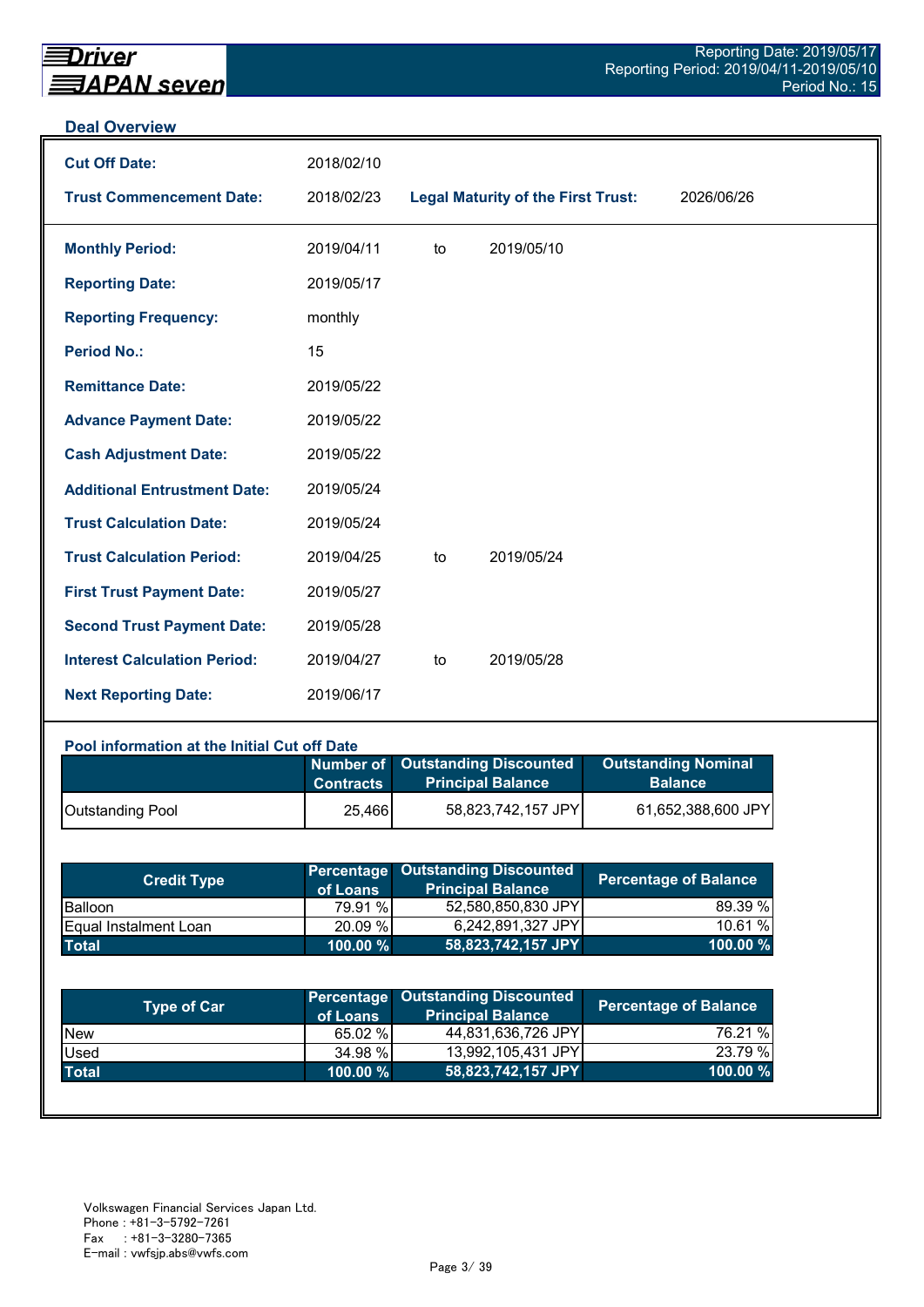## **Deal Overview: Counterparties I**

|                                                                                                                                             | Rating         |                |               |              |                |               |                     |               |               |
|---------------------------------------------------------------------------------------------------------------------------------------------|----------------|----------------|---------------|--------------|----------------|---------------|---------------------|---------------|---------------|
|                                                                                                                                             |                | <b>Moody's</b> |               | <b>Fitch</b> |                |               | <b>R&amp;I</b>      |               |               |
| <b>Joint Lead Managers:</b>                                                                                                                 | Long  <br>Term | Short<br>Term  | Outlook       | Long<br>Term | Short<br>Term  | Outlook       | Long<br><b>Term</b> | Short<br>Term | Outlook       |
| Mizuho Securities Co., Ltd.<br>Otemachi Tower, 5-5,<br>Otemachi 1-chome,<br>Chiyoda-ku,<br>Tokyo 100-8176, Japan                            | A <sub>1</sub> | $P-1$          | <b>Stable</b> | n.a.         | n.a.           | n.a.          | AA-                 | $a - 1 +$     | <b>Stable</b> |
| <b>BNP Paribas Securities (Japan) Limited</b><br>GranTokyo North Tower, 9-1,<br>Marunouchi 1-chome,<br>Chiyoda-ku,<br>Tokyo 100-6740, Japan | n.a.           | n.a.           | n.a.          | n.a.         | n.a.           | n.a.          | n.a.                | n.a.          | n.a.          |
| <b>Trust Management Account Bank:</b><br><b>MUFG Bank, Ltd.</b><br>4-2 Toranomon 1-chome,<br>Minato-ku<br>Tokyo 105-0001, Japan             | A <sub>1</sub> | $P-1$          | <b>Stable</b> | A            | F <sub>1</sub> | <b>Stable</b> | AA-                 | $a - 1 +$     | Stable        |

#### **Originator: Trustor of the First Trust: Servicer: Volkswagen Financial Services Japan Ltd.** Gotenyama Trust Tower 17F 7-35 Kitashinagawa 4-chome, Shinagawa-ku Tokyo 140-0001, Japan

#### **Trustee of the First Trust:**

**Trustee of the Second Trust: Deutsche Trust Company Limited Japan** Attn.: Driver Japan Seven Trust Business Administration Department

#### **ABL Lender to the First Trust:**

**Trustor of the Second Trust:** Mizuho Securities Co., Ltd.

#### **Seller of the Trust Beneficial**

**Interest of the Second Trust** Mizuho Securities Co., Ltd. BNP Paribas Securities (Japan) Limited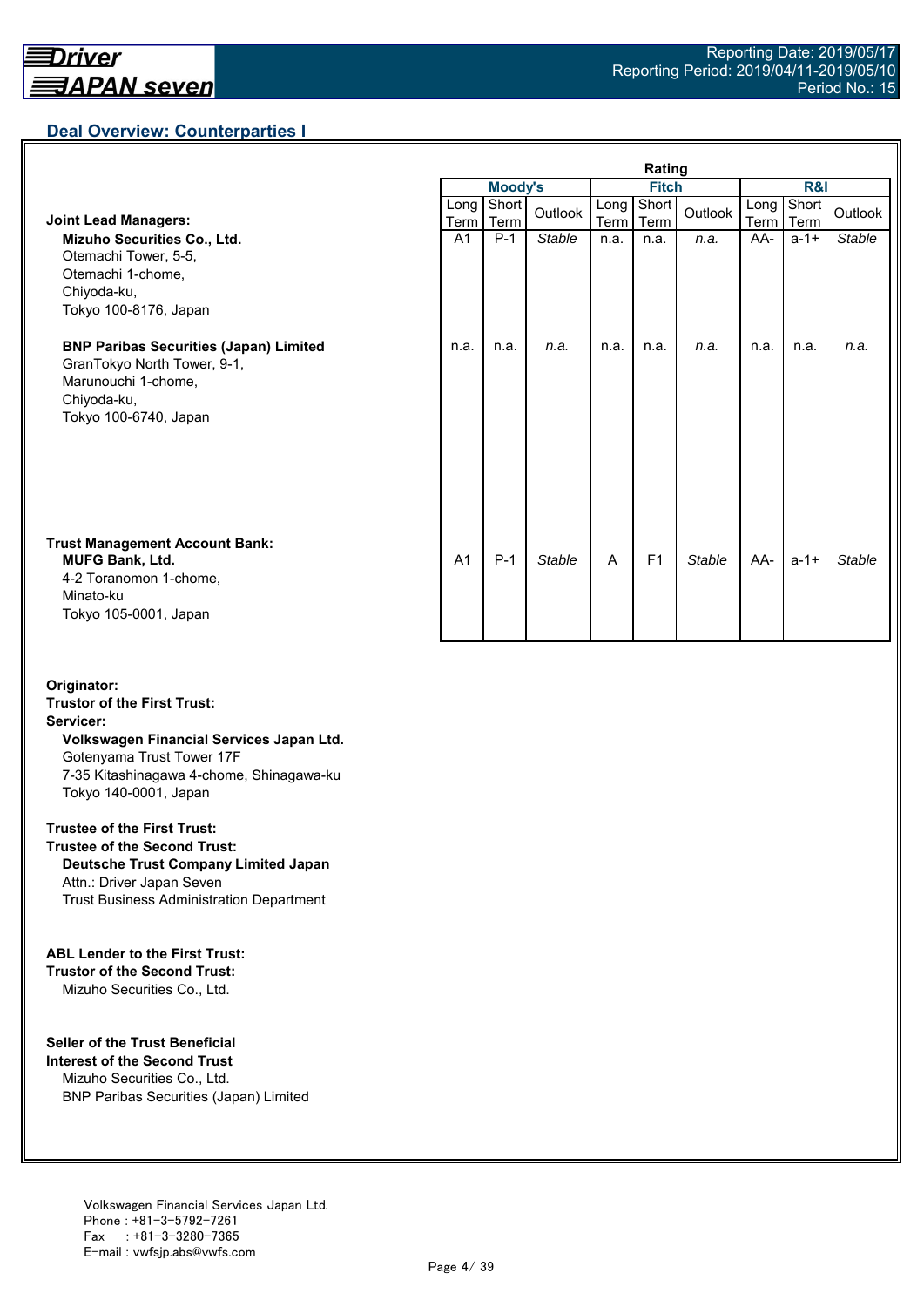#### **Rating Agencies:**

**Moody's SF Japan K.K.** Attn.: Driver Japan seven Structure Finance Group Monitoring Division 5-1 Atago 2-chome, Minato-ku Tokyo 105-6220, Japan E-mail: monitor.msfj@moodys.com

#### **Fitch Ratings Japan Limited**

Attn.: Driver Japan seven Structured Finance Kojimachi Crystal City East Wing 3rd Floor, 4-8 Kōjimachi, Chiyoda-ku, Tokyo 102-0083, Japan E-mail: tokyo.surveillance@fitchratings.com

#### **Rating and Investment Information, Inc.**

Attn.: Monitoring Group Department: Structured Finance Department TERRACE SQUARE, 3-22, Kanda Nishikicho, Chiyoda-ku, Tokyo 101-0054, Japan E-mail: sfmonitor@r-i.co.jp

|                                         | Rating  |             |         |              |      |               |                |      |         |  |
|-----------------------------------------|---------|-------------|---------|--------------|------|---------------|----------------|------|---------|--|
| <b>Rating of VW</b>                     | Moody's |             |         | <b>Fitch</b> |      |               | <b>R&amp;I</b> |      |         |  |
|                                         | Short I | Long        | Outlook | Short        | Long | Outlook       | Short          | Long | Outlook |  |
|                                         |         | Term I Term |         | Term .       | Term |               | Term           | Геrm |         |  |
|                                         |         |             |         |              |      |               |                |      |         |  |
| <b>Volkswagen Financial Services AG</b> | $P-2$   | A3          | Stable  | n.a.         | n.a. | n.a.          | n.a.           | n.a. | n.a.    |  |
|                                         |         |             |         |              |      |               |                |      |         |  |
| Volkswagen AG                           | $P-2$   | A3          | Stable  | F2           | BBB+ | <b>Stable</b> | n.a.           | n.a. | n.a.    |  |
|                                         |         |             |         |              |      |               |                |      |         |  |

#### Reporting Date: 2019/05/17 Reporting Period: 2019/04/11-2019/05/10 Period No.: 15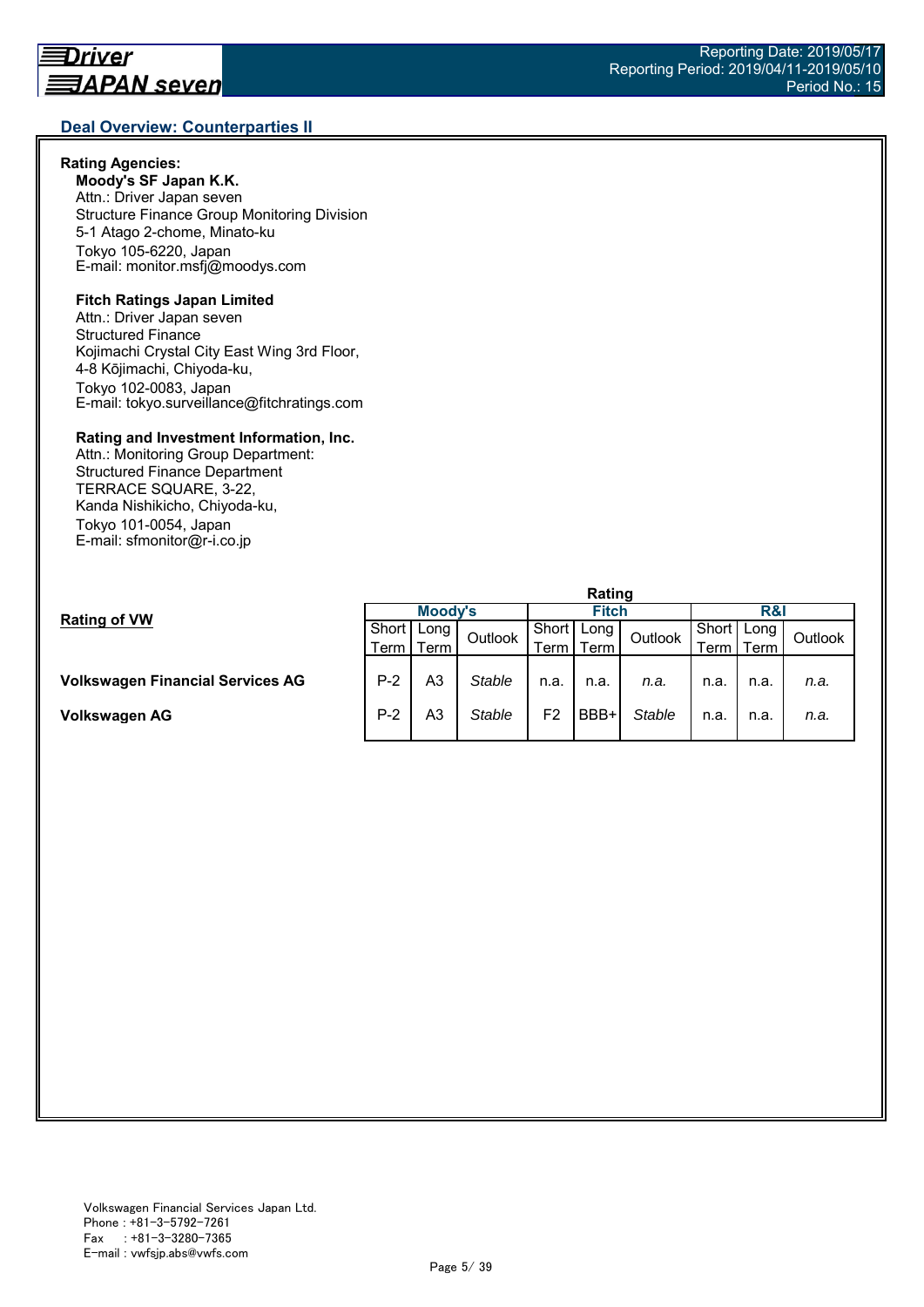## <u> ヨAPAN seven</u> **Information regarding Trust Beneficial Interest of the Second Trust & Asset Backed Loan to the Second Trust**

| <b>Rating Details</b>                                                                                                                                       | <b>TBI</b>                                                            | <b>ABL</b>                                                                                             |
|-------------------------------------------------------------------------------------------------------------------------------------------------------------|-----------------------------------------------------------------------|--------------------------------------------------------------------------------------------------------|
| <b>Rating at Issue Date</b><br>Moody's<br>Fitch<br>R&I                                                                                                      | Aaa(sf)<br>AAAsf<br>AAA                                               | Aaa(sf)<br>AAAsf<br>AAA                                                                                |
| <b>Current Rating</b><br>Moody's<br>Fitch<br>R&I                                                                                                            | Aaa(sf)<br>AAAsf<br><b>AAA</b>                                        | Aaa(sf)<br>AAAsf<br><b>AAA</b>                                                                         |
| <b>Information on TBI &amp; ABL</b>                                                                                                                         | <b>TBI</b>                                                            | <b>ABL</b>                                                                                             |
| Initial Balance<br><b>Expected Maturity Date</b><br>Legal Maturity of the Second Trust<br><b>Payment Dates</b><br><b>Business Day Convention</b><br>Listing | 2022/06/28<br>2026/06/29<br>28th<br><b>Modified Following</b><br>None | 41,500,000,000 JPY 13,500,000,000 JPY<br>2022/06/28<br>2026/06/29<br>28th<br><b>Modified Following</b> |
| <b>Information on Interest</b>                                                                                                                              | <b>TBI</b>                                                            | <b>ABL</b>                                                                                             |
| Fixed/Floating<br><b>Current Coupon</b><br>Day Count Convention                                                                                             | Fixed<br>0.17%<br>30/360                                              | Fixed<br>0.17%<br>30/360                                                                               |

## **Selling Restriction**

The holders of the Beneficial Interest and the ABL Lenders\* are prohibited from dividing, assigning, pledging or creating any other security interest over any of the Beneficial Interest and the Asset Backed Loans without the prior written approval of the Trustee of the Second Trust.

(\*)The holders of the Beneficial Interest and the ABL Lenders are limited to specified investors (*tokutei toushika* ) as defined under Paragraph 31 of Article 2 of the Financial Instruments and Exchange Act (Law no.25 of 1948 as amended).

## **Clean-Up Call**

VWFS Japan as the Trustor of the First Trust has a right at its option to exercise a clean-up call to repurchase of all, but not part, of the outstanding Auto Loan Receivables from the Trustee of the First Trust on any Trust Calculation Date, the Discounted Principal Balance of all outstanding Auto Loan Receivables is expected to be less than ten percent (10%) of the Discounted Principal Balance of the Initial Auto Loan Receivables as of the Initial Cut-off Date after the distribution pursuant to Article 18.1 of the First Trust Agreement on the immediately following First Trust Payment Date.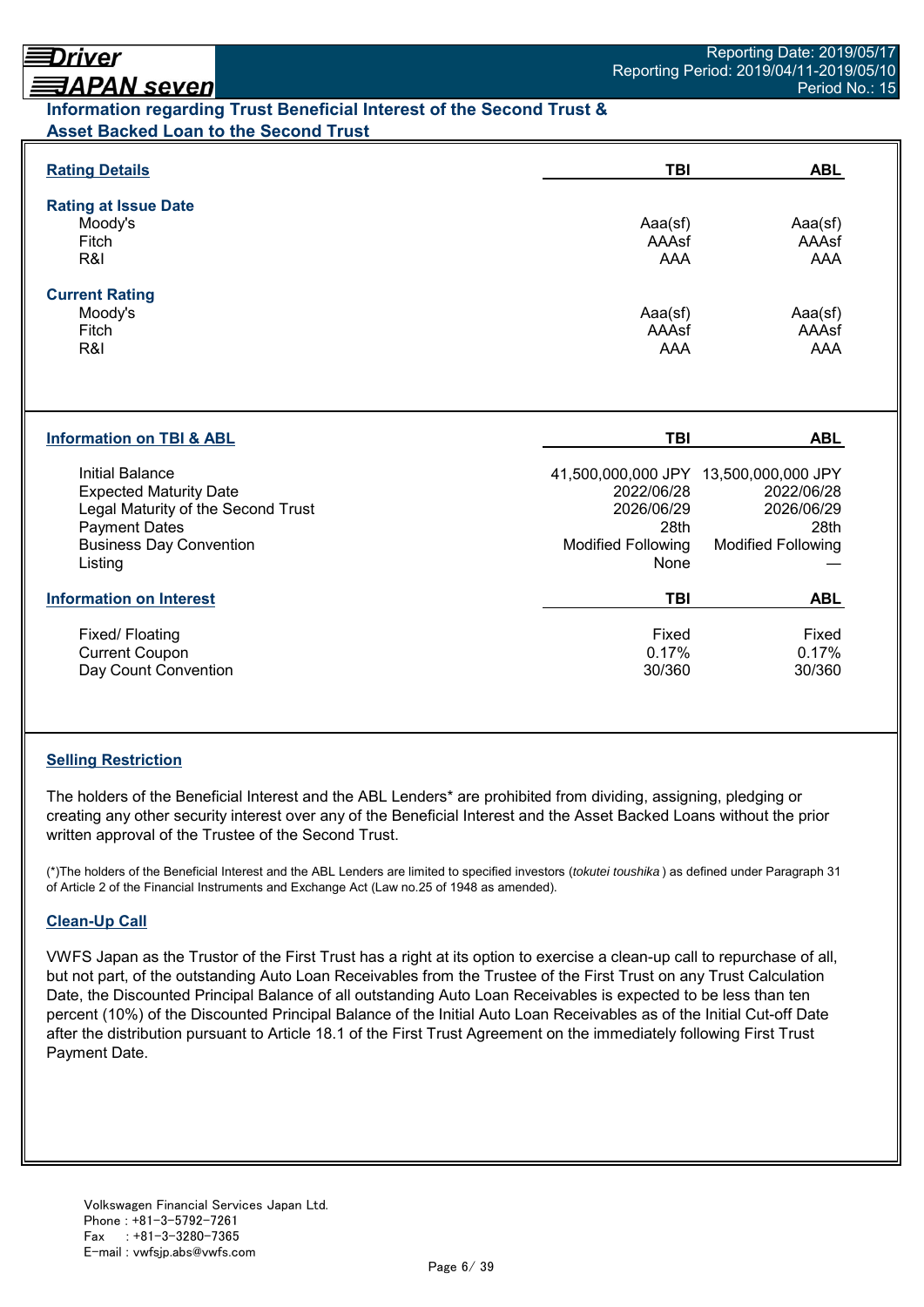#### **Pool Information**

#### **Pool Balance on Initial Cut-Off Date**

| <b>Status</b>                | <b>Number of</b><br><b>Contracts</b> | <b>Outstanding</b><br><b>Discounted</b><br><b>Principal Balance</b> |
|------------------------------|--------------------------------------|---------------------------------------------------------------------|
| Normal                       | 25,466                               | 58,823,742,157 JPY                                                  |
| Cancellation                 |                                      | 0 JPY                                                               |
| Early Termination            | 0                                    | 0 JPY                                                               |
| <b>Defaulted Receivables</b> | 0                                    | 0 JPY                                                               |
| Matured                      | ი                                    | 0 JPY                                                               |
| <b>Refinance Option</b>      | 0                                    | 0 JPY                                                               |
| Repurchase                   |                                      | 0 JPY                                                               |
| <b>Total</b>                 | 25.466                               | 58,823,742,157 JPY                                                  |

#### **Pool Balance before entrustment of Additional Auto Loan Receivables**

| <b>Status</b>            | <b>Number of</b><br><b>Contracts</b><br>on previous EoP | <b>Outstanding</b><br><b>Discounted</b><br><b>Principal Balance</b><br>on previous EoP | <b>Number of</b><br><b>Contracts</b><br>"as Collections"<br>during the<br>Period* | Outstanding<br><b>Discounted</b><br><b>Principal Balance</b><br>"as Collections"<br>relevant Monthly during the relevant<br><b>Monthly Period*</b> | <b>Number of</b><br><b>Contracts</b><br><b>EoP</b> before<br>entrustment of<br><b>Additional Auto</b><br>Loan<br><b>Receivables</b> | <b>Outstanding</b><br><b>Discounted</b><br><b>Principal Balance</b><br><b>EoP</b> before<br>entrustment of<br><b>Additional Auto</b><br><b>Loan Receivables</b> |
|--------------------------|---------------------------------------------------------|----------------------------------------------------------------------------------------|-----------------------------------------------------------------------------------|----------------------------------------------------------------------------------------------------------------------------------------------------|-------------------------------------------------------------------------------------------------------------------------------------|-----------------------------------------------------------------------------------------------------------------------------------------------------------------|
| Normal                   | 28.846                                                  | 56,669,231,545 JPY                                                                     | 28,222                                                                            | 961,435,610 JPY                                                                                                                                    | 28,222                                                                                                                              | 54,646,733,190 JPY                                                                                                                                              |
| Cancellation             |                                                         | 0 JPY                                                                                  |                                                                                   | 0 JPY                                                                                                                                              |                                                                                                                                     | 0 JPY                                                                                                                                                           |
| <b>Early Termination</b> |                                                         | 0 JPY                                                                                  | 444                                                                               | 874.552.272 JPY                                                                                                                                    |                                                                                                                                     | 0 JPY                                                                                                                                                           |
| Defaulted Receivables    |                                                         | 0 JPY                                                                                  | 6                                                                                 | 17,167,939 JPY                                                                                                                                     |                                                                                                                                     | 0 JPY                                                                                                                                                           |
| Matured                  |                                                         | 0 JPY                                                                                  | 145                                                                               | 118.914.150 JPY                                                                                                                                    |                                                                                                                                     | 0 JPY                                                                                                                                                           |
| <b>Refinance Option</b>  |                                                         | 0 JPY                                                                                  | 29                                                                                | 50.428.384 JPY                                                                                                                                     | U                                                                                                                                   | 0 JPY                                                                                                                                                           |
| Repurchase               |                                                         | 0 JPY                                                                                  |                                                                                   | 0 JPY                                                                                                                                              | U                                                                                                                                   | 0 JPY                                                                                                                                                           |
| <b>Total</b>             |                                                         | 28.846 56.669.231.545 JPY                                                              | 28,846                                                                            | 2.022.498.355 JPY                                                                                                                                  |                                                                                                                                     | 28,222 54,646,733,190 JPY                                                                                                                                       |

#### **Pool Balance after entrustment of Additional Auto Loan Receivables**

| <b>Status</b>            | <b>Number of</b><br><b>Contracts</b><br>EoP before<br>entrustment of<br><b>Additional Auto</b><br>Loan<br><b>Receivables</b> | <b>Outstanding</b><br><b>Discounted</b><br><b>Principal Balance</b><br><b>EoP</b> before<br>entrustment of<br><b>Additional Auto</b><br><b>Loan Receivables</b> | Number of<br><b>Contracts</b><br>of Additional<br><b>Auto Loan</b><br><b>Receivables</b> | <b>Outstanding</b><br><b>Discounted</b><br><b>Principal Balance</b><br>of Additional Auto<br><b>Loan Receivables</b> | <b>Number of</b><br><b>Contracts EoP</b><br>after<br>entrustment of<br><b>Additional Auto</b><br>Loan<br><b>Receivables</b> | <b>Outstanding</b><br><b>Discounted</b><br><b>Principal Balance</b><br><b>EoP</b> after<br>entrustment of<br><b>Additional Auto</b><br><b>Loan Receivables</b> |
|--------------------------|------------------------------------------------------------------------------------------------------------------------------|-----------------------------------------------------------------------------------------------------------------------------------------------------------------|------------------------------------------------------------------------------------------|----------------------------------------------------------------------------------------------------------------------|-----------------------------------------------------------------------------------------------------------------------------|----------------------------------------------------------------------------------------------------------------------------------------------------------------|
| Normal                   | 28.222                                                                                                                       | 54.646.733.190 JPY                                                                                                                                              |                                                                                          | 0 JPY                                                                                                                | 28.222                                                                                                                      | 54,646,733,190 JPY                                                                                                                                             |
| Cancellation             |                                                                                                                              | 0 JPY                                                                                                                                                           |                                                                                          | 0 JPY                                                                                                                |                                                                                                                             | 0 JPY                                                                                                                                                          |
| <b>Early Termination</b> |                                                                                                                              | 0 JPY                                                                                                                                                           |                                                                                          | 0 JPY                                                                                                                |                                                                                                                             | 0 JPY                                                                                                                                                          |
| Defaulted Receivables    |                                                                                                                              | 0 JPY                                                                                                                                                           |                                                                                          | 0 JPY                                                                                                                |                                                                                                                             | 0 JPY                                                                                                                                                          |
| Matured                  |                                                                                                                              | 0 JPY                                                                                                                                                           |                                                                                          | 0 JPY                                                                                                                | 0                                                                                                                           | 0 JPY                                                                                                                                                          |
| Refinance Option         |                                                                                                                              | 0 JPY                                                                                                                                                           |                                                                                          | 0 JPY                                                                                                                | 0                                                                                                                           | 0 JPY                                                                                                                                                          |
| Repurchase               |                                                                                                                              | 0 JPY                                                                                                                                                           |                                                                                          | 0 JPY                                                                                                                |                                                                                                                             | 0 JPY                                                                                                                                                          |
| <b>Total</b>             |                                                                                                                              | 28,222 54,646,733,190 JPY                                                                                                                                       | $\bf{0}$                                                                                 | 0 JPY                                                                                                                |                                                                                                                             | 28,222 54,646,733,190 JPY                                                                                                                                      |

#### **Limits on Eligibility Criteria**

| <b>Status Limits on Eligibility</b><br>Criteria (v) (including<br><b>Additional Entrustment)</b> | <b>Current</b><br><b>Exposure in %</b> | Limits in % of the<br>aggregate<br><b>Discounted</b><br><b>Principal Balance</b><br>of the Auto Loan<br><b>Receivables</b><br>outstanding | <b>Status</b> |
|--------------------------------------------------------------------------------------------------|----------------------------------------|-------------------------------------------------------------------------------------------------------------------------------------------|---------------|
| on Used Purchased Vehicle                                                                        | 22.14 %                                | 35%                                                                                                                                       | $^\star$      |
| (ii) on Non-VW Vehicles                                                                          | 0.03%                                  | 5 %                                                                                                                                       | $\star$       |
| on Balloon Payment                                                                               | 45.99 %                                | 50 %                                                                                                                                      | $\star$       |

(\*) not applicable since the Revolving Period ended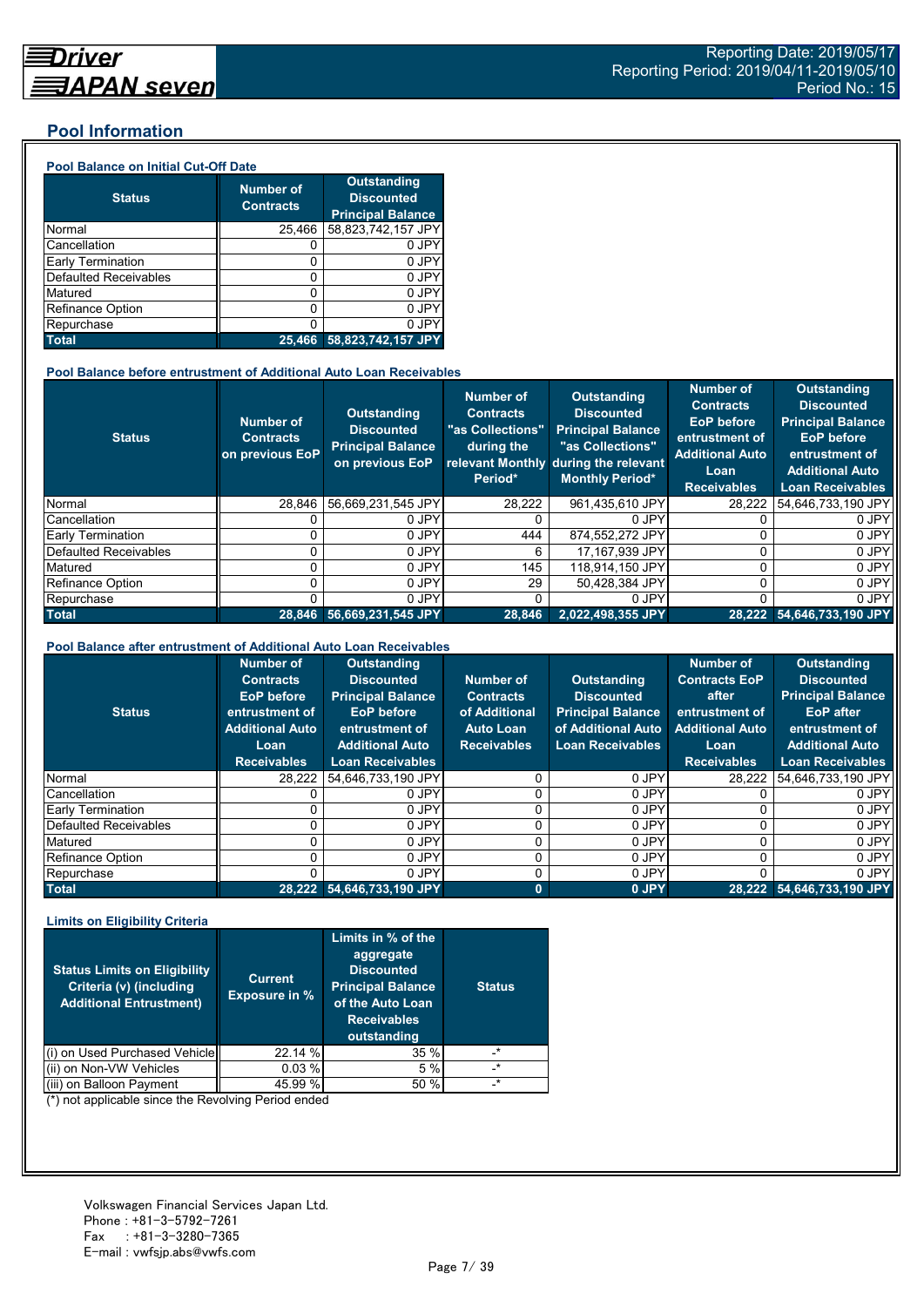

# Driver <u> ヨAPAN seven</u>

#### **Outstanding Balances**

| <b>Monthly Period:</b>         | from       | 2019/04/11 to | 2019/05/10 |
|--------------------------------|------------|---------------|------------|
| <b>Reporting Date:</b>         | 2019/05/17 |               |            |
| <b>Trust Calculation Date:</b> | 2019/05/24 |               |            |

## **Outstanding Balances**

|                                                                              | <b>Number of</b><br><b>Contracts</b> | <b>Aggregate Amount</b><br>of the Discounted<br><b>Principal Balance</b> | <b>Aggregate Amount</b><br>of the Nominal<br><b>Balance</b> |
|------------------------------------------------------------------------------|--------------------------------------|--------------------------------------------------------------------------|-------------------------------------------------------------|
| Balance on the previous EoP                                                  |                                      |                                                                          | 28,846 56,669,231,545 JPY 58,873,112,600 JPY                |
| Balance after counting on the Collections during the relevant Monthly Period |                                      |                                                                          | 28,222 54,646,733,190 JPY 56,721,696,200 JPY                |
| Balance of Additional Auto Loan Receivables                                  |                                      | 0 JPY                                                                    | 0 JPY                                                       |
| Aggregate Amount of Auto Loan Receivables                                    |                                      |                                                                          | 28,222 54,646,733,190 JPY 56,721,696,200 JPY                |

#### **Collections**

|                                                | Number of<br><b>Contracts</b> | Aggregate Amount<br>of the Discounted<br><b>Principal Balance</b> | <b>Aggregate Amount</b><br>of the Nominal<br><b>Balance</b> |
|------------------------------------------------|-------------------------------|-------------------------------------------------------------------|-------------------------------------------------------------|
| Collections: Amortization of current contracts | 28,222                        | 961,435,610 JPY                                                   | 1,063,528,500 JPY                                           |
| Collections: Cancellation                      |                               | 0 JPY                                                             | $0$ JPY                                                     |
| Collections: Early Termination                 | 444                           | 874,552,272 JPY                                                   | 875,415,220 JPY                                             |
| Collections: Defaulted Receivables             | 6                             | 17,167,939 JPY                                                    | 17,231,874 JPY                                              |
| Collections: Matured                           | 145                           | 118,914,150 JPY                                                   | 119,092,600 JPY                                             |
| Collections: Refinance Option                  | 29                            | 50,428,384 JPY                                                    | 50,500,000 JPY                                              |
| Collections: Repurchase                        |                               | $0$ JPY                                                           | 0 JPY                                                       |
| Sum                                            | 28.846                        | 2,022,498,355 JPY                                                 | 2,125,768,194 JPY                                           |

#### **Available Distribution Amount**

|     |                                                               | <b>Number of</b><br><b>Contracts</b> | <b>Aggregate Amount</b><br>of the Nominal<br><b>Balance</b> |
|-----|---------------------------------------------------------------|--------------------------------------|-------------------------------------------------------------|
| (a) | the Collections for the Monthly Period with respect to such   |                                      |                                                             |
|     | <b>Trust Calculation Date</b>                                 | 28.846                               | 2,125,768,194 JPY                                           |
| (b) | drawings from the Cash Collateral Ledger in accordance with   |                                      |                                                             |
|     | Article 18.3 of the First Trust Agreement                     |                                      | 0 JPY                                                       |
| (c) | net investment earnings from Eligible Investments             | ი                                    | 0 JPY                                                       |
| (d) | net proceeds from the sale or disposal of the Trust Assets of |                                      |                                                             |
|     | the First Trust                                               |                                      | 0 JPY                                                       |
| (e) | any amount which is carried over from the immediately         |                                      |                                                             |
|     | preceding Trust Calculation Date                              |                                      | 0 JPY                                                       |
|     | Sum                                                           | 28,846                               | 2,125,768,194 JPY                                           |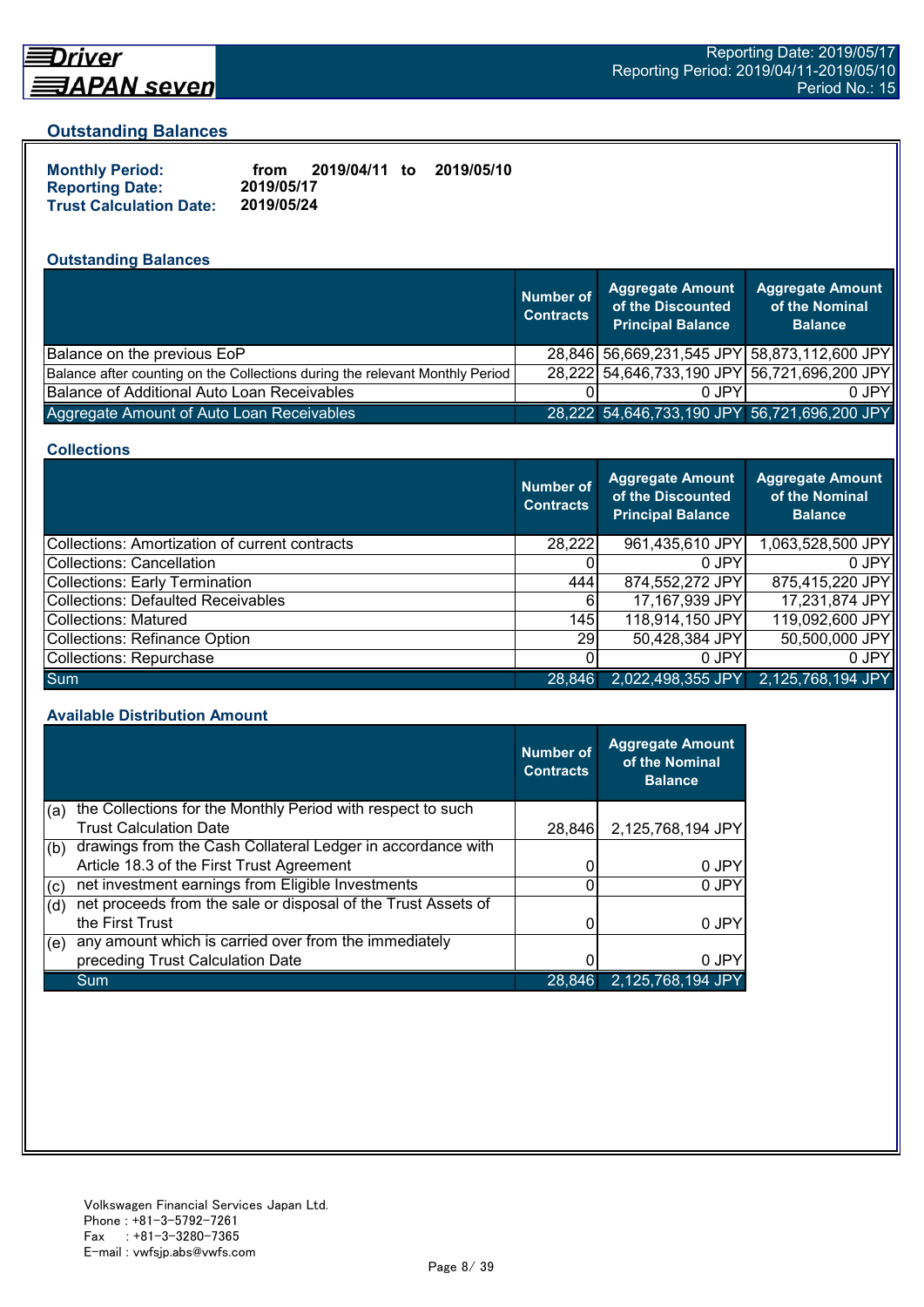## **Waterfall**

|           | There is no distinction between principal and interest, and all collections go through a single priority of payments                                                                                                                                                                                                                                                                                                                                                                                                                                                    |      |                   |                         |
|-----------|-------------------------------------------------------------------------------------------------------------------------------------------------------------------------------------------------------------------------------------------------------------------------------------------------------------------------------------------------------------------------------------------------------------------------------------------------------------------------------------------------------------------------------------------------------------------------|------|-------------------|-------------------------|
|           |                                                                                                                                                                                                                                                                                                                                                                                                                                                                                                                                                                         |      | <b>Payment</b>    | <b>Remaining Amount</b> |
|           | <b>Available Distribution Amount</b>                                                                                                                                                                                                                                                                                                                                                                                                                                                                                                                                    | plus | 2,125,768,194 JPY | 2,125,768,194 JPY       |
| (a)       | an amount necessary for the payment of all taxes and public charges to be paid to the<br>relevant public authority by the immediately following First Trust Payment Date.                                                                                                                                                                                                                                                                                                                                                                                               | less | 0 JPY             | 2,125,768,194 JPY       |
| (b)       | an amount necessary for the payment of all Fees for the Trustee of the First Trust to be<br>paid to the Trustee of the First Trust by the immediately following First Trust Payment<br>Date.                                                                                                                                                                                                                                                                                                                                                                            | less | 510,022 JPY       | 2,125,258,172 JPY       |
| (C)       | an amount necessary for the payment of the Servicing Fee to be paid to the Servicer<br>by the immediately following First Trust Payment Date.                                                                                                                                                                                                                                                                                                                                                                                                                           | less | 51,002,307 JPY    | 2,074,255,865 JPY       |
|           | an amount necessary for the payment of the Trust Expenses of the First Trust as<br>provided in Article 23.1 (including the Rating Fees, Costs of the Second Trust and<br>(d) those fees not otherwise covered by (b) or (c) above) to be paid to the relevant party by<br>the immediately following First Trust Payment Date (including any amounts advanced<br>by the Trustee of the First Trust pursuant to Article23.3)                                                                                                                                              | less | 525,034 JPY       | 2,073,730,831 JPY       |
|           | (e) an amount necessary for the payment of overdue and unpaid interest on the Asset<br>Backed Loans to the First Trust (if any) to be paid to the Trustee of the Second Trust<br>by the immediately following First Trust Payment Date.                                                                                                                                                                                                                                                                                                                                 | less | 0 JPY             | 2,073,730,831 JPY       |
| (f)       | an amount necessary for the payment to the Trustee of the Second Trust of interest on<br>the Asset Backed Loan to the First Trust accruing during the relevant Interest<br><b>Calculation Period</b>                                                                                                                                                                                                                                                                                                                                                                    | less | 7,291,179 JPY     | 2,066,439,652 JPY       |
| (g)       | an amount necessary to top up the balance thereof until it is equal to the Cash<br>Collateral Ledger Target Balance                                                                                                                                                                                                                                                                                                                                                                                                                                                     | less | 0 JPY             | 2,066,439,652 JPY       |
| $(h)$ (i) | prior to the expiration of the Revolving Period: an amount necessary for the<br>redemption of any Additional Senior Beneficial Interest;                                                                                                                                                                                                                                                                                                                                                                                                                                |      |                   |                         |
|           | following the expiration of the Revolving Period and prior to the occurrence of an<br>(ii)<br>Early Amortization Event, an amount necessary for the payment to the Trustee of<br>the Second Trust of the Asset Backed Loan Principal Payment Amount for the<br>relevant First Trust Payment Date.                                                                                                                                                                                                                                                                       | less | 2,066,439,652 JPY | 0 JPY                   |
|           | (iii) following the occurrence of the Early Amortization Event, an amount necessary for<br>the payment to the Trustee of the Second Trust of the remaining principal balance<br>of the Asset Backed Loan to the First Trust.                                                                                                                                                                                                                                                                                                                                            |      |                   |                         |
| (i)       | an amount necessary for the payment to the Trustee of the First Trust of any<br>Indemnified Amounts which are not compensated by the Trustor of the First Trust                                                                                                                                                                                                                                                                                                                                                                                                         | less | 0 JPY             | 0 JPY                   |
| (j)       | an amount necessary for the payment to the Subordinated Beneficiary of the<br>Subordinated Beneficial Principal Payment Amount for the relevant First Trust Payment<br>Date.                                                                                                                                                                                                                                                                                                                                                                                            | less | 0 JPY             | 0 JPY                   |
| (k)       | (i)<br>prior to the expiration of the Revolving Period, then (x) if a transfer is made under<br>(j) above, such remaining amount will be transferred to the Expenses Distribution<br>Ledger for payment to the Subordinated Beneficiary as a payment of earnings on<br>the Subordinated Beneficial Interest, and such payment shall be made on the First<br>Trust Payment Date immediately following such Trust Calculation Date or (y) if no<br>transfer is made under (j) above, such remaining amount will be carried forward to<br>the next Trust Calculation Date. |      |                   |                         |
|           | (ii)<br>following the expiration of the Revolving Period and prior to the occurrence of an<br>Early Amortization Event, then such remaining amount will be transferred to the<br>Expenses Distribution Ledger for payment to the Subordinated Beneficiary as a<br>payment of earnings on the Subordinated Beneficial Interest, and such payment<br>shall be made on the First Trust Payment Date immediately following such Trust<br>Calculation Date.                                                                                                                  | less | 0 JPY             | 0 JPY                   |
|           | (iii)<br>following the occurrence of an Early Amortization Event, the remaining amount in<br>the Trust Collection Ledger will be carried forward to the next Trust Calculation<br>Date.                                                                                                                                                                                                                                                                                                                                                                                 |      |                   |                         |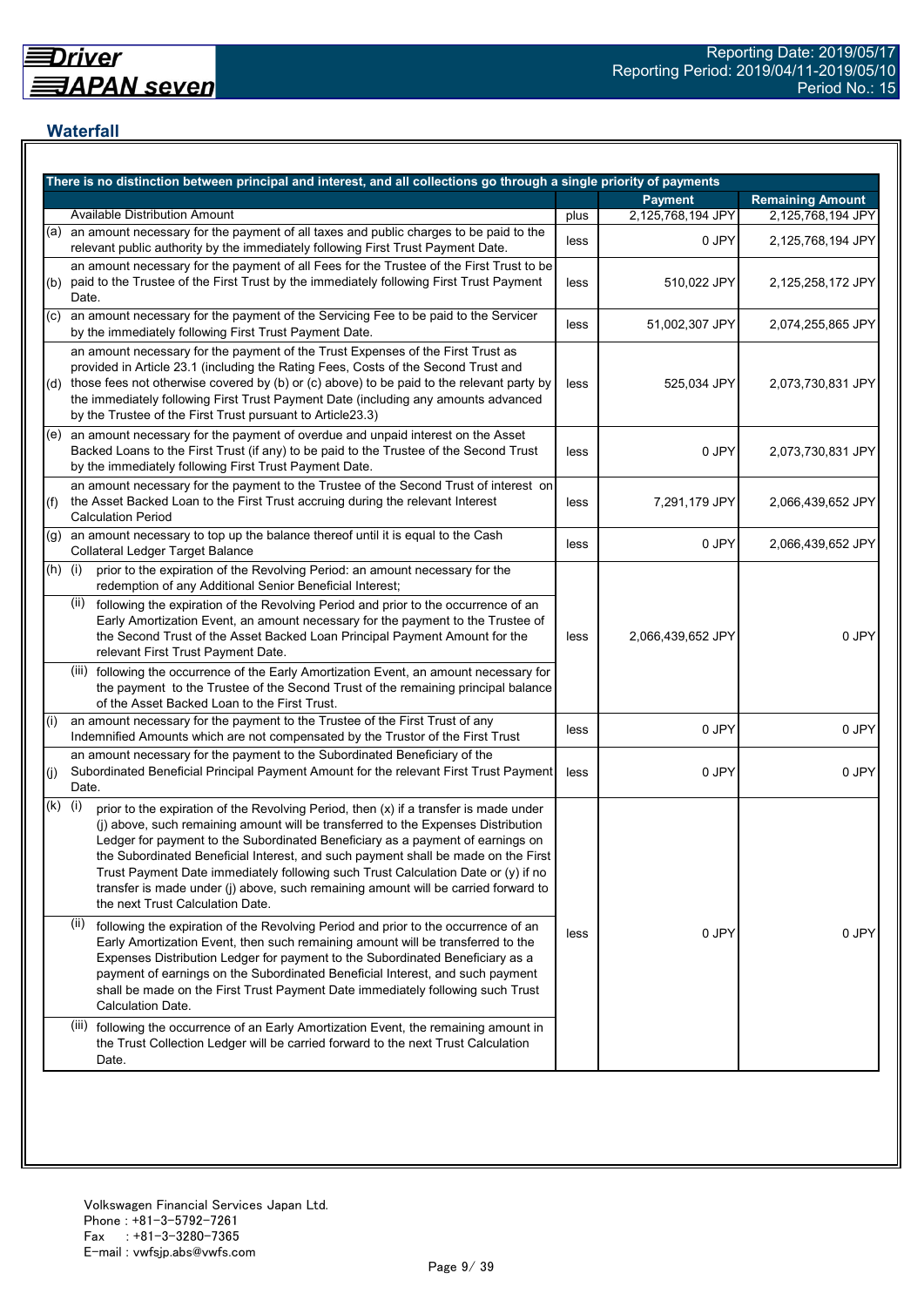## **Credit Enhancement**

| Subordinated Principal Balance as of the relevant First Trust Payment Date                                                |                                                                                    |                                   |       |                         |                                   |
|---------------------------------------------------------------------------------------------------------------------------|------------------------------------------------------------------------------------|-----------------------------------|-------|-------------------------|-----------------------------------|
|                                                                                                                           | Percentage of<br><b>Aggregate</b><br><b>Discounted</b><br><b>Principal Balance</b> | <b>Value</b>                      |       |                         |                                   |
| the aggregate amount of the<br>(i)<br><b>Discounted Principal Balance</b><br>of all Auto Loan Receivables<br>outstanding  |                                                                                    | 54,646,733,190 JPY                |       |                         |                                   |
| (ii) Asset Backed Loan Principal<br>Balance on the relevant First<br><b>Trust Payment Date</b>                            |                                                                                    | 49,400,706,304 JPY                |       |                         |                                   |
| Overcollateralization $( = (i) - (ii))$                                                                                   | 9.60%                                                                              | 5,246,026,886 JPY                 |       |                         |                                   |
| Trust Collection Ledger which is<br>carried over from the immediately<br>preceding Trust Calculation Date                 | 0.00%                                                                              | 0 JPY                             |       |                         |                                   |
| The amount in the Cash Collateral<br>Ledger                                                                               | 0.56 %                                                                             | 307,000,000 JPY                   |       |                         |                                   |
| Subordinated Principal Balance                                                                                            | 10.16 %                                                                            | 5,553,026,886 JPY                 |       |                         |                                   |
| <b>Trust Management Account (TMA)</b>                                                                                     |                                                                                    | in JPY                            | $+/-$ |                         | in JPY (previous)                 |
| Initial Balance on Cash Entrustment Date                                                                                  |                                                                                    | 307,000,000 JPY                   |       |                         |                                   |
| <b>Outstanding Balance on First Trust Payment Date</b><br>(a) Expenses Distribution Ledger<br>(b) Trust Collection Ledger |                                                                                    | 307,000,000 JPY<br>0 JPY<br>0 JPY |       | 0 JPY<br>0 JPY<br>0 JPY | 307,000,000 JPY<br>0 JPY<br>0 JPY |

(c) Cash Collateral Ledger 307,000,000 JPY 307,000,000 JPY 307,000,000 JPY

#### **Cash Collateral Ledger Target Balance 307,000,000 JPY**

#### **Calculation of Credit Enhancement**

Driver Japan seven's Credit Enhancement consists of the items listed above in the Subordinated Principal Balance as of the relevant date of determination (immediately following the First Trust Payment Date). The result provides an absolute value, which will be applied to the (amortized) Aggregate Discounted Principal Balance as of the end of the relevant date.

The transaction has a Revolving Period of 12 months until February 2019.

Asset Backed Loan Overcollateralization Percentage is (i) prior to the expiration of the Revolving Period, 8.5%, and (ii) following the expiration of the Revolving Period, 11.5%; provided, in each case no Credit Enhancement Increase Condition shall be in effect. After a Level 1 Credit Enhancement Increase Condition in effect, 17% and after a Level 2 Credit Enhancement Increase Condition is in effect, 100%.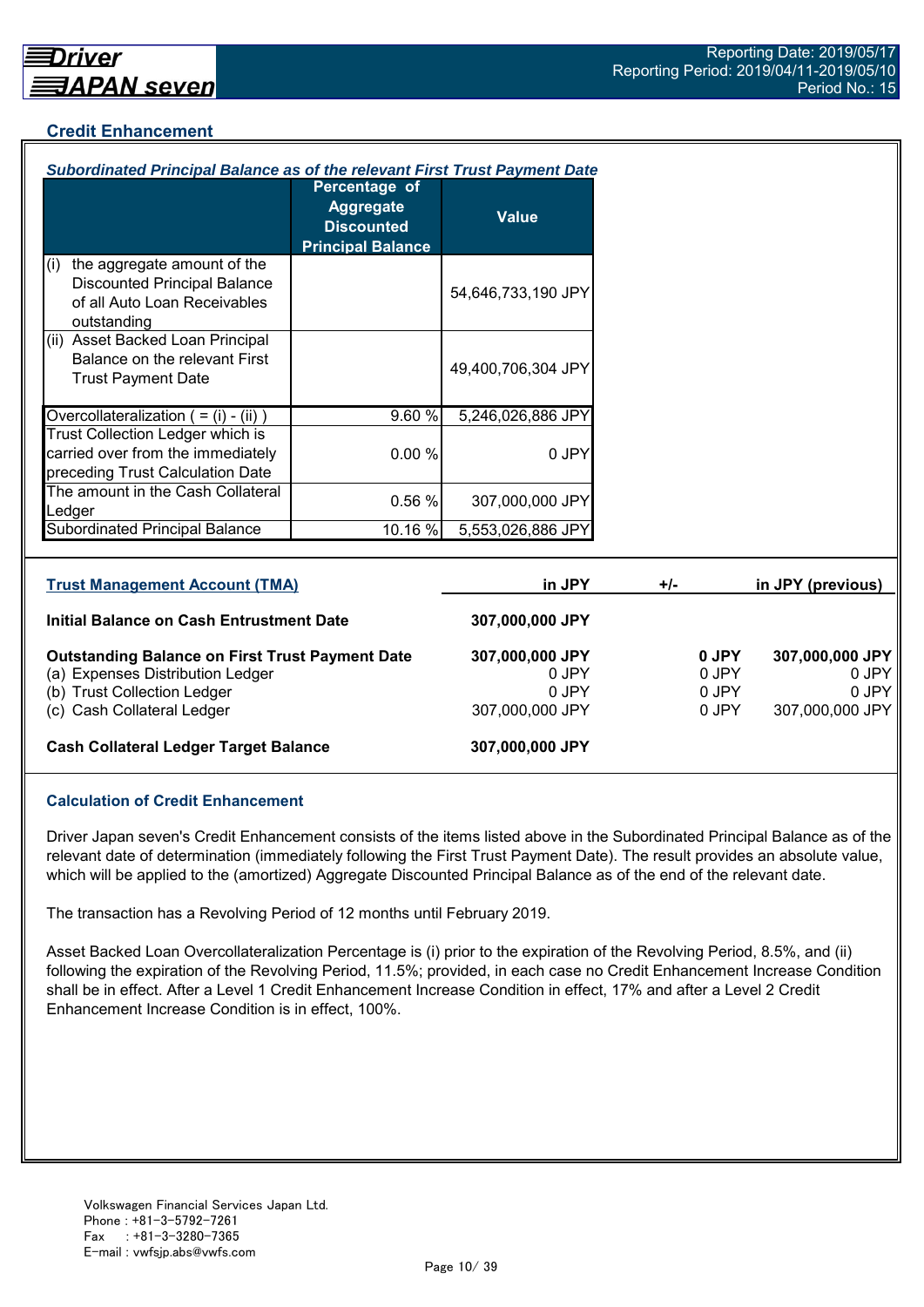#### **Cumulative Gross Loss & Cumulative Repurchased Receivables**

| <b>Number of</b><br><b>Contracts</b><br><b>Beginning of Period</b><br>Defaulted Receivables                                                                                                                                                                                                                                                                                                                   |    | <b>Write Offs</b>  |
|---------------------------------------------------------------------------------------------------------------------------------------------------------------------------------------------------------------------------------------------------------------------------------------------------------------------------------------------------------------------------------------------------------------|----|--------------------|
|                                                                                                                                                                                                                                                                                                                                                                                                               |    |                    |
|                                                                                                                                                                                                                                                                                                                                                                                                               | 44 | 118,414,176 JPY    |
|                                                                                                                                                                                                                                                                                                                                                                                                               | 6  | 17,167,939 JPY     |
| <b>End of Period</b>                                                                                                                                                                                                                                                                                                                                                                                          | 50 | 135,582,115 JPY    |
| <b>Cumulative Gross Loss Ratio</b><br>The sum of the Discounted Principal Balance of all Auto Loan<br>Receivables that have become Defaulted Receivables from the Initial<br>Cut-off Date through to the end of Monthly Period immediately<br>preceding the relevant Trust Calculation Date                                                                                                                   |    | 135,582,115 JPY    |
| The sum of (i) the aggregate Discounted Principal Balance of the Initial<br>Auto Loan Receivables as of the Initial Cut-off Date and (ii) the<br>aggregate Discounted Principal Balance as of the relevant Trust<br>Calculation Date of all Additional Auto Loan Receivables (if any)<br>entrusted on the Additional Entrustment Dates which fall six months<br>prior to the relevant Trust Calculation Date. |    | 74,124,274,973 JPY |

#### **Performance Triggers**

Asset Backed Loan Overcollateralization Percentage was implemented to assure on a monthly basis that no cash is paid to lower steps in the waterfall unless there is sufficient Overcollateralization to support the transaction.

The performance trigger in form of a Credit Enhancement Increase Condition will be activated when the Cumulative Gross Loss Ratio exceeds the defined limits. In this case the Overcollateralization will be increased accordingly.

| <b>Levels</b> | <b>Credit Enhancement increase condition</b>                  | <b>Credit Enhancement</b><br>increase condition in<br>place? |  |
|---------------|---------------------------------------------------------------|--------------------------------------------------------------|--|
| Level $1(i)$  | Cumulative Gross Loss Ratio exceeds 0.5% for any First Trust  |                                                              |  |
|               | Payment Date on or prior to August 2018                       | no                                                           |  |
|               | Cumulative Gross Loss Ratio exceeds 0.8% for any First Trust  |                                                              |  |
| Level 1 (ii)  | Payment Date from September 2018 to May 2019                  | no                                                           |  |
|               | Cumulative Gross Loss Ratio exceeds 1.15% for any First Trust |                                                              |  |
| Level 1 (iii) | Payment Date from June 2019 to February 2020                  | no                                                           |  |
| Level 2       | Cumulative Gross Loss Ratio exceeds 1.6% for any First Trust  |                                                              |  |
|               | <b>Payment Date</b>                                           | no                                                           |  |

|                                                                    | <b>Asset Backed Loan</b><br><b>Overcollateralization</b><br>Percentage |
|--------------------------------------------------------------------|------------------------------------------------------------------------|
| Prior to the expiration of the Revolving Period                    |                                                                        |
| (No Credit Enhancement Increase Condition is in effect)            | 8.50%                                                                  |
| Following the expiration of Revolving Period                       | 11.50 %                                                                |
| (No Credit Enhancement Increase Condition is in effect)            |                                                                        |
| After a Level 1 Credit Enhancement Increase Condition is in effect | 17.00 %                                                                |
| After a Level 2 Credit Enhancement Increase Condition is in effect | 100.00 %                                                               |
| <b>Current Asset Backed Loan Overcollateralization Percentage</b>  | 9.60%                                                                  |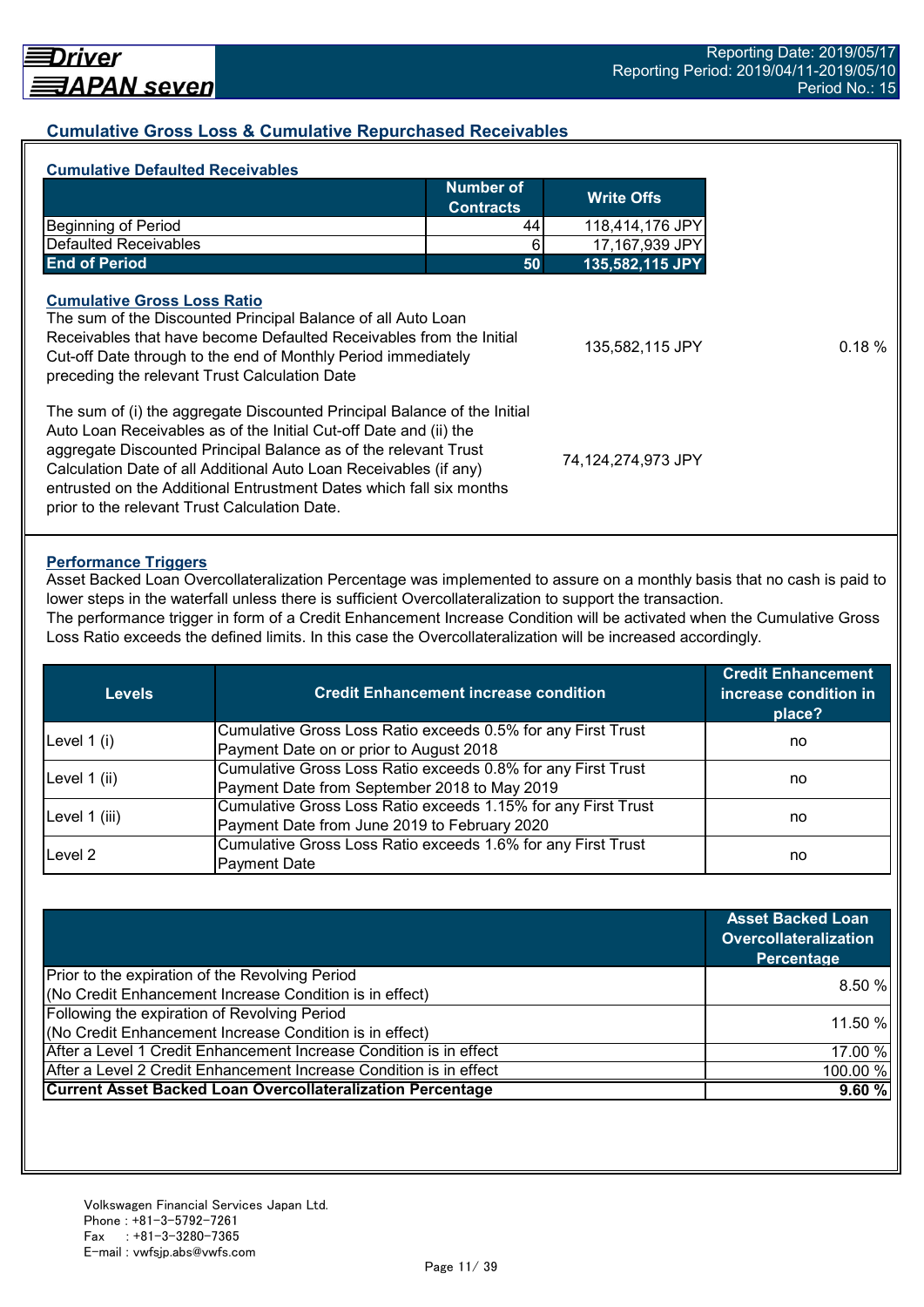#### **Cumulative Gross Loss & Cumulative Repurchased Receivables**





#### **Cumulative Repurchased Receivables**

|                                | Number of<br><b>Contracts</b> | <b>Repurchase Price</b> |
|--------------------------------|-------------------------------|-------------------------|
| Beginning of Period            |                               | 0 JPY                   |
| <b>Repurchased Receivables</b> |                               | 0 JPY                   |
| <b>End of Period</b>           |                               | 0.IPY                   |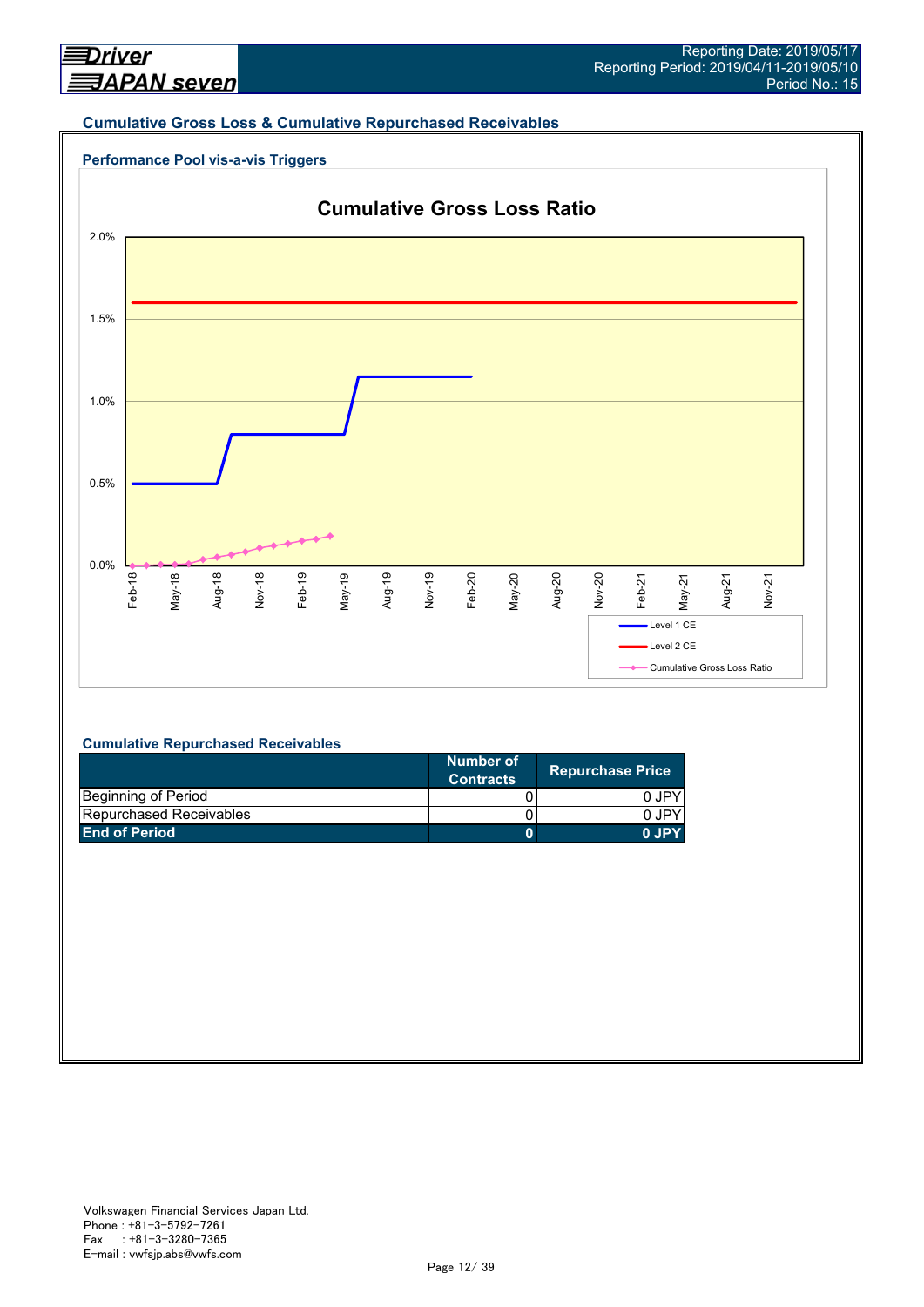#### **Defaulted and Delinquent Contracts**

| <b>Information of Delinquencies and Defaults</b> |                  |                                          |                                                   |                            |                                              |                                 |  |
|--------------------------------------------------|------------------|------------------------------------------|---------------------------------------------------|----------------------------|----------------------------------------------|---------------------------------|--|
| <b>Current</b><br>Reporting                      | <b>Contracts</b> | Number of Percentage of<br>Contracts (*) | <b>Outstanding</b><br><b>Discounted Principal</b> | Percentage<br>of Principal | <b>Outstanding Nominal</b><br><b>Balance</b> | <b>Percentage</b><br>of Nominal |  |
| <b>Period</b>                                    |                  |                                          | <b>Balance</b>                                    | Balance (*)                |                                              | Balance (*)                     |  |
| Delinguent                                       | 451              | .56 %                                    | 850,523,714 JPY                                   | 1.50%                      | 886,387,800 JPY                              | 1.51%                           |  |
| Default                                          |                  | 0.02%                                    | 17,167,939 JPY                                    | 0.03%                      | 17,231,874 JPY                               | 0.03%                           |  |
|                                                  |                  |                                          |                                                   |                            |                                              |                                 |  |

(\*) Based on the previous EoP

|                           | <b>Delinquency Profile (Information Purpose Only)</b> |                                             |                                                                     |                                              |                                              |                                            |  |
|---------------------------|-------------------------------------------------------|---------------------------------------------|---------------------------------------------------------------------|----------------------------------------------|----------------------------------------------|--------------------------------------------|--|
| Days in<br><b>Arrears</b> | <b>Contracts</b>                                      | Number of Percentage of<br><b>Contracts</b> | <b>Outstanding</b><br><b>Discounted Principal</b><br><b>Balance</b> | Percentage<br>of Principal<br><b>Balance</b> | <b>Outstanding Nominal</b><br><b>Balance</b> | Percentage<br>of Nominal<br><b>Balance</b> |  |
|                           | 436                                                   | 1.54%                                       | 815,868,272 JPY                                                     | 1.49%                                        | 850,466,700 JPY                              | 1.50%                                      |  |
|                           | 12 <sub>l</sub>                                       | 0.04%                                       | 28,595,036 JPY                                                      | 0.05%                                        | 29,465,500 JPY                               | 0.05%                                      |  |
|                           |                                                       | 0.01%                                       | 6,060,406 JPY                                                       | 0.01%                                        | 6,455,600 JPY                                | 0.01%                                      |  |
| <b>Total</b>              | 451                                                   | 1.60%                                       | 850,523,714 JPY                                                     | 1.56%                                        | 886,387,800 JPY                              | 1.56 %                                     |  |

![](_page_12_Figure_6.jpeg)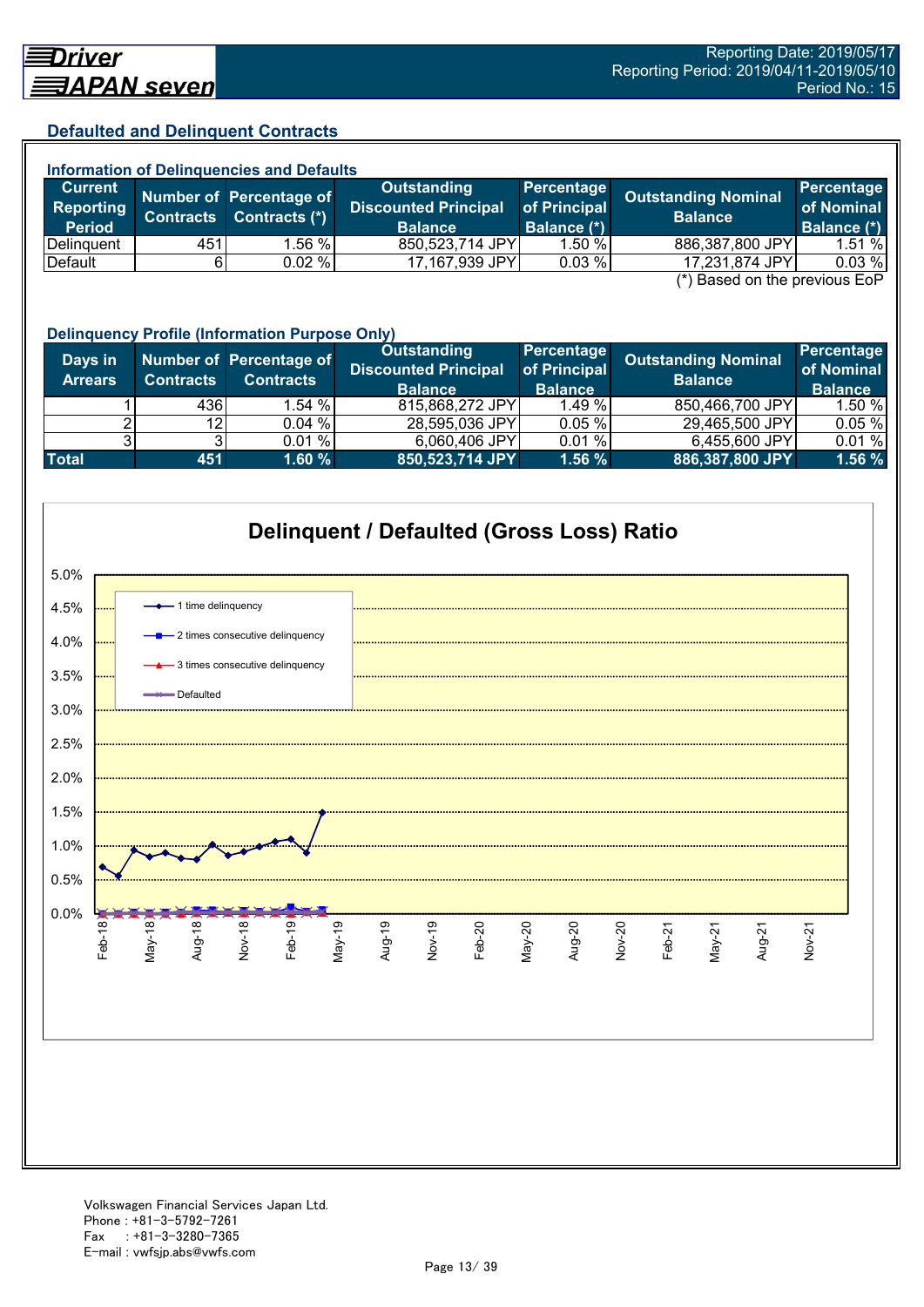## **Run Out Schedule**

| <b>Next Payment</b><br><b>Month</b> | <b>Number of</b><br><b>Contracts</b> | <b>ABS Outstanding</b><br><b>Principal</b> | <b>ABS Outstanding</b><br>Interest     |                                          | <b>Outstanding Installment ABS Remaining Principal</b> | <b>ABS Remaining Interest</b>     | <b>ABS Remaining</b><br><b>Installment</b> |
|-------------------------------------|--------------------------------------|--------------------------------------------|----------------------------------------|------------------------------------------|--------------------------------------------------------|-----------------------------------|--------------------------------------------|
| 03.2019                             | 28,846                               | 56,669,231,545 JPY                         | 2,203,881,055 JPY                      | 58,873,112,600 JPY                       | 0 JPY                                                  | 0 JPY                             | 0 JPY                                      |
| 04.2019                             | 28,846                               | 55,521,113,546 JPY                         | 2,100,011,454 JPY                      | 57,621,125,000 JPY                       | 1,148,117,999 JPY                                      | 103,869,601 JPY                   | 1,251,987,600 JPY                          |
| 05.2019<br>06.2019                  | 28,672<br>28,429                     | 54,354,523,632 JPY<br>52,642,011,074 JPY   | 1,998,234,868 JPY<br>1,898,578,526 JPY | 56,352,758,500 JPY<br>54,540,589,600 JPY | 1,166,589,914 JPY<br>1,712,512,558 JPY                 | 101,776,586 JPY<br>99,656,342 JPY | 1,268,366,500 JPY<br>1,812,168,900 JPY     |
| 07.2019                             | 28,095                               | 50,932,741,431 JPY                         | 1,802,027,369 JPY                      | 52,734,768,800 JPY                       | 1,709,269,643 JPY                                      | 96,551,157 JPY                    | 1,805,820,800 JPY                          |
| 08.2019                             | 27,836                               | 49,726,467,363 JPY                         | 1,708,640,637 JPY                      | 51,435,108,000 JPY                       | 1,206,274,068 JPY                                      | 93,386,732 JPY                    | 1,299,660,800 JPY                          |
| 09.2019<br>10.2019                  | 27,612<br>27,226                     | 48,478,521,522 JPY<br>47,362,209,059 JPY   | 1,617,462,178 JPY<br>1,528,464,041 JPY | 50,095,983,700 JPY<br>48,890,673,100 JPY | 1,247,945,841 JPY<br>1,116,312,463 JPY                 | 91,178,459 JPY<br>88,998,137 JPY  | 1,339,124,300 JPY<br>1,205,310,600 JPY     |
| 11.2019                             | 26,958                               | 46,172,069,028 JPY                         | 1,441,463,672 JPY                      | 47,613,532,700 JPY                       | 1,190,140,031 JPY                                      | 87,000,369 JPY                    | 1,277,140,400 JPY                          |
| 12.2019                             | 26,620                               | 43,806,263,304 JPY                         | 1,356,563,796 JPY                      | 45,162,827,100 JPY                       | 2,365,805,724 JPY                                      | 84,899,876 JPY                    | 2,450,705,600 JPY                          |
| 01.2020                             | 26,089                               | 42,114,334,684 JPY                         | 1,275,779,616 JPY                      | 43,390,114,300 JPY                       | 1,691,928,620 JPY                                      | 80,784,180 JPY                    | 1,772,712,800 JPY                          |
| 02.2020<br>03.2020                  | 25,568<br>24,851                     | 40,395,204,882 JPY<br>38,113,561,168 JPY   | 1,197,903,418 JPY<br>1,122,861,632 JPY | 41,593,108,300 JPY<br>39,236,422,800 JPY | 1,719,129,802 JPY<br>2,281,643,714 JPY                 | 77,876,198 JPY<br>75,041,786 JPY  | 1,797,006,000 JPY<br>2,356,685,500 JPY     |
| 04.2020                             | 23,641                               | 36,836,646,003 JPY                         | 1,051,325,897 JPY                      | 37,887,971,900 JPY                       | 1,276,915,165 JPY                                      | 71,535,735 JPY                    | 1,348,450,900 JPY                          |
| 05.2020                             | 23,222                               | 35,273,446,313 JPY                         | 981,993,887 JPY                        | 36,255,440,200 JPY                       | 1,563,199,690 JPY                                      | 69,332,010 JPY                    | 1,632,531,700 JPY                          |
| 06.2020<br>07.2020                  | 22,542<br>21,685                     | 33,138,583,134 JPY<br>31,203,304,855 JPY   | 915,197,866 JPY<br>852,046,545 JPY     | 34,053,781,000 JPY<br>32,055,351,400 JPY | 2,134,863,179 JPY<br>1,935,278,279 JPY                 | 66,796,021 JPY<br>63,151,321 JPY  | 2,201,659,200 JPY<br>1,998,429,600 JPY     |
| 08.2020                             | 21,049                               | 29,460,812,608 JPY                         | 792,349,592 JPY                        | 30,253,162,200 JPY                       | 1,742,492,247 JPY                                      | 59,696,953 JPY                    | 1,802,189,200 JPY                          |
| 09.2020                             | 20,281                               | 27,332,200,333 JPY                         | 735,614,767 JPY                        | 28,067,815,100 JPY                       | 2,128,612,275 JPY                                      | 56,734,825 JPY                    | 2,185,347,100 JPY                          |
| 10.2020                             | 19,153                               | 25,749,312,438 JPY                         | 682,328,562 JPY                        | 26,431,641,000 JPY                       | 1,582,887,895 JPY                                      | 53,286,205 JPY                    | 1,636,174,100 JPY                          |
| 11.2020<br>12.2020                  | 18,429<br>17,404                     | 23,770,218,082 JPY<br>22,128,057,737 JPY   | 631,901,718 JPY<br>584,846,063 JPY     | 24,402,119,800 JPY<br>22,712,903,800 JPY | 1,979,094,356 JPY<br>1,642,160,345 JPY                 | 50,426,844 JPY<br>47,055,655 JPY  | 2,029,521,200 JPY<br>1,689,216,000 JPY     |
| 01.2021                             | 16,925                               | 21,009,198,481 JPY                         | 540,881,719 JPY                        | 21,550,080,200 JPY                       | 1,118,859,256 JPY                                      | 43,964,344 JPY                    | 1,162,823,600 JPY                          |
| 02.2021                             | 16,539                               | 19,994,612,382 JPY                         | 499,069,918 JPY                        | 20,493,682,300 JPY                       | 1,014,586,099 JPY                                      | 41,811,801 JPY                    | 1,056,397,900 JPY                          |
| 03.202                              | 16,016                               | 18,643,148,482 JPY<br>17,905,775,641 JPY   | 459,194,518 JPY                        | 19,102,343,000 JPY                       | 1,351,463,900 JPY                                      | 39,875,400 JPY                    | 1,391,339,300 JPY                          |
| 04.202'<br>05.202                   | 15,202<br>14,903                     | 17,071,856,315 JPY                         | 421,764,459 JPY<br>385,777,285 JPY     | 18,327,540,100 JPY<br>17,457,633,600 JPY | 737,372,841 JPY<br>833,919,326 JPY                     | 37,430,059 JPY<br>35,987,174 JPY  | 774,802,900 JPY<br>869,906,500 JPY         |
| 06.2021                             | 14,465                               | 16,011,207,974 JPY                         | 351,389,226 JPY                        | 16,362,597,200 JPY                       | 1,060,648,341 JPY                                      | 34,388,059 JPY                    | 1,095,036,400 JPY                          |
| 07.202                              | 14,003                               | 14,998,213,406 JPY                         | 319,038,194 JPY                        | 15,317,251,600 JPY                       | 1,012,994,568 JPY                                      | 32,351,032 JPY                    | 1,045,345,600 JPY                          |
| 08.202<br>09.202                    | 13,645<br>13,226                     | 14,199,801,721 JPY<br>13,365,525,093 JPY   | 288,667,579 JPY<br>259,833,407 JPY     | 14,488,469,300 JPY<br>13,625,358,500 JPY | 798,411,685 JPY<br>834,276,628 JPY                     | 30,370,615 JPY<br>28,834,172 JPY  | 828,782,300 JPY<br>863,110,800 JPY         |
| 10.202                              | 12,657                               | 12,756,211,090 JPY                         | 232,578,710 JPY                        | 12,988,789,800 JPY                       | 609,314,003 JPY                                        | 27,254,697 JPY                    | 636,568,700 JPY                            |
| 11.202                              | 12,324                               | 12,108,818,749 JPY                         | 206,510,251 JPY                        | 12,315,329,000 JPY                       | 647,392,341 JPY                                        | 26,068,459 JPY                    | 673,460,800 JPY                            |
| 12.202                              | 11,918                               | 10,984,259,389 JPY                         | 181,706,811 JPY                        | 11,165,966,200 JPY                       | 1,124,559,360 JPY                                      | 24,803,440 JPY                    | 1,149,362,800 JPY                          |
| 01.202<br>02.2022                   | 11,357<br>10,868                     | 10,185,543,064 JPY<br>9,364,652,057 JPY    | 159,153,736 JPY<br>138,190,643 JPY     | 10,344,696,800 JPY<br>9,502,842,700 JPY  | 798,716,325 JPY<br>820,891,007 JPY                     | 22,553,075 JPY<br>20,963,093 JPY  | 821,269,400 JPY<br>841,854,100 JPY         |
| 03.2022                             | 10,151                               | 8,180,281,787 JPY                          | 118,825,813 JPY                        | 8,299,107,600 JPY                        | 1,184,370,270 JPY                                      | 19,364,830 JPY                    | 1,203,735,100 JPY                          |
| 04.2022                             | 8,870                                | 7,552,048,752 JPY                          | 101,671,048 JPY                        | 7,653,719,800 JPY                        | 628,233,035 JPY                                        | 17,154,765 JPY                    | 645,387,800 JPY                            |
| 05.202                              | 8,307                                | 6,840,853,857 JPY                          | 85,770,543 JPY                         | 6,926,624,400 JPY                        | 711,194,895 JPY                                        | 15,900,505 JPY                    | 727,095,400 JPY                            |
| 06.202<br>07.2022                   | 7,577<br>6,634                       | 5,891,253,805 JPY<br>5,149,330,808 JPY     | 71,246,595 JPY<br>58,562,492 JPY       | 5,962,500,400 JPY<br>5,207,893,300 JPY   | 949,600,052 JPY<br>741,922,997 JPY                     | 14,523,948 JPY<br>12,684,103 JPY  | 964,124,000 JPY<br>754,607,100 JPY         |
| 08.2022                             | 6,021                                | 4,423,806,014 JPY                          | 47,432,986 JPY                         | 4,471,239,000 JPY                        | 725,524,794 JPY                                        | 11,129,506 JPY                    | 736,654,300 JPY                            |
| 09.202                              | 5,297                                | 3,457,096,762 JPY                          | 37,828,438 JPY                         | 3,494,925,200 JPY                        | 966,709,252 JPY                                        | 9,604,548 JPY                     | 976,313,800 JPY                            |
| 10.202<br>11.2022                   | 4,143<br>3,440                       | 2,850,123,401 JPY<br>2,125,769,206 JPY     | 30,196,499 JPY<br>23,888,394 JPY       | 2,880,319,900 JPY<br>2,149,657,600 JPY   | 606,973,361 JPY<br>724,354,195 JPY                     | 7,631,939 JPY<br>6,308,105 JPY    | 614,605,300 JPY<br>730,662,300 JPY         |
| 12.2022                             | 2,569                                | 1,756,651,091 JPY                          | 19,146,409 JPY                         | 1,775,797,500 JPY                        | 369,118,115 JPY                                        | 4,741,985 JPY                     | 373,860,100 JPY                            |
| 01.2023                             | 2,257                                | 1,523,818,570 JPY                          | 15,200,630 JPY                         | 1,539,019,200 JPY                        | 232,832,521 JPY                                        | 3,945,779 JPY                     | 236,778,300 JPY                            |
| 02.2023                             | 2,026                                | 1,282,625,735 JPY                          | 11,788,865 JPY                         | 1,294,414,600 JPY                        | 241,192,835 JPY                                        | 3,411,765 JPY                     | 244,604,600 JPY                            |
| 03.2023<br>04.2023                  | 1,748<br>1,361                       | 973,989,206 JPY<br>806,748,611 JPY         | 8,934,094 JPY<br>6,780,189 JPY         | 982,923,300 JPY<br>813,528,800 JPY       | 308,636,529 JPY<br>167,240,595 JPY                     | 2,854,771 JPY<br>2,153,905 JPY    | 311,491,300 JPY<br>169,394,500 JPY         |
| 05.2023                             | 1,151                                | 636,733,170 JPY                            | 5,000,230 JPY                          | 641,733,400 JPY                          | 170,015,441 JPY                                        | 1,779,959 JPY                     | 171,795,400 JPY                            |
| 06.2023                             | 928                                  | 445,955,413 JPY                            | 3,600,287 JPY                          | 449,555,700 JPY                          | 190,777,757 JPY                                        | 1,399,943 JPY                     | 192,177,700 JPY                            |
| 07.202<br>08.2023                   | 697<br>564                           | 321,560,753 JPY<br>237,668,252 JPY         | 2,612,647 JPY<br>1,900,448 JPY         | 324,173,400 JPY<br>239,568,700 JPY       | 124,394,660 JPY<br>83,892,501 JPY                      | 987,640 JPY<br>712,199 JPY        | 125,382,300 JPY<br>84,604,700 JPY          |
| 09.2023                             | 434                                  | 137,434,601 JPY                            | 1,371,599 JPY                          | 138,806,200 JPY                          | 100,233,651 JPY                                        | 528,849 JPY                       | 100,762,500 JPY                            |
| 10.2023                             | 290                                  | 74,092,606 JPY                             | 1,042,594 JPY                          | 75,135,200 JPY                           | 63,341,995 JPY                                         | 329,005 JPY                       | 63,671,000 JPY                             |
| 11.2023                             | 193                                  | 49,974,878 JPY                             | 840,722 JPY                            | 50,815,600 JPY                           | 24,117,728 JPY                                         | 201,872 JPY                       | 24,319,600 JPY                             |
| 12.2023<br>01.2024                  | 139<br>130                           | 40,431,629 JPY<br>33,228,737 JPY           | 690,071 JPY<br>567,363 JPY             | 41,121,700 JPY<br>33,796,100 JPY         | 9,543,249 JPY<br>7,202,892 JPY                         | 150,651 JPY<br>122,708 JPY        | 9,693,900 JPY<br>7,325,600 JPY             |
| 02.2024                             | 112                                  | 28,969,271 JPY                             | 465,829 JPY                            | 29,435,100 JPY                           | 4,259,466 JPY                                          | 101,534 JPY                       | 4,361,000 JPY                              |
| 03.2024                             | 104                                  | 25,016,424 JPY                             | 376,976 JPY                            | 25,393,400 JPY                           | 3,952,847 JPY                                          | 88,853 JPY                        | 4,041,700 JPY                              |
| 04.2024                             | 88                                   | 21,528,667 JPY                             | 299,933 JPY                            | 21,828,600 JPY                           | 3,487,757 JPY                                          | 77,043 JPY                        | 3,564,800 JPY                              |
| 05.2024<br>06.2024                  | 82<br>75                             | 18,294,360 JPY<br>14,644,014 JPY           | 233,340 JPY<br>176,486 JPY             | 18,527,700 JPY<br>14,820,500 JPY         | 3,234,307 JPY<br>3,650,346 JPY                         | 66,593 JPY<br>56,854 JPY          | 3,300,900 JPY<br>3,707,200 JPY             |
| 07.2024                             | 59                                   | 9,767,000 JPY                              | 130,700 JPY                            | 9,897,700 JPY                            | 4,877,014 JPY                                          | 45,786 JPY                        | 4,922,800 JPY                              |
| 08.2024                             | 50                                   | 7,465,161 JPY                              | 99,939 JPY                             | 7,565,100 JPY                            | 2,301,839 JPY                                          | 30,761 JPY                        | 2,332,600 JPY                              |
| 09.2024<br>10.2024                  | 42<br>28                             | 5,672,206 JPY<br>4,516,073 JPY             | 76,294 JPY<br>58,227 JPY               | 5,748,500 JPY<br>4,574,300 JPY           | 1,792,955 JPY<br>1,156,133 JPY                         | 23,645 JPY<br>18,067 JPY          | 1,816,600 JPY<br>1,174,200 JPY             |
| 11.2024                             | 22                                   | 3,632,260 JPY                              | 43,840 JPY                             | 3,676,100 JPY                            | 883,813 JPY                                            | 14,387 JPY                        | 898,200 JPY                                |
| 12.2024                             | 14                                   | 2,497,128 JPY                              | 32,272 JPY                             | 2,529,400 JPY                            | 1,135,132 JPY                                          | 11,568 JPY                        | 1,146,700 JPY                              |
| 01.2025                             | 12                                   | 1,989,683 JPY                              | 24,317 JPY                             | 2,014,000 JPY                            | 507,445 JPY                                            | 7,955 JPY                         | 515,400 JPY                                |
| 02.2025<br>03.2025                  | 10<br>8                              | 1,641,220 JPY<br>1,350,748 JPY             | 17,980 JPY<br>12,752 JPY               | 1,659,200 JPY<br>1,363,500 JPY           | 348,463 JPY<br>290,472 JPY                             | 6.337 JPY<br>5,228 JPY            | 354,800 JPY<br>295,700 JPY                 |
| 04.2025                             | 8                                    | 1,059,349 JPY                              | 8,451 JPY                              | 1,067,800 JPY                            | 291,399 JPY                                            | 4,301 JPY                         | 295,700 JPY                                |
| 05.2025                             | 8                                    | 767,022 JPY                                | 5,078 JPY                              | 772,100 JPY                              | 292.327 JPY                                            | 3.373 JPY                         | 295,700 JPY                                |
| 06.2025                             | 6                                    | 543,365 JPY                                | 2,635 JPY                              | 546,000 JPY                              | 223,657 JPY                                            | 2,443 JPY                         | 226,100 JPY                                |
| 07.2025<br>08.2025                  | 3<br>$\overline{2}$                  | 154,596 JPY<br>86,188 JPY                  | 904 JPY<br>412 JPY                     | 155,500 JPY<br>86,600 JPY                | 388,769 JPY<br>68,408 JPY                              | 1,731 JPY<br>492 JPY              | 390,500 JPY<br>68,900 JPY                  |
| 09.2025                             |                                      | 43,163 JPY                                 | 137 JPY                                | 43,300 JPY                               | 43,025 JPY                                             | 275 JPY                           | 43,300 JPY                                 |
| 10.2025                             |                                      | 0 JPY                                      | 0 JPY                                  | $0$ JPY                                  | 43,163 JPY                                             | 137 JPY                           | 43,300 JPY                                 |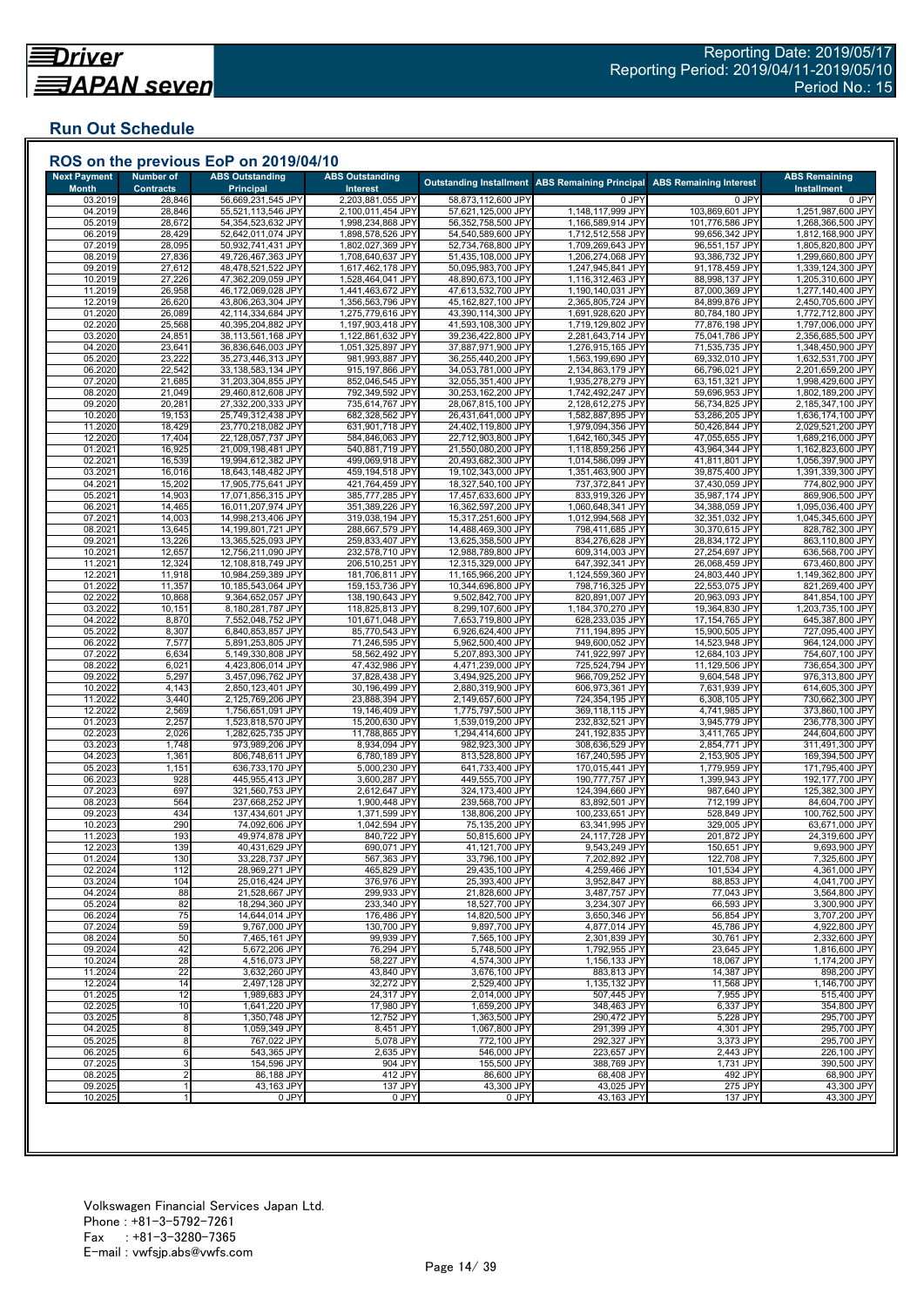## **Run Out Schedule**

| <b>Next Payment</b>     | <b>Number of</b>           | <b>ABS Outstanding</b>                   | <b>ABS Outstanding</b>                 |                                          | <b>Outstanding Installment ABS Remaining Principal</b> | <b>ABS Remaining Interest</b>    | <b>ABS Remaining</b>                   |
|-------------------------|----------------------------|------------------------------------------|----------------------------------------|------------------------------------------|--------------------------------------------------------|----------------------------------|----------------------------------------|
| <b>Month</b><br>04.2019 | <b>Contracts</b><br>28,222 | <b>Principal</b><br>54,646,733,190 JPY   | Interest<br>2,074,963,010 JPY          | 56,721,696,200 JPY                       | 0 JPY                                                  | 0 JPY                            | <b>Installment</b><br>0 JPY            |
| 05.2019                 | 28,222                     | 53,515,912,541 JPY                       | 1,974,681,559 JPY                      | 55,490,594,100 JPY                       | 1,130,820,649 JPY                                      | 100,281,451 JPY                  | 1,231,102,100 JPY                      |
| 06.2019                 | 27,989                     | 51,845,677,033 JPY                       | 1,876,462,167 JPY                      | 53,722,139,200 JPY                       | 1,670,235,508 JPY                                      | 98,219,392 JPY                   | 1,768,454,900 JPY                      |
| 07.2019                 | 27,673                     | 50,174,477,827 JPY                       | 1,781,278,073 JPY                      | 51,955,755,900 JPY                       | 1,671,199,206 JPY                                      | 95,184,094 JPY                   | 1,766,383,300 JPY                      |
| 08.2019<br>09.2019      | 27,424<br>27,203           | 48,989,786,623 JPY<br>47,784,119,637 JPY | 1,689,194,477 JPY<br>1,599,282,463 JPY | 50,678,981,100 JPY<br>49,383,402,100 JPY | 1,184,691,204 JPY<br>1,205,666,986 JPY                 | 92,083,596 JPY<br>89,912,014 JPY | 1,276,774,800 JPY<br>1,295,579,000 JPY |
| 10.2019                 | 26,834                     | 46,685,924,570 JPY                       | 1,511,483,630 JPY                      | 48,197,408,200 JPY                       | 1,098,195,067 JPY                                      | 87,798,833 JPY                   | 1,185,993,900 JPY                      |
| 11.2019                 | 26,573                     | 45,522,696,248 JPY                       | 1,425,651,052 JPY                      | 46,948,347,300 JPY                       | 1,163,228,322 JPY                                      | 85,832,578 JPY                   | 1,249,060,900 JPY                      |
| 12.2019                 | 26,248                     | 43,201,888,805 JPY                       | 1,341,877,995 JPY                      | 44,543,766,800 JPY                       | 2,320,807,443 JPY                                      | 83,773,057 JPY                   | 2,404,580,500 JPY                      |
| 01.2020                 | 25,731                     | 41,551,466,994 JPY                       | 1,262,149,806 JPY                      | 42,813,616,800 JPY                       | 1,650,421,811 JPY                                      | 79,728,189 JPY                   | 1,730,150,000 JPY                      |
| 02.2020<br>03.2020      | 25,228<br>24,537           | 39,877,634,803 JPY<br>37,656,591,776 JPY | 1,185,264,697 JPY<br>1,111,147,824 JPY | 41,062,899,500 JPY<br>38,767,739,600 JPY | 1,673,832,191 JPY<br>2,221,043,027 JPY                 | 76,885,109 JPY<br>74,116,873 JPY | 1,750,717,300 JPY<br>2,295,159,900 JPY |
| 04.2020                 | 23,361                     | 36,402,103,726 JPY                       | 1,040,450,874 JPY                      | 37,442,554,600 JPY                       | 1,254,488,050 JPY                                      | 70,696,950 JPY                   | 1,325,185,000 JPY                      |
| 05.2020                 | 22,951                     | 34,860,226,701 JPY                       | 971,919,099 JPY                        | 35,832,145,800 JPY                       | 1,541,877,025 JPY                                      | 68,531,775 JPY                   | 1,610,408,800 JPY                      |
| 06.2020                 | 22,284                     | 32,748,028,229 JPY                       | 905,890,571 JPY                        | 33,653,918,800 JPY                       | 2,112,198,472 JPY                                      | 66,028,528 JPY                   | 2,178,227,000 JPY                      |
| 07.2020                 | 21,435                     | 30,838,099,485 JPY                       | 843,467,215 JPY                        | 31,681,566,700 JPY                       | 1,909,928,744 JPY                                      | 62,423,356 JPY                   | 1,972,352,100 JPY                      |
| 08.2020<br>09.2020      | 20,808<br>20,045           | 29,107,106,236 JPY<br>27,011,554,997 JPY | 784,448,364 JPY<br>728,370,403 JPY     | 29,891,554,600 JPY<br>27,739,925,400 JPY | 1,730,993,249 JPY<br>2,095,551,239 JPY                 | 59,018,851 JPY<br>56,077,961 JPY | 1,790,012,100 JPY<br>2,151,629,200 JPY |
| 10.2020                 | 18,937                     | 25,438,971,885 JPY                       | 675,689,315 JPY                        | 26,114,661,200 JPY                       | 1,572,583,112 JPY                                      | 52,681,088 JPY                   | 1,625,264,200 JPY                      |
| 11.2020                 | 18,217                     | 23,495,339,600 JPY                       | 625,846,500 JPY                        | 24,121,186,100 JPY                       | 1,943,632,285 JPY                                      | 49,842,815 JPY                   | 1,993,475,100 JPY                      |
| 12.2020                 | 17,210                     | 21,874,744,444 JPY                       | 579,321,956 JPY                        | 22,454,066,400 JPY                       | 1,620,595,156 JPY                                      | 46,524,544 JPY                   | 1,667,119,700 JPY                      |
| 01.2021                 | 16,736                     | 20,766,395,393 JPY                       | 535,848,107 JPY                        | 21,302,243,500 JPY                       | 1,108,349,051 JPY                                      | 43,473,849 JPY                   | 1,151,822,900 JPY                      |
| 02.2021                 | 16,354                     | 19,762,007,187 JPY                       | 494,505,413 JPY                        | 20,256,512,600 JPY                       | 1,004,388,206 JPY                                      | 41,342,694 JPY                   | 1,045,730,900 JPY                      |
| 03.2021<br>04.202       | 15,837<br>15,044           | 18,438,093,874 JPY<br>17,712,137,713 JPY | 455,078,826 JPY<br>418,049,487 JPY     | 18,893,172,700 JPY<br>18,130,187,200 JPY | 1,323,913,313 JPY<br>725,956,161 JPY                   | 39,426,587 JPY<br>37,029,339 JPY | 1,363,339,900 JPY<br>762,985,500 JPY   |
| 05.202'                 | 14,751                     | 16,887,369,855 JPY                       | 382,439,845 JPY                        | 17,269,809,700 JPY                       | 824,767,858 JPY                                        | 35,609,642 JPY                   | 860,377,500 JPY                        |
| 06.202                  | 14,322                     | 15,845,218,232 JPY                       | 348,412,168 JPY                        | 16,193,630,400 JPY                       | 1,042,151,623 JPY                                      | 34,027,677 JPY                   | 1,076,179,300 JPY                      |
| 07.2021                 | 13,872                     | 14,848,502,603 JPY                       | 316,381,097 JPY                        | 15,164,883,700 JPY                       | 996,715,629 JPY                                        | 32,031,071 JPY                   | 1,028,746,700 JPY                      |
| 08.202'                 | 13,524                     | 14,055,857,640 JPY                       | 286,301,260 JPY                        | 14,342,158,900 JPY                       | 792,644,963 JPY                                        | 30,079,837 JPY                   | 822,724,800 JPY                        |
| 09.202                  | 13,107                     | 13,229,353,334 JPY<br>12,630,878,448 JPY | 257,746,866 JPY<br>230,758,552 JPY     | 13,487,100,200 JPY                       | 826,504,306 JPY<br>598,474,886 JPY                     | 28,554,394 JPY<br>26,988,314 JPY | 855,058,700 JPY<br>625,463,200 JPY     |
| 10.202<br>11.202'       | 12,542<br>12,216           | 11,991,772,974 JPY                       | 204,935,526 JPY                        | 12,861,637,000 JPY<br>12,196,708,500 JPY | 639,105,474 JPY                                        | 25,823,026 JPY                   | 664,928,500 JPY                        |
| 12.202                  | 11,815                     | 10,882,635,994 JPY                       | 180,362,906 JPY                        | 11,062,998,900 JPY                       | 1,109,136,980 JPY                                      | 24,572,620 JPY                   | 1,133,709,600 JPY                      |
| 01.2022                 | 11,261                     | 10,093,402,564 JPY                       | 158,011,336 JPY                        | 10,251,413,900 JPY                       | 789,233,430 JPY                                        | 22,351,570 JPY                   | 811,585,000 JPY                        |
| 02.202                  | 10,779                     | 9,281,385,255 JPY                        | 137,230,045 JPY                        | 9,418,615,300 JPY                        | 812,017,309 JPY                                        | 20,781,291 JPY                   | 832,798,600 JPY                        |
| 03.2022                 | 10,070                     | 8,115,998,500 JPY                        | 118,029,800 JPY                        | 8,234,028,300 JPY                        | 1,165,386,755 JPY                                      | 19,200,245 JPY                   | 1,184,587,000 JPY                      |
| 04.2022<br>05.2022      | 8,804<br>8,249             | 7,496,597,772 JPY<br>6,795,410,643 JPY   | 101,007,228 JPY<br>85,219,257 JPY      | 7,597,605,000 JPY<br>6,880,629,900 JPY   | 619,400,728 JPY<br>701,187,129 JPY                     | 17,022,572 JPY<br>15,787,971 JPY | 636,423,300 JPY<br>716,975,100 JPY     |
| 06.202                  | 7,529                      | 5,851,471,554 JPY                        | 70,789,546 JPY                         | 5,922,261,100 JPY                        | 943,939,089 JPY                                        | 14,429,711 JPY                   | 958,368,800 JPY                        |
| 07.2022                 | 6,590                      | 5,114,821,706 JPY                        | 58,189,694 JPY                         | 5,173,011,400 JPY                        | 736,649,848 JPY                                        | 12,599,852 JPY                   | 749,249,700 JPY                        |
| 08.2022                 | 5,980                      | 4,394,365,509 JPY                        | 47,133,691 JPY                         | 4,441,499,200 JPY                        | 720,456,197 JPY                                        | 11,056,003 JPY                   | 731,512,200 JPY                        |
| 09.2022                 | 5,264                      | 3,432,528,007 JPY                        | 37,591,993 JPY                         | 3,470,120,000 JPY                        | 961,837,502 JPY                                        | 9,541,698 JPY                    | 971,379,200 JPY                        |
| 10.202<br>11.202        | 4,118<br>3,419             | 2,829,346,721 JPY<br>2,111,073,923 JPY   | 30,012,879 JPY<br>23,749,177 JPY       | 2,859,359,600 JPY<br>2,134,823,100 JPY   | 603,181,286 JPY<br>718,272,798 JPY                     | 7,579,114 JPY<br>6,263,702 JPY   | 610,760,400 JPY<br>724,536,500 JPY     |
| 12.2022                 | 2,553                      | 1,743,344,263 JPY                        | 19,040,037 JPY                         | 1,762,384,300 JPY                        | 367,729,660 JPY                                        | 4,709,140 JPY                    | 372,438,800 JPY                        |
| 01.2023                 | 2,242                      | 1,514,769,550 JPY                        | 15,123,850 JPY                         | 1,529,893,400 JPY                        | 228,574,713 JPY                                        | 3,916,187 JPY                    | 232,490,900 JPY                        |
| 02.2023                 | 2,014                      | 1,274,943,246 JPY                        | 11,732,854 JPY                         | 1,286,676,100 JPY                        | 239,826,304 JPY                                        | 3,390,996 JPY                    | 243,217,300 JPY                        |
| 03.2023                 | 1,737                      | 970,231,230 JPY                          | 8,895,470 JPY                          | 979,126,700 JPY                          | 304,712,016 JPY                                        | 2,837,384 JPY                    | 307,549,400 JPY                        |
| 04.2023<br>05.2023      | 1,354<br>1,146             | 804,168,301 JPY<br>634,553,920 JPY       | 6,751,299 JPY<br>4,978,080 JPY         | 810,919,600 JPY<br>639,532,000 JPY       | 166,062,929 JPY<br>169,614,381 JPY                     | 2,144,171 JPY<br>1,773,219 JPY   | 168,207,100 JPY<br>171,387,600 JPY     |
| 06.2023                 | 925                        | 443,951,204 JPY                          | 3,583,896 JPY                          | 447,535,100 JPY                          | 190,602,716 JPY                                        | 1,394,184 JPY                    | 191,996,900 JPY                        |
| 07.2023                 | 694                        | 319,762,063 JPY                          | 2,601,537 JPY                          | 322,363,600 JPY                          | 124,189,141 JPY                                        | 982,359 JPY                      | 125,171,500 JPY                        |
| 08.202                  | 561                        | 236,045,656 JPY                          | 1,894,044 JPY                          | 237,939,700 JPY                          | 83,716,407 JPY                                         | 707,493 JPY                      | 84,423,900 JPY                         |
| 09.2023                 | 432                        | 137,167,579 JPY                          | 1,369,421 JPY                          | 138,537,000 JPY                          | 98,878,077 JPY                                         | 524,623 JPY                      | 99,402,700 JPY                         |
| 10.2023<br>11.2023      | 289<br>192                 | 73,884,533 JPY<br>49,825,942 JPY         | 1,041,267 JPY<br>840,058 JPY           | 74,925,800 JPY<br>50,666,000 JPY         | 63,283,046 JPY<br>24,058,591 JPY                       | 328,154 JPY<br>201,209 JPY       | 63,611,200 JPY<br>24,259,800 JPY       |
| 12.2023                 | 138                        | 40,372,019 JPY                           | 689,881 JPY                            | 41,061,900 JPY                           | 9,453,923 JPY                                          | 150,177 JPY                      | 9,604,100 JPY                          |
| 01.2024                 | 129                        | 33,228,737 JPY                           | 567,363 JPY                            | 33,796,100 JPY                           | 7,143,282 JPY                                          | 122,518 JPY                      | 7,265,800 JPY                          |
| 02.2024                 | 112                        | 28,969,271 JPY                           | 465,829 JPY                            | 29,435,100 JPY                           | 4,259,466 JPY                                          | 101,534 JPY                      | 4,361,000 JPY                          |
| 03.2024                 | 104                        | 25,016,424 JPY                           | 376,976 JPY                            | 25,393,400 JPY                           | 3,952,847 JPY                                          | 88,853 JPY                       | 4,041,700 JPY                          |
| 04.2024                 | 88                         | 21,528,667 JPY                           | 299,933 JPY                            | 21,828,600 JPY                           | 3,487,757 JPY                                          | 77,043 JPY                       | 3,564,800 JPY                          |
| 05.2024<br>06.2024      | 82<br>75                   | 18,294,360 JPY<br>14,644,014 JPY         | 233,340 JPY<br>176,486 JPY             | 18,527,700 JPY<br>14,820,500 JPY         | 3,234,307 JPY<br>3,650,346 JPY                         | 66,593 JPY<br>56,854 JPY         | 3,300,900 JPY<br>3,707,200 JPY         |
| 07.2024                 | 59                         | 9,767,000 JPY                            | 130,700 JPY                            | 9,897,700 JPY                            | 4,877,014 JPY                                          | 45,786 JPY                       | 4,922,800 JPY                          |
| 08.2024                 | 50                         | 7,465,161 JPY                            | 99,939 JPY                             | 7,565,100 JPY                            | 2,301,839 JPY                                          | 30,761 JPY                       | 2,332,600 JPY                          |
| 09.2024                 | 42                         | 5,672,206 JPY                            | 76,294 JPY                             | 5,748,500 JPY                            | 1,792,955 JPY                                          | 23,645 JPY                       | 1,816,600 JPY                          |
| 10.2024                 | 28                         | 4,516,073 JPY                            | 58,227 JPY                             | 4,574,300 JPY                            | 1,156,133 JPY                                          | 18,067 JPY                       | 1,174,200 JPY                          |
| 11.2024<br>12.2024      | 22<br>14                   | 3,632,260 JPY<br>2,497,128 JPY           | 43,840 JPY<br>32,272 JPY               | 3,676,100 JPY<br>2,529,400 JPY           | 883,813 JPY<br>1,135,132 JPY                           | 14,387 JPY<br>11,568 JPY         | 898,200 JPY<br>1,146,700 JPY           |
| 01.2025                 | 12                         | 1,989,683 JPY                            | 24,317 JPY                             | 2,014,000 JPY                            | 507,445 JPY                                            | 7,955 JPY                        | 515,400 JPY                            |
| 02.2025                 | 10                         | 1,641,220 JPY                            | 17,980 JPY                             | 1,659,200 JPY                            | 348,463 JPY                                            | 6,337 JPY                        | 354,800 JPY                            |
| 03.2025                 | 8                          | 1,350,748 JPY                            | 12,752 JPY                             | 1,363,500 JPY                            | 290,472 JPY                                            | 5,228 JPY                        | 295,700 JPY                            |
| 04.2025                 | 8                          | 1,059,349 JPY                            | 8,451 JPY                              | 1,067,800 JPY                            | 291,399 JPY                                            | 4,301 JPY                        | 295,700 JPY                            |
| 05.2025                 | 8                          | 767,022 JPY                              | 5,078 JPY                              | 772,100 JPY                              | 292,327 JPY                                            | 3,373 JPY                        | 295,700 JPY                            |
| 06.2025<br>07.2025      | 6<br>3                     | 543,365 JPY<br>154,596 JPY               | 2,635 JPY<br>904 JPY                   | 546,000 JPY<br>155,500 JPY               | 223.657 JPY<br>388,769 JPY                             | 2,443 JPY<br>1,731 JPY           | 226,100 JPY<br>390,500 JPY             |
| 08.2025                 | $\overline{2}$             | 86,188 JPY                               | 412 JPY                                | 86,600 JPY                               | 68,408 JPY                                             | 492 JPY                          | 68,900 JPY                             |
| 09.2025                 |                            | 43,163 JPY                               | 137 JPY                                | 43,300 JPY                               | 43,025 JPY                                             | 275 JPY                          | 43,300 JPY                             |
|                         |                            | 0 JPY                                    | 0 JPY                                  | 0 JPY                                    | 43,163 JPY                                             | 137 JPY                          | 43,300 JPY                             |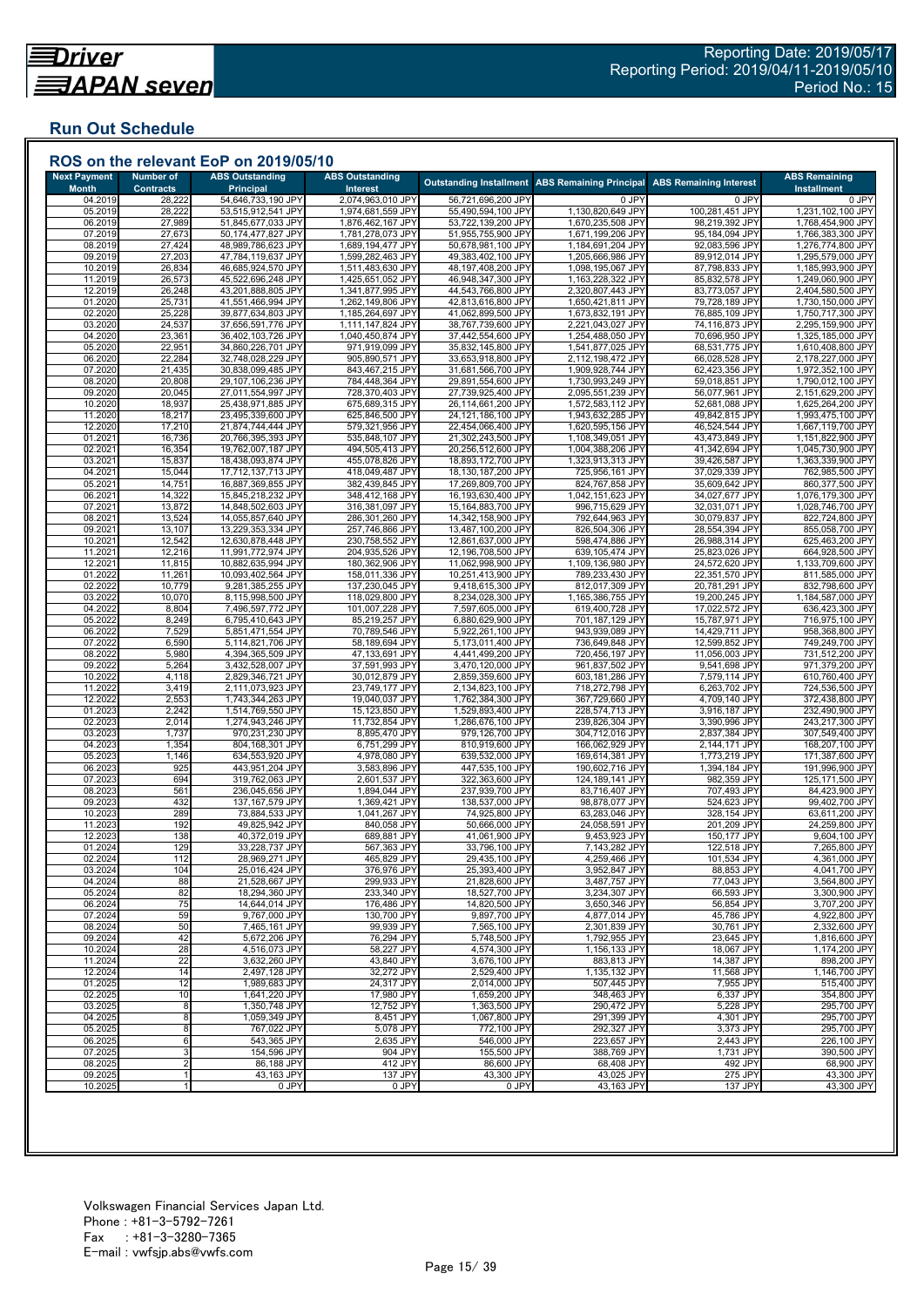![](_page_15_Picture_0.jpeg)

## **Expected Amortisation**

![](_page_15_Figure_3.jpeg)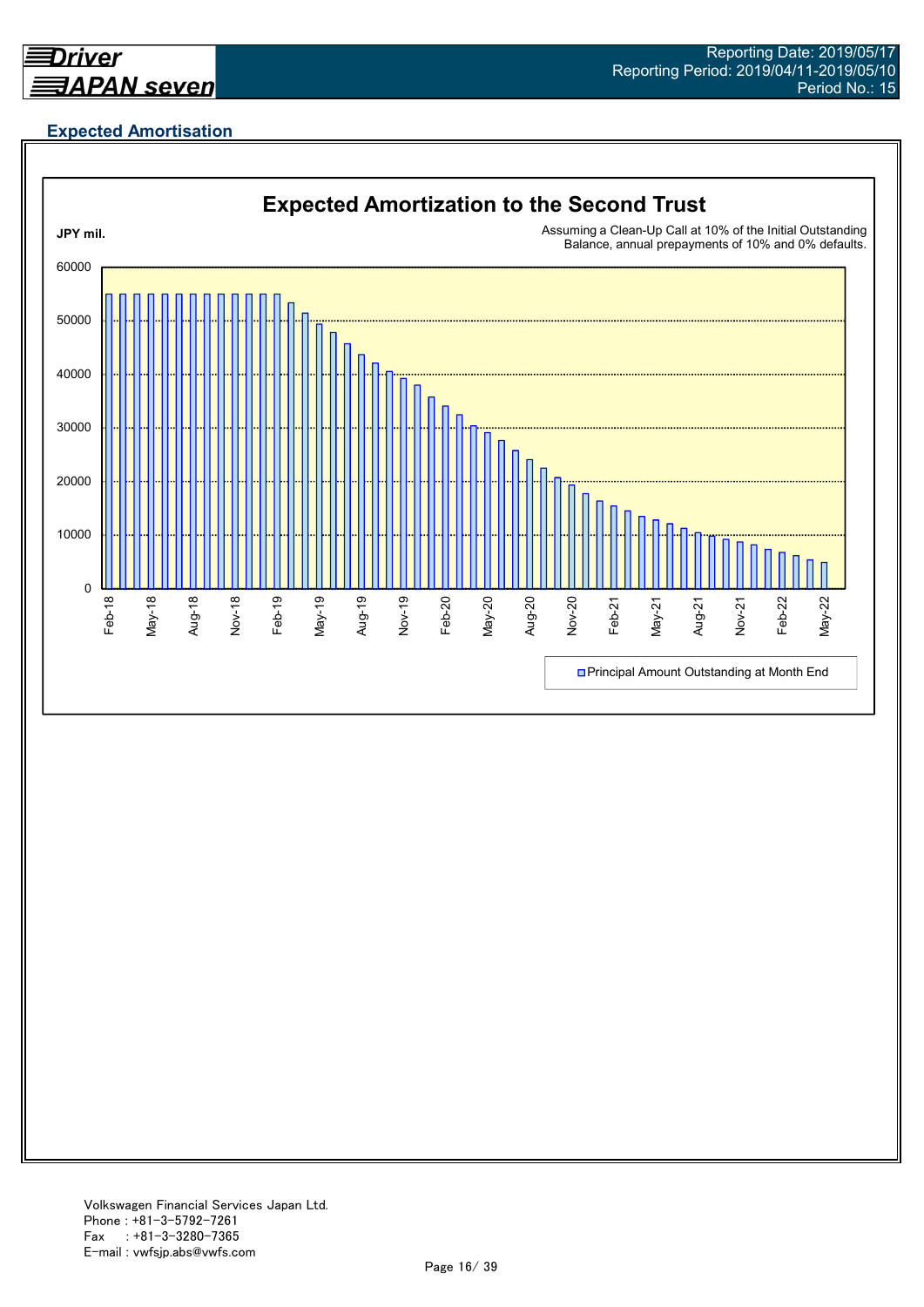## **Distribution by Sub-Servicer**

| <b>Sub-Servicer</b> | <b>Loans</b> | <b>Number of Percentage</b><br>of Loans | <b>Outstanding Principal</b><br><b>Balance</b> | Percentage<br>of Balance |
|---------------------|--------------|-----------------------------------------|------------------------------------------------|--------------------------|
| Cedyna              | 16,028       | 56.79 %                                 | 31,663,999,437 JPY                             | 57.94 %                  |
| Jaccs               | 12,194       | 43.21 %                                 | 22,982,733,753 JPY                             | 42.06 %                  |
| <b>Total</b>        | 28,222       | 100.00 %                                | 54,646,733,190 JPY                             | $100.00 \%$              |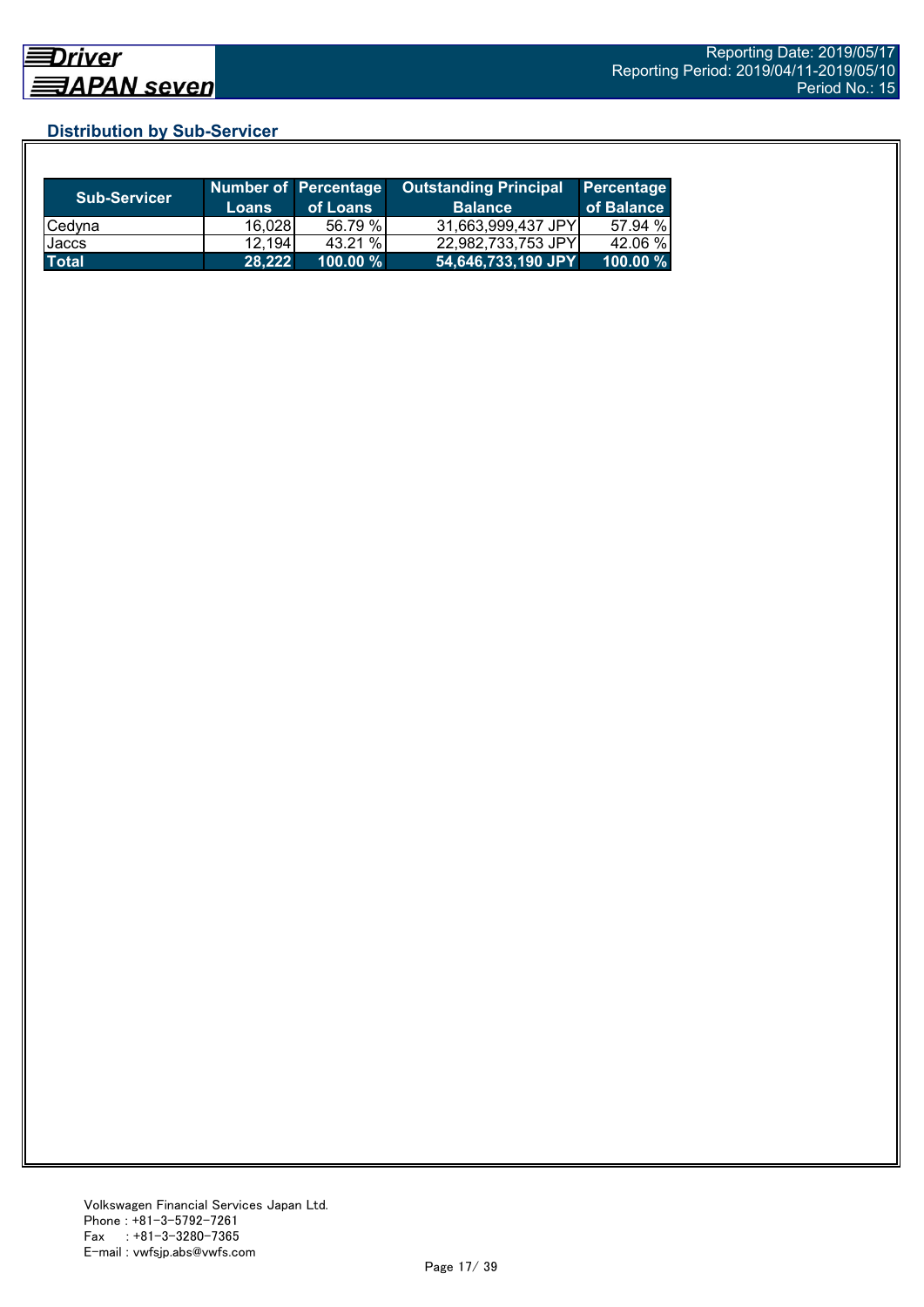## **Distribution by Brand**

| <b>Make</b>  |              |          | <b>Number of Percentage Outstanding Discounted Percentage</b> |            |
|--------------|--------------|----------|---------------------------------------------------------------|------------|
|              | <b>Loans</b> | of Loans | <b>Principal Balance</b>                                      | of Balance |
| VW           | 17,666       | 62.60 %  | 29,466,120,155 JPY                                            | 53.92 %    |
| Audi         | 10,525       | 37.29 %  | 25,058,666,153 JPY                                            | 45.86 %    |
| Bentley      | 12           | 0.04%    | 72,125,791 JPY                                                | 0.13%      |
| Lamborghini  | ีค           | 0.02%    | 34,240,988 JPY                                                | 0.06%      |
| Other        | 13           | 0.05%    | 15,580,103 JPY                                                | 0.03%      |
| <b>Total</b> | 28,222       | 100.00 % | 54,646,733,190 JPY                                            | 100.00 %   |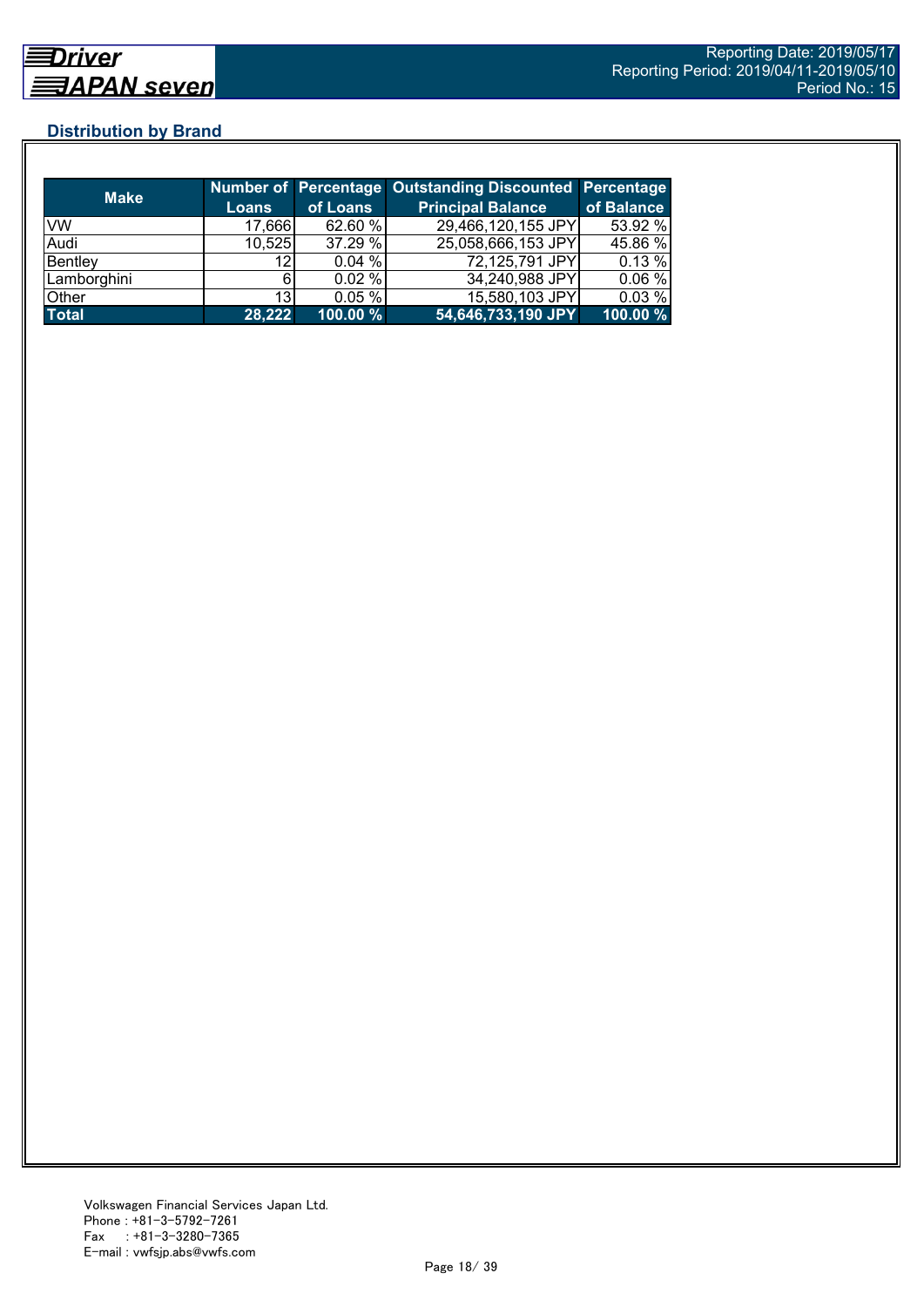## **Distribution by New and Used**

| <b>Distribution by New and Used</b> |              |          |                                                        |            |  |  |
|-------------------------------------|--------------|----------|--------------------------------------------------------|------------|--|--|
|                                     |              |          | Number of Percentage Outstanding Discounted Percentage |            |  |  |
| <b>New or Used</b>                  | <b>Loans</b> | of Loans | <b>Principal Balance</b>                               | of Balance |  |  |
| <b>New</b>                          | 18,532       | 65.67 %  | 42,549,331,191 JPY                                     | 77.86 %    |  |  |
| Used                                | 7,699        | 27.28 %  | 10,892,039,086 JPY                                     | 19.93 %    |  |  |
| Used (Prolonged)                    | 1,991        | 7.05 %   | 1,205,362,913 JPY                                      | 2.21%      |  |  |
| <b>Total</b>                        | 28.222       | 100.00 % | 54,646,733,190 JPY                                     | 100.00 %   |  |  |

## **Distribution by Brand New and Used**

| <b>New or Used</b>         |              |          | Number of Percentage Outstanding Discounted Percentage |            |
|----------------------------|--------------|----------|--------------------------------------------------------|------------|
|                            | <b>Loans</b> | of Loans | <b>Principal Balance</b>                               | of Balance |
| <b>VW New</b>              | 12,307       | 43.61 %  | 24,262,142,083 JPY                                     | 44.40 %    |
| <b>VW Used</b>             | 4,148        | 14.70 %  | 4,701,925,095 JPY                                      | 8.60%      |
| <b>VW Used (Prolonged)</b> | 1,211        | 4.29 %   | 502,052,977 JPY                                        | 0.92 %     |
| <b>Audi New</b>            | 6,216        | 22.03 %  | 18,237,678,459 JPY                                     | 33.37 %    |
| Audi Used                  | 3,530        | 12.51 %  | 6,121,140,881 JPY                                      | 11.20 %    |
| Audi Used (Prolonged)      | 779I         | 2.76 %   | 699,846,813 JPY                                        | 1.28 %     |
| Other                      | 31           | 0.11%    | 121,946,882 JPY                                        | 0.22%      |
| <b>Total</b>               | 28,222       | 100.00%  | 54,646,733,190 JPY                                     | 100.00 %   |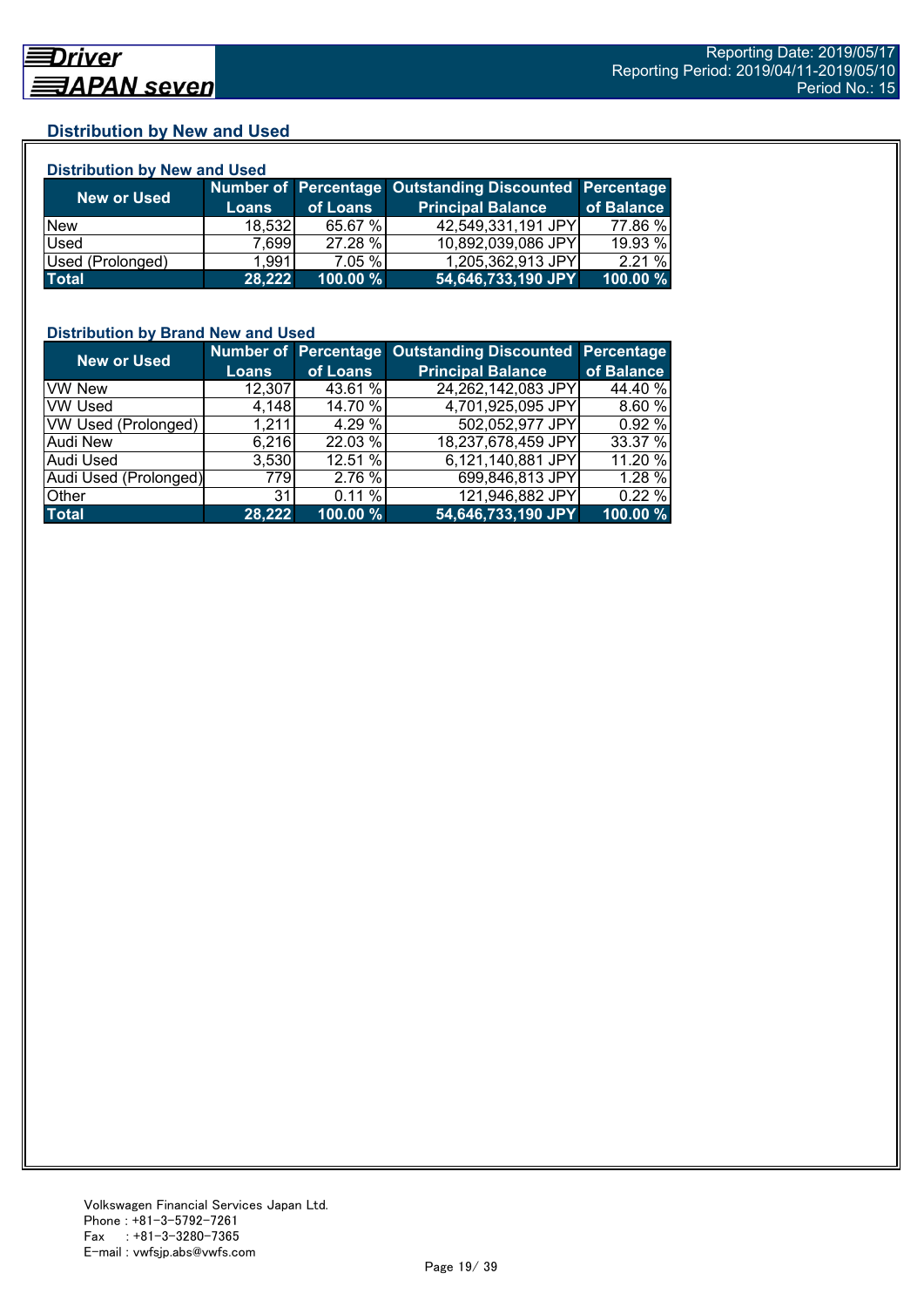## **Distribution by Product Type**

| <b>Loan Type List</b> |                                                           |
|-----------------------|-----------------------------------------------------------|
| <b>Loan Type</b>      | <b>Description</b>                                        |
| 100                   | Volkswagen Owner's Plan                                   |
| 100                   | Audi Owner's Plan                                         |
| 100                   | Lamborghini Auto Loan                                     |
| 100                   | <b>Bentley Auto Loan</b>                                  |
| 101                   | Twin Loan                                                 |
| 105                   | Refinanced Volkswagen Solutions                           |
| 106                   | Refinanced Volkswagen Das Welt Auto with refinance option |
| 106                   | Refinanced Audi S-Loan/ S-Loan Plus                       |
| 106                   | Refinanced Lamborghini Hyper Premium Plan                 |
| 106                   | Refinanced Bentley My Flying B                            |
| 140                   | <b>Volkswagen Solutions</b>                               |
| 140                   | Audi Future Drive*                                        |
| 150                   | Volkswagen Das Welt Auto with refinance option            |
| 150                   | Audi S-Loan                                               |
| 150                   | Lamborghini Hyper Premium Plan                            |
| 150                   | Bentley My Flying B                                       |
| 151                   | Audi S-Loan Plus                                          |

(\*)Audi Future Drive is scheduled to be introduced from March 2018.

#### **Product Type**

| <b>Loan Type</b> |              |          | Number of Percentage Outstanding Discounted Percentage |            |
|------------------|--------------|----------|--------------------------------------------------------|------------|
|                  | <b>Loans</b> | of Loans | <b>Principal Balance</b>                               | of Balance |
| 100              | 3,067        | 10.87 %  | 3,642,091,902 JPY                                      | 6.66%      |
| 101              |              | 0.00%    | 0 JPY                                                  | 0.00%      |
| 105              | 1,143        | 4.05 %   | 493,225,845 JPY                                        | 0.90 %     |
| 106              | 848          | 3.00 %   | 712,137,068 JPY                                        | 1.30 %     |
| 140-VFJ          | 1,569        | 5.56 %   | 3,123,449,896 JPY                                      | 5.72 %     |
| 140-Dealer       | 10,139       | 35.93 %  | 20,588,055,081 JPY                                     | 37.67 %    |
| 150              | 11,013       | 39.02 %  | 24,867,375,101 JPY                                     | 45.51 %    |
| 151              | 443          | 1.57 %   | 1,220,398,297 JPY                                      | 2.23 %     |
| <b>Total</b>     | 28,222       | 100.00 % | 54,646,733,190 JPY                                     | 100.00 %   |

## **Credit Type**

| <b>Credit Type</b>         |        |             | Number of Percentage Outstanding Discounted Percentage |            |
|----------------------------|--------|-------------|--------------------------------------------------------|------------|
|                            | Loans  | of Loans    | <b>Principal Balance</b>                               | of Balance |
| <b>Balloon Type Loan</b>   | 23,164 | 82.08 %     | 49,799,278,375 JPY                                     | 91.13%     |
| Equal Instalment Type Loan | 5.058  | 17.92 %     | 4,847,454,815 JPY                                      | 8.87 %     |
| <b>Total</b>               | 28.222 | $100.00 \%$ | 54,646,733,190 JPY                                     | 100.00 %   |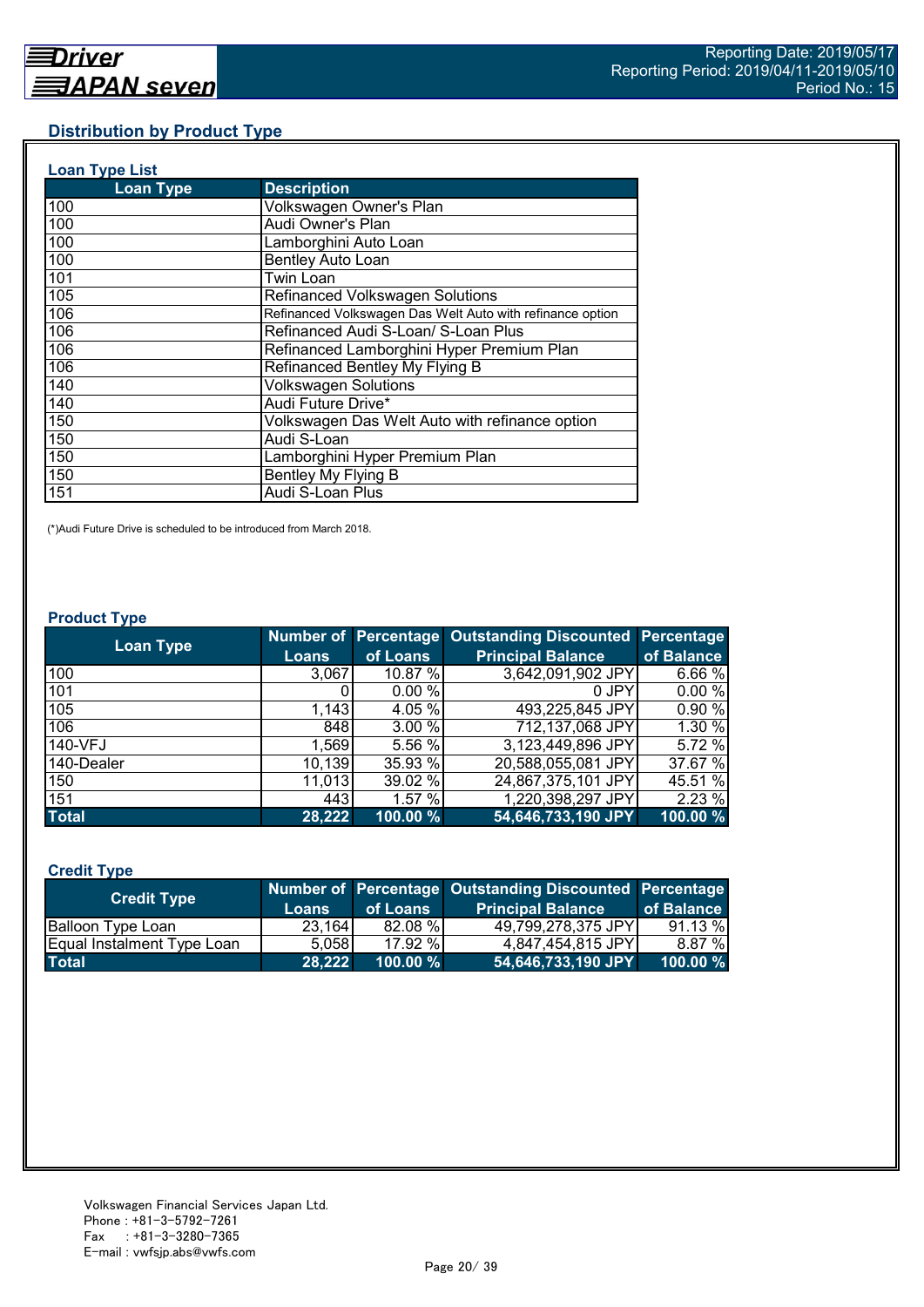## **Distribution by RV**

| <b>Loan Type</b>              | <b>Number of</b><br><b>Loans</b> | <b>Percentage</b><br>of Balance | <b>Outstanding Discounted</b><br><b>Principal Balance</b> |
|-------------------------------|----------------------------------|---------------------------------|-----------------------------------------------------------|
| 100/101/105/106               | 5,058                            | 8.87 %                          | 4,847,454,815 JPY                                         |
| 140-VFJ<br>(excl. balloon)    |                                  | 2.99 %                          | 1,633,472,598 JPY                                         |
| 140-VFJ<br>(balloon)          |                                  | 2.73 %                          | 1,489,977,298 JPY                                         |
| 140-VFJ                       | 1,569                            | 5.72 %                          | 3,123,449,896 JPY                                         |
| 140-Dealer<br>(excl. balloon) |                                  | 19.85 %                         | 10,847,804,411 JPY                                        |
| 140-Dealer<br>(balloon)       |                                  | 17.82 %                         | 9,740,250,670 JPY                                         |
| 140-Dealer                    | 10,139                           | 37.67 %                         | 20,588,055,081 JPY                                        |
| 150<br>(excl. balloon)        |                                  | 21.66 %                         | 11,837,183,437 JPY                                        |
| 150<br>(balloon)              |                                  | 23.84 %                         | 13,030,191,664 JPY                                        |
| 150                           | 11,013                           | 45.51 %                         | 24,867,375,101 JPY                                        |
| 151<br>(excl. balloon)        |                                  | 0.63%                           | 346,985,539 JPY                                           |
| 151<br>(balloon)              |                                  | 1.60 %                          | 873,412,758 JPY                                           |
| 151                           | 443                              | 2.23%                           | 1,220,398,297 JPY                                         |
| <b>Total</b>                  | 28,222                           | $100.00\%$                      | 54,646,733,190 JPY                                        |

| <b>Type of Payment Portion</b>     | of Balance | <b>Percentage Outstanding Discounted</b><br><b>Principal Balance</b> |
|------------------------------------|------------|----------------------------------------------------------------------|
| <b>Monthly Installment Portion</b> | 54.01 %    | 29,512,900,800 JPY                                                   |
| <b>Balloon Portion</b>             | 45.99 %    | 25,133,832,390 JPY                                                   |
| <b>Total</b>                       | 100.00 %   | 54,646,733,190 JPY                                                   |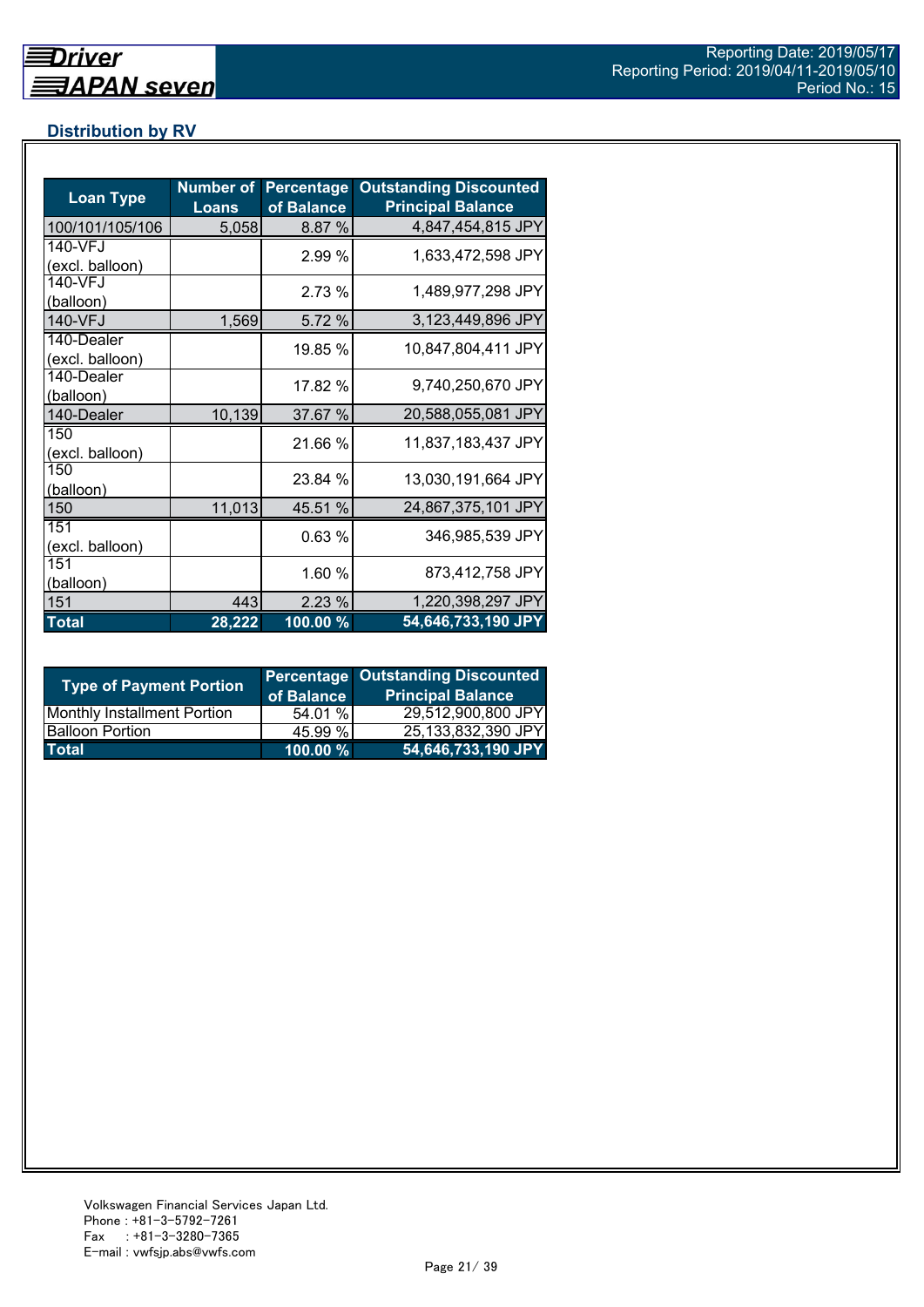## **Distribution by Brand New and Used**

| <b>Audi</b>        |        |             |                                                        |             |
|--------------------|--------|-------------|--------------------------------------------------------|-------------|
| <b>New or Used</b> |        |             | Number of Percentage Outstanding Discounted Percentage |             |
|                    | Loans  | of Loans    | <b>Principal Balance</b>                               | of Balance  |
| <b>New</b>         | 6.216  | 59.06 %     | 18,237,678,459 JPY                                     | 72.78 %     |
| Used               | 4,309  | 40.94 %     | 6,820,987,694 JPY                                      | 27.22 %     |
| <b>Total</b>       | 10,525 | $100.00 \%$ | 25,058,666,153 JPY                                     | $100.00 \%$ |

#### **Bentley**

| <b>New or Used</b> | <b>Loans</b>    | of Loans  | Number of Percentage Outstanding Discounted Percentage<br><b>Principal Balance</b> | of Balance |
|--------------------|-----------------|-----------|------------------------------------------------------------------------------------|------------|
| <b>New</b>         |                 | $50.00\%$ | 30,841,703 JPY                                                                     | 42.76 %    |
| Used               | 61              | 50.00 %   | 41,284,088 JPY                                                                     | 57.24 %    |
| <b>Total</b>       | 12 <sup>1</sup> | 100.00 %  | 72,125,791 JPY                                                                     | 100.00 %   |

#### **Lamborghini**

| New or Used  | <b>Loans</b> | of Loans | Number of Percentage Outstanding Discounted Percentage<br><b>Principal Balance</b> | of Balance |
|--------------|--------------|----------|------------------------------------------------------------------------------------|------------|
| <b>New</b>   |              | 50.00 %  | 18,668,946 JPY                                                                     | 54.52%     |
| <b>Used</b>  | 31           | 50.00 %  | 15,572,042 JPY                                                                     | 45.48 %    |
| <b>Total</b> | 61           | 100.00 % | 34,240,988 JPY                                                                     | 100.00 $%$ |

#### **VW**

| <b>New or Used</b> |              |          | Number of Percentage Outstanding Discounted Percentage |            |
|--------------------|--------------|----------|--------------------------------------------------------|------------|
|                    | <b>Loans</b> | of Loans | <b>Principal Balance</b>                               | of Balance |
| <b>New</b>         | 12,307       | 69.66 %  | 24,262,142,083 JPY                                     | 82.34 %    |
| <b>Used</b>        | 5.359        | 30.34 %  | 5,203,978,072 JPY                                      | 17.66 %    |
| <b>Total</b>       | 17.666       | 100.00 % | 29,466,120,155 JPY                                     | 100.00 %   |

#### **OTHER**

| <b>New or Used</b> | <b>Loans</b>    | of Loans | Number of Percentage Outstanding Discounted Percentage<br><b>Principal Balance</b> | of Balance |
|--------------------|-----------------|----------|------------------------------------------------------------------------------------|------------|
| <b>New</b>         |                 | 0.00 %   | 0 JPY                                                                              | $0.00 \%$  |
| Used               | 13 <sup>1</sup> | 100.00 % | 15,580,103 JPY                                                                     | 100.00 %   |
| <b>Total</b>       | 13 <sup>1</sup> | 100.00 % | 15,580,103 JPY                                                                     | 100.00 $%$ |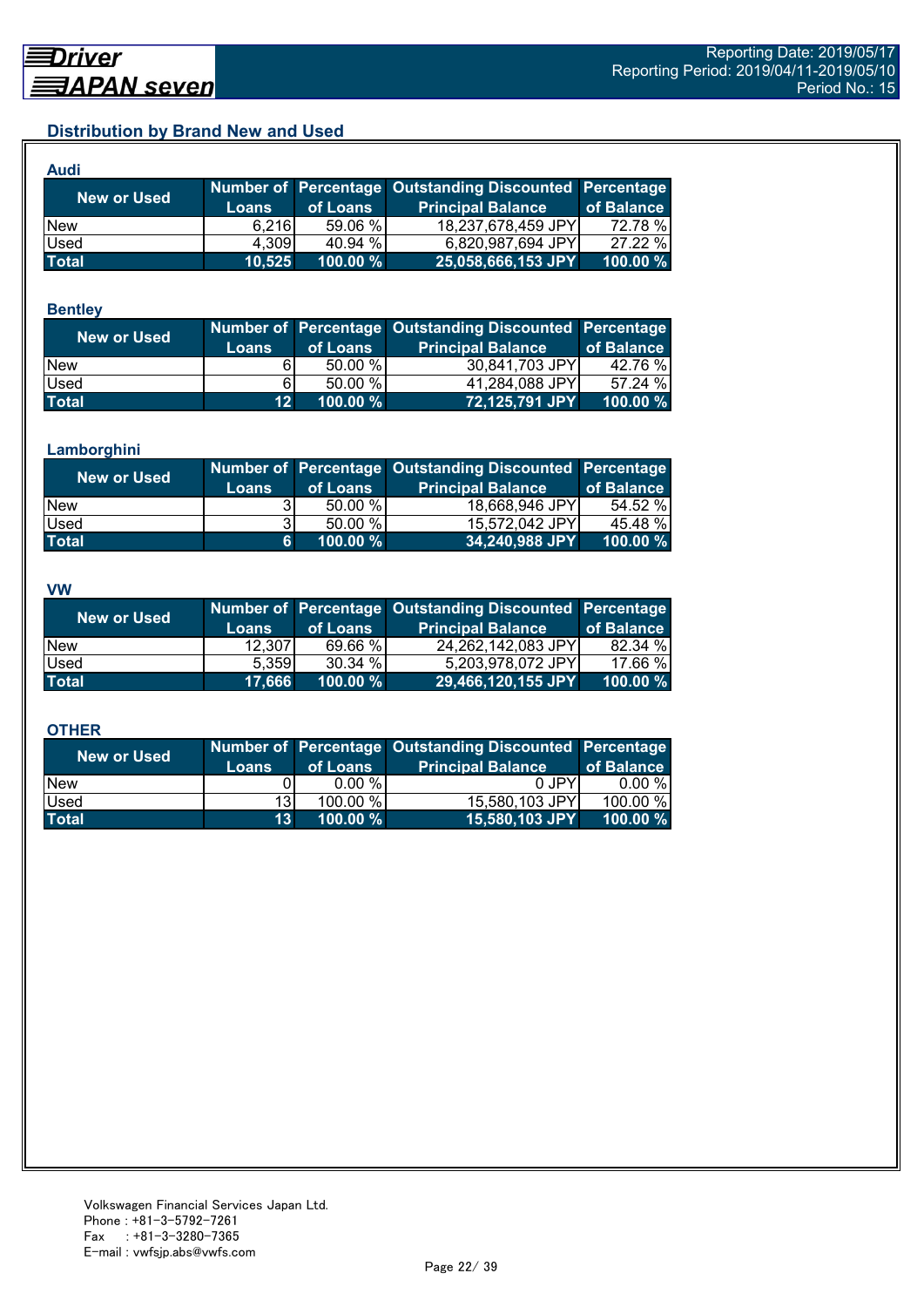## **Distribution by Customer Type**

| <b>Customer Type</b> |              |           |                                                        |            |
|----------------------|--------------|-----------|--------------------------------------------------------|------------|
| <b>Customer Type</b> |              |           | Number of Percentage Outstanding Discounted Percentage |            |
|                      | <b>Loans</b> | of Loans  | <b>Principal Balance</b>                               | of Balance |
| <b>IRetail</b>       | 25,339       | 89.78 %   | 46,798,183,252 JPY                                     | 85.64 %    |
| Corporate            | 2,883        | $10.22\%$ | 7,848,549,938 JPY                                      | 14.36 %    |
| <b>Total</b>         | 28.222       | 100.00 %  | 54,646,733,190 JPY                                     | 100.00 %   |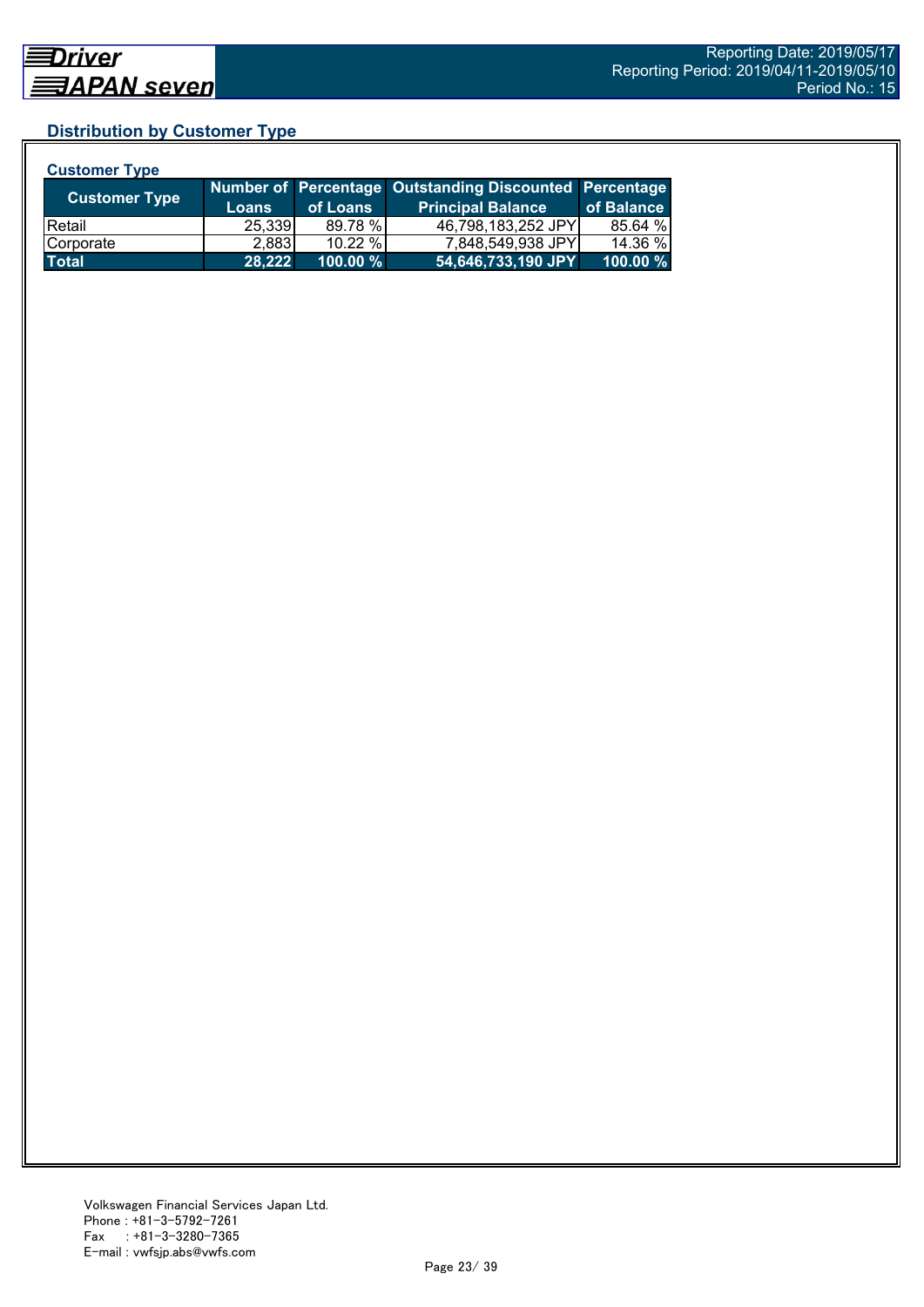## **Distribution by Outstanding Discounted Principal Balance**

| <b>Outstanding Discounted</b>     |              |          | <b>Number of Percentage Outstanding Discounted</b> | Percentage of  |
|-----------------------------------|--------------|----------|----------------------------------------------------|----------------|
| <b>Principal Balance</b>          | <b>Loans</b> | of Loans | <b>Principal Balance</b>                           | <b>Balance</b> |
| 500,000 JPY<br><=                 | 2,208        | 7.82 %   | 615,863,114 JPY                                    | 1.13 %         |
| 1,000,000 JPY<br>500,001 JPY      | 3,760        | 13.32 %  | 2,888,572,764 JPY                                  | 5.29 %         |
| 1,500,000 JPY<br>1.000.001 JPY    | 5,298        | 18.77 %  | 6,680,659,739 JPY                                  | 12.23 %        |
| 2,000,000 JPY<br>1.500.001 JPY -  | 5,501        | 19.49 %  | 9,602,175,053 JPY                                  | 17.57 %        |
| 2,500,000 JPY<br>2.000.001 JPY -  | 4,320        | 15.31 %  | 9,666,217,344 JPY                                  | 17.69 %        |
| 3,000,000 JPY<br>2,500,001 JPY -  | 2,903        | 10.29 %  | 7,925,057,165 JPY                                  | 14.50 %        |
| 3,000,001 JPY -<br>3,500,000 JPY  | 1,638        | 5.80 %   | 5,288,295,411 JPY                                  | 9.68 %         |
| 3.500,001 JPY -<br>4,000,000 JPY  | 935          | 3.31 %   | 3,483,334,080 JPY                                  | 6.37 %         |
| 4,000,001 JPY -<br>4,500,000 JPY  | 571          | 2.02 %   | 2,415,722,642 JPY                                  | 4.42 %         |
| 4,500,001 JPY -<br>5,000,000 JPY  | 388          | 1.37%    | 1,837,145,077 JPY                                  | 3.36 %         |
| 6,000,000 JPY<br>5,000,001 JPY -  | 403          | 1.43 %   | 2,191,417,389 JPY                                  | 4.01%          |
| 7,000,000 JPY<br>6,000,001 JPY -  | 192          | 0.68 %   | 1,236,711,838 JPY                                  | 2.26 %         |
| 8,000,000 JPY<br>7,000,001 JPY -  | 77           | 0.27%    | 574,664,430 JPY                                    | 1.05 %         |
| 9,000,000 JPY<br>8,000,001 JPY    | 21           | 0.07%    | 176,335,897 JPY                                    | 0.32 %         |
| - 10,000,000 JPY<br>9.000.001 JPY |              | 0.02%    | 64,561,247 JPY                                     | 0.12%          |
| >= 10,000,001 JPY                 |              | 0.00%    | 0 JPY                                              | 0.00%          |
| <b>Total</b>                      | 28,222       | 100.00 % | 54,646,733,190 JPY                                 | 100.00%        |

| <b>Statistics</b>                                       |               |
|---------------------------------------------------------|---------------|
| <b>Minimum</b> Outstanding Discounted Principal Balance | 9,075 JPY     |
| <b>Maximum</b> Outstanding Discounted Principal Balance | 9,509,344 JPY |
| <b>Average Outstanding Discounted Principal Balance</b> | 1,936,317 JPY |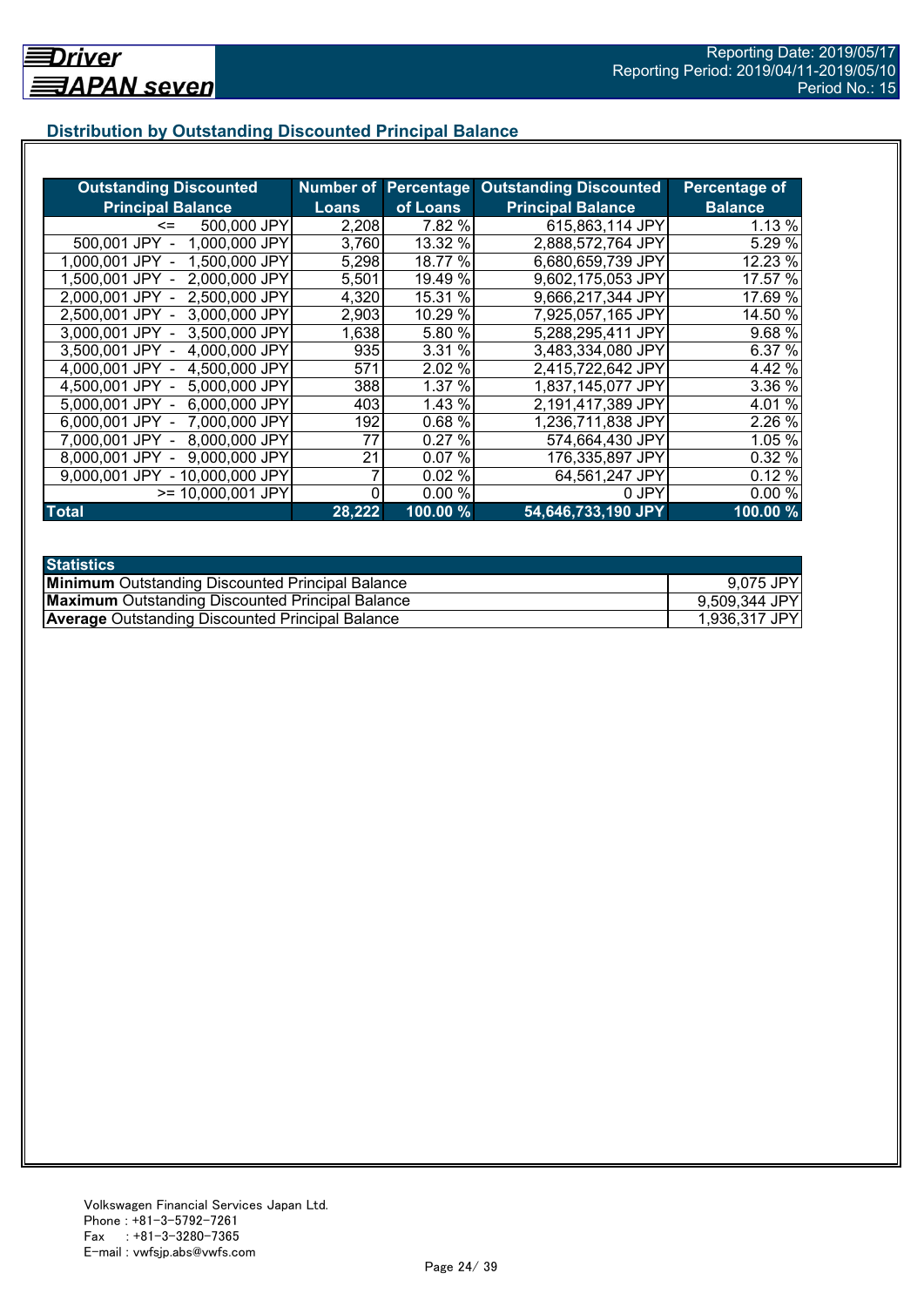## **Distribution by Original Principal Amount**

|                                   |                     |          | <b>Number of Percentage Outstanding Discounted</b> | <b>Percentage of</b> |
|-----------------------------------|---------------------|----------|----------------------------------------------------|----------------------|
| <b>Original Principal Balance</b> | <b>Loans</b>        | of Loans | <b>Principal Balance</b>                           | <b>Balance</b>       |
| 500,000 JPY<br><=                 | 321                 | 1.14 %   | 54,851,358 JPY                                     | 0.10%                |
| 500,001 JPY<br>1,000,000 JPY      | 1,774               | 6.29 %   | 788,742,634 JPY                                    | 1.44 %               |
| 1,500,000 JPY<br>1.000.001 JPY    | 3,222               | 11.42 %  | 2,562,767,916 JPY                                  | 4.69 %               |
| 2,000,000 JPY<br>1.500.001 JPY    | 4,325               | 15.32 %  | 5,198,306,739 JPY                                  | 9.51 %               |
| 2,500,000 JPY<br>2.000.001 JPY    | 4,280               | 15.17 %  | 6,714,085,347 JPY                                  | 12.29 %              |
| 2,500,001 JPY<br>3.000.000 JPY    | 4,245               | 15.04 %  | 8,166,829,119 JPY                                  | 14.94 %              |
| 3.000.001 JPY<br>3.500,000 JPY    | 3,204               | 11.35 %  | 7,365,914,658 JPY                                  | 13.48 %              |
| 3,500,001 JPY<br>4,000,000 JPY    | 2,300               | 8.15 %   | 6,115,628,771 JPY                                  | 11.19 %              |
| 4,500,000 JPY<br>4.000.001 JPY    | 1,373               | 4.86 %   | 4,161,240,220 JPY                                  | 7.61 %               |
| 5,000,000 JPY<br>4,500,001 JPY -  | 1,001               | 3.55 %   | 3,401,419,621 JPY                                  | 6.22 %               |
| 6,000,000 JPY<br>5,000,001 JPY -  | 980                 | 3.47 %   | 3,821,110,325 JPY                                  | 6.99 %               |
| 7,000,000 JPY<br>6,000,001 JPY -  | 548                 | 1.94 %   | 2,495,954,806 JPY                                  | 4.57 %               |
| 8,000,000 JPY<br>7.000.001 JPY -  | 304                 | 1.08 %   | 1,602,463,718 JPY                                  | 2.93 %               |
| 9,000,000 JPY<br>8.000.001 JPY    | 141                 | 0.50%    | 827,335,767 JPY                                    | 1.51 %               |
| 9.000.001 JPY<br>- 10,000,000 JPY | 109                 | 0.39 %   | 723,175,686 JPY                                    | 1.32 %               |
| $>= 10,000,001$ JPY               | 95                  | 0.34 %   | 646,906,505 JPY                                    | 1.18 %               |
| <b>Total</b>                      | $\overline{28,222}$ | 100.00 % | 54,646,733,190 JPY                                 | 100.00%              |

| <b>Statistics</b>                         |                |
|-------------------------------------------|----------------|
| <b>Minimum</b> Original Principal Balance | 100,000 JPY    |
| <b>Maximum</b> Original Principal Balance | 20,000,000 JPY |
| <b>Average Original Principal Balance</b> | 2,808,872 JPY  |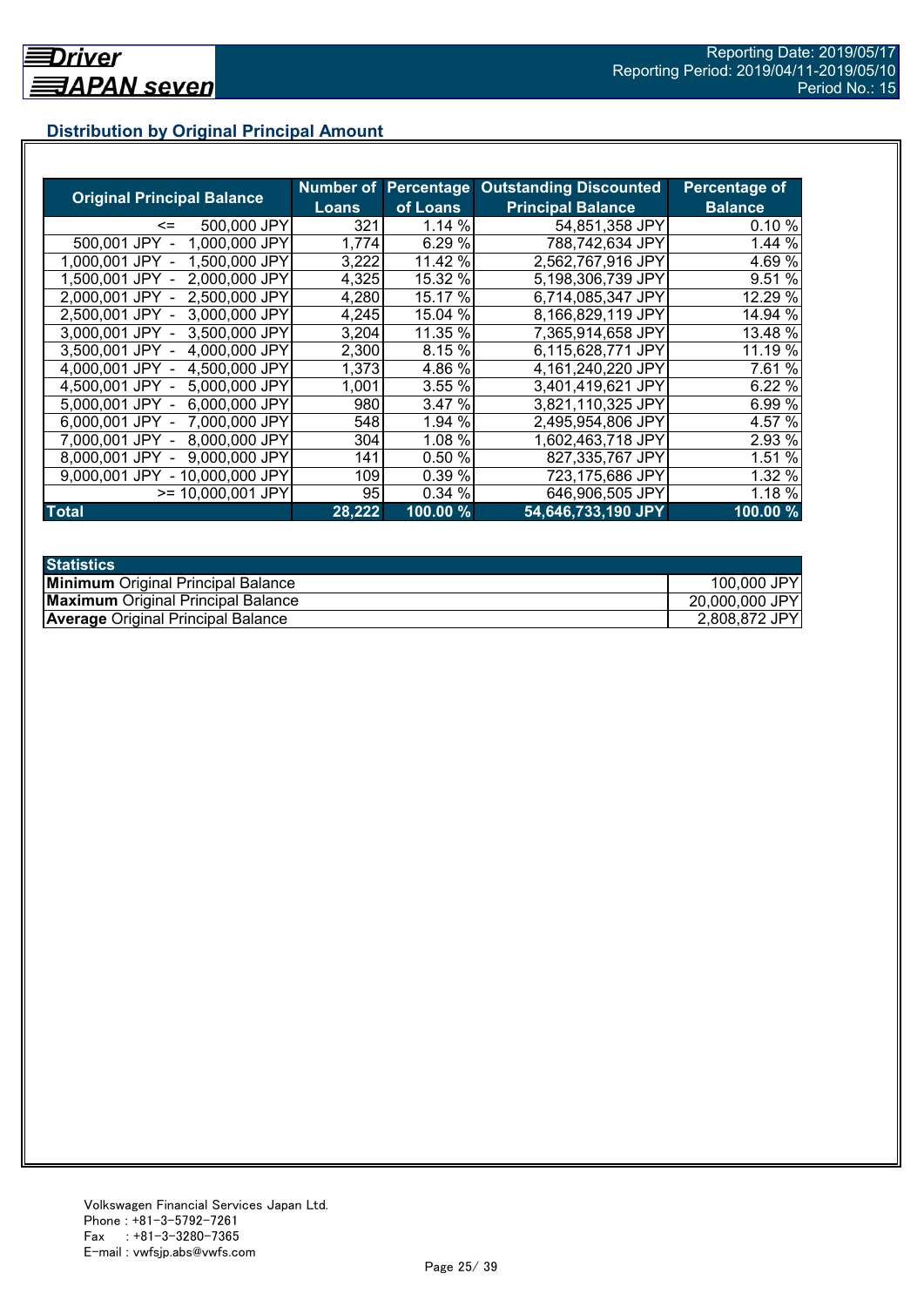## **Distribution by Interest Rate paid by the Obligor**

| Interest Rate paid by the Number of Percentage |              |          | <b>Outstanding Discounted</b> | Percentage |
|------------------------------------------------|--------------|----------|-------------------------------|------------|
| <b>Obligor</b>                                 | <b>Loans</b> | of Loans | <b>Principal Balance</b>      | of Balance |
| $0.900\%$                                      | 359          | 1.27%    | 853,548,798 JPY               | 1.56 %     |
| $0.900\% < 1.500\%$                            | 4,959        | 17.57 %  | 11,043,664,575 JPY            | 20.21 %    |
| 1.500 % < 2.000 %                              | 9,142        | 32.39 %  | 19,819,698,029 JPY            | 36.27 %    |
| $2.000 \% < 2.500 \%$                          | 176          | 0.62%    | 645,944,559 JPY               | 1.18 %     |
| $2.500 \% < 3.000 \%$                          | 9.024        | 31.98 %  | 17,496,109,510 JPY            | 32.02 %    |
| $3.000 \% < 3.500 \%$                          | 1,107        | 3.92%    | 909,825,651 JPY               | 1.66 %     |
| $3.500 \% < 4.000 \%$                          | 3,447        | 12.21 %  | 3,868,875,631 JPY             | 7.08 %     |
| 4.000 % < 4.500 %                              |              | 0.03%    | 9,066,437 JPY                 | 0.02%      |
| 4.500 % < 5.000 %                              |              | 0.00%    | 0 JPY                         | 0.00%      |
| 5.000 % or more                                |              | 0.00%    | 0 JPY                         | 0.00%      |
| Total                                          | 28,222       | 100.00%  | 54,646,733,190 JPY            | 100.00 %   |

| <b>Statistics</b>                     |           |
|---------------------------------------|-----------|
| <b>Minimum</b> Interest Rate          | $0.10 \%$ |
| <b>Maximum</b> Interest Rate          | 4.09%     |
| <b>Weighted Average Interest Rate</b> | $2.18 \%$ |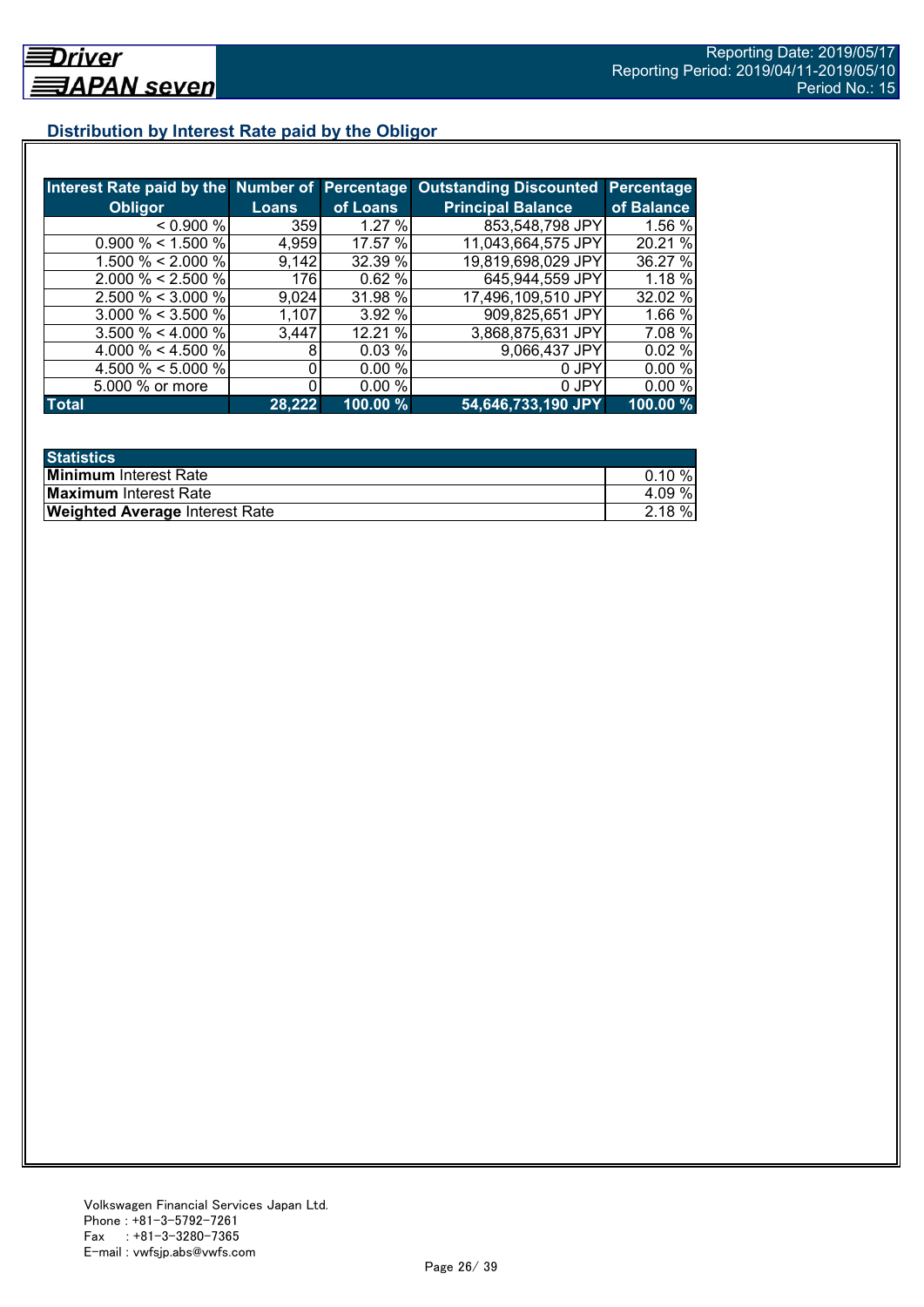## **Distribution by Original Term**

| Length of Original Term Number of Percentage |              |          | <b>Outstanding Discounted Percentage</b> |            |
|----------------------------------------------|--------------|----------|------------------------------------------|------------|
| (months)                                     | <b>Loans</b> | of Loans | <b>Principal Balance</b>                 | of Balance |
| $6 - 12$                                     | 581          | 0.21%    | 14,481,182 JPY                           | 0.03%      |
| 13 - 18                                      | 39           | 0.14%    | 7,577,872 JPY                            | 0.01%      |
| $19 - 24$                                    | 1,174        | 4.16 %   | 506,609,836 JPY                          | 0.93 %     |
| $25 - 30$                                    | 108          | 0.38%    | 59,740,420 JPY                           | 0.11%      |
| $31 - 36$                                    | 11,028       | 39.08 %  | 22,453,338,086 JPY                       | 41.09 %    |
| $37 - 42$                                    | 81           | 0.29%    | 73,483,077 JPY                           | 0.13%      |
| $43 - 48$                                    | 1,620        | 5.74 %   | 2,148,858,242 JPY                        | 3.93 %     |
| $49 - 54$                                    | 16           | 0.06%    | 19,642,218 JPY                           | 0.04%      |
| $55 - 60$                                    | 13,523       | 47.92 %  | 28,251,879,955 JPY                       | 51.70 %    |
| $61 - 66$                                    | 17           | 0.06%    | 32,639,370 JPY                           | 0.06%      |
| $67 - 72$                                    | 435          | 1.54 %   | 752,410,153 JPY                          | 1.38%      |
| 73 - 84                                      | 123          | 0.44%    | 326,072,779 JPY                          | 0.60%      |
| <b>Total</b>                                 | 28,222       | 100.00 % | 54,646,733,190 JPY                       | 100.00 %   |

| <b>Statistics</b>                               |       |
|-------------------------------------------------|-------|
| <b>Minimum</b> Original Term in months          |       |
| <b>Maximum</b> Original Term in months          | 84    |
| <b>Weighted Average Original Term in months</b> | 49.57 |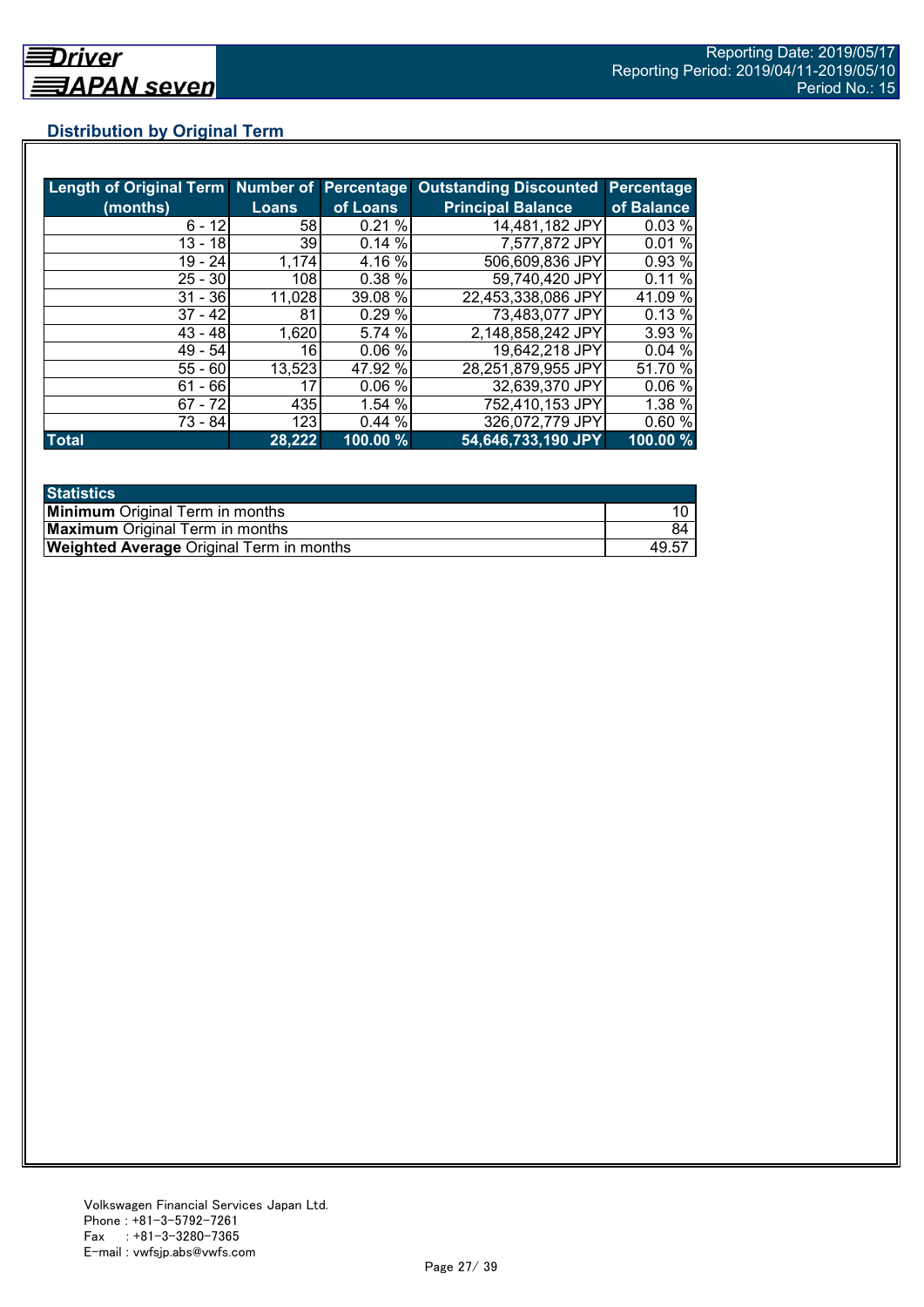## **Distribution by Remaining Term**

| <b>Length of Remaining</b> |        |          | Number of Percentage Outstanding Discounted | <b>Percentage</b> |
|----------------------------|--------|----------|---------------------------------------------|-------------------|
| <b>Term (months)</b>       | Loans  | of Loans | <b>Principal Balance</b>                    | of Balance        |
| $= 12$                     | 5,271  | 18.68 %  | 7,111,372,965 JPY                           | 13.01 %           |
| $13 - 18$                  | 4,734  | 16.77 %  | 9,233,970,189 JPY                           | 16.90 %           |
| $19 - 24$                  | 3,466  | 12.28 %  | 6,937,707,057 JPY                           | 12.70 %           |
| $25 - 30$                  | 2,535  | 8.98 %   | 4,567,073,805 JPY                           | 8.36 %            |
| $31 - 36$                  | 3,967  | 14.06 %  | 7,638,851,094 JPY                           | 13.98 %           |
| $37 - 42$                  | 4,830  | 17.11 %  | 10,649,723,247 JPY                          | 19.49 %           |
| $43 - 48$                  | 2,273  | 8.05 %   | 5,527,943,312 JPY                           | 10.12 %           |
| $49 - 54$                  | 954    | 3.38%    | 2,481,433,359 JPY                           | 4.54 %            |
| $55 - 60$                  | 110    | 0.39%    | 259,928,877 JPY                             | 0.48%             |
| $61 - 66$                  | 60     | 0.21%    | 168,294,519 JPY                             | 0.31 %            |
| $67 - 72$                  | 14     | 0.05%    | 46,298,387 JPY                              | 0.08%             |
| 73 - 84                    | 8      | 0.03%    | 24,136,379 JPY                              | 0.04%             |
| <b>Total</b>               | 28,222 | 100.00 % | 54,646,733,190 JPY                          | 100.00 %          |

| <b>Statistics</b>                                |       |
|--------------------------------------------------|-------|
| <b>Minimum</b> Remaining Term in months          |       |
| <b>Maximum</b> Remaining Term in months          |       |
| <b>Weighted Average Remaining Term in months</b> | 28.65 |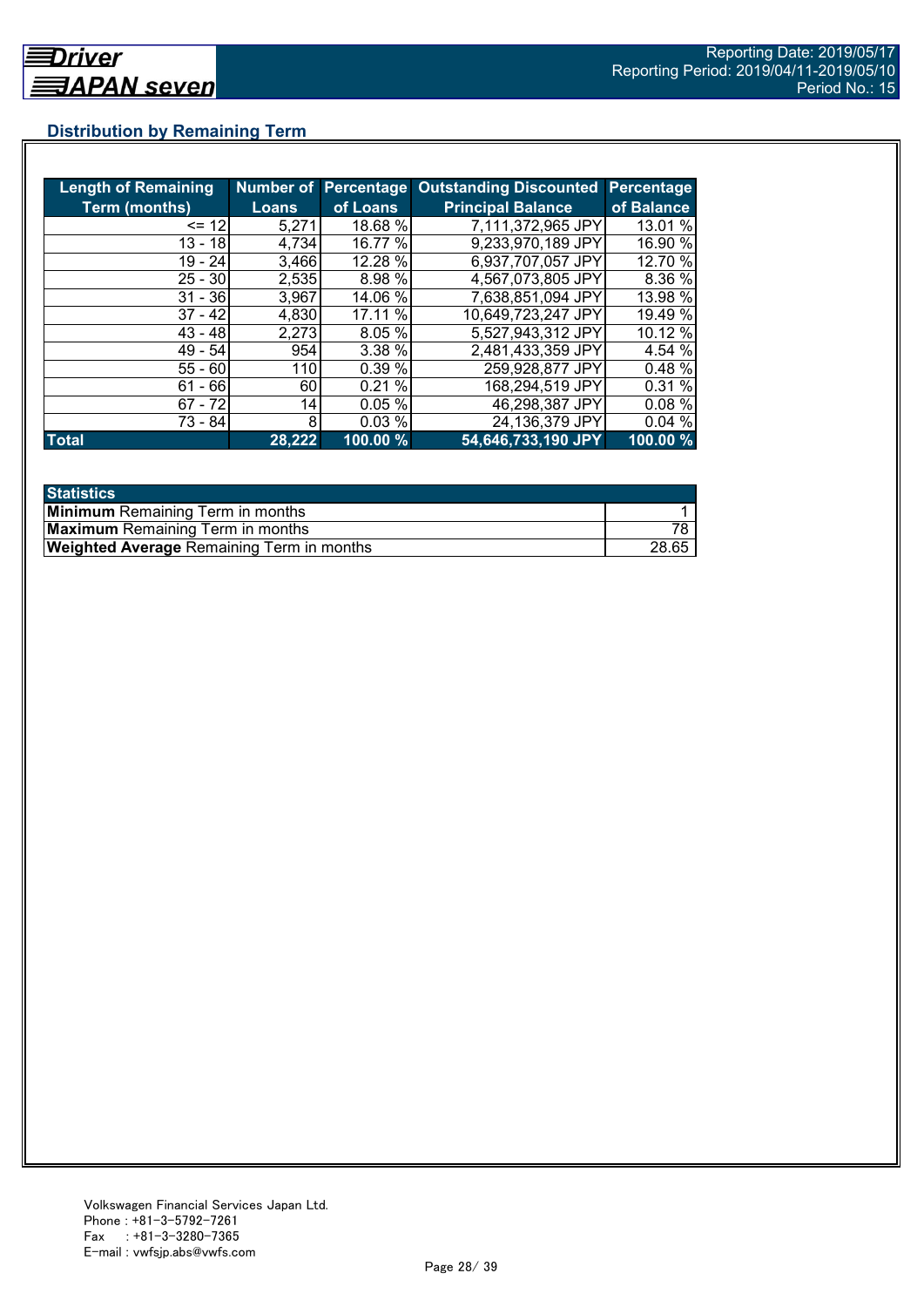## **Distribution by Seasoning**

|                           |        |          | Number of Percentage Outstanding Discounted | Percentage  |
|---------------------------|--------|----------|---------------------------------------------|-------------|
| <b>Seasoning (months)</b> | Loans  | of Loans | <b>Principal Balance</b>                    | of Balance  |
| $= 12$                    | 2,365  | 8.38 %   | 5,409,523,512 JPY                           | 9.90 %      |
| $13 - 18$                 | 6,643  | 23.54 %  | 14,258,214,822 JPY                          | 26.09 %     |
| $19 - 24$                 | 9,701  | 34.37 %  | 18,994,085,269 JPY                          | 34.76 %     |
| $25 - 30$                 | 6,346  | 22.49 %  | 11,584,164,158 JPY                          | 21.20 %     |
| $31 - 36$                 | 1,911  | 6.77 %   | 2,974,689,369 JPY                           | 5.44 %      |
| $37 - 42$                 | 711    | 2.52%    | 956,462,356 JPY                             | 1.75 %      |
| $43 - 48$                 | 244    | 0.86 %   | 231,943,012 JPY                             | 0.42%       |
| $49 - 54$                 | 194    | 0.69%    | 173,853,594 JPY                             | 0.32%       |
| $55 - 60$                 | 88     | 0.31%    | 52,369,097 JPY                              | 0.10%       |
| $61 - 66$                 | 12     | 0.04%    | 9,323,530 JPY                               | 0.02%       |
| $67 - 72$                 | 5      | 0.02%    | 1,239,839 JPY                               | 0.00%       |
| 73 - 84                   | 2      | 0.01%    | 864,632 JPY                                 | 0.00%       |
| <b>Total</b>              | 28,222 | 100.00 % | 54,646,733,190 JPY                          | $100.00 \%$ |

| <b>Statistics</b>                           |       |
|---------------------------------------------|-------|
| <b>Minimum</b> Seasoning in months          |       |
| <b>Maximum</b> Seasoning in months          |       |
| <b>Weighted Average</b> Seasoning in months | 20.92 |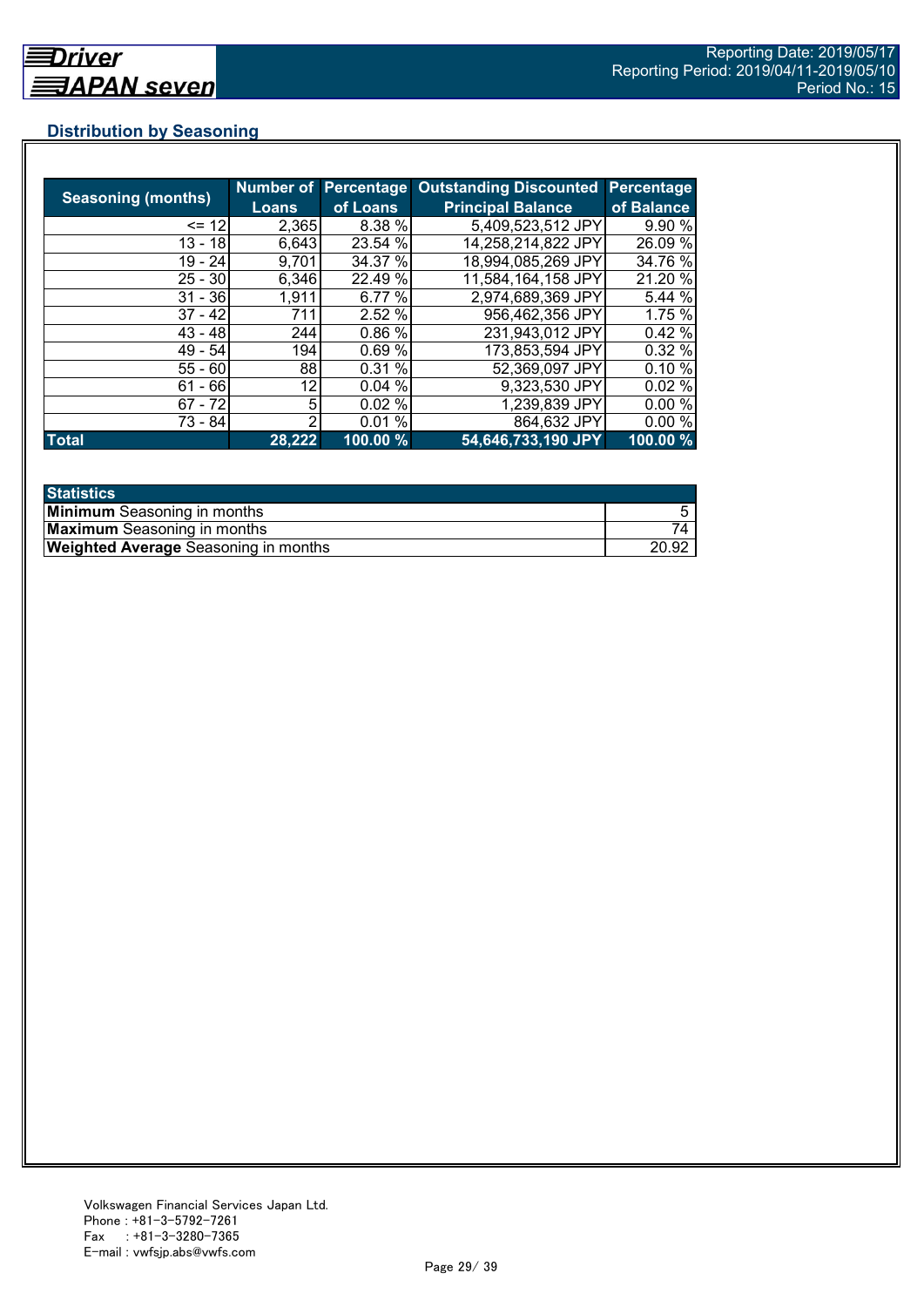## **Distribution by Type of Car**

| <b>Type of Car</b> |        |          |                                                        |            |
|--------------------|--------|----------|--------------------------------------------------------|------------|
| <b>Type of Car</b> |        |          | Number of Percentage Outstanding Discounted Percentage |            |
|                    | Loans  | of Loans | <b>Principal Balance</b>                               | of Balance |
| <b>New</b>         | 18,532 | 65.67 %  | 42,549,331,191 JPY                                     | 77.86 %    |
| Used               | 9.690  | 34.33 %  | 12,097,401,999 JPY                                     | 22.14 %    |
| <b>Total</b>       | 28.222 | 100.00 % | 54,646,733,190 JPY                                     | 100.00 %   |

#### **Type of Car: Only Balloon Loans**

| Type of Car | <b>Loans</b> | of Loans    | Number of Percentage Outstanding Discounted Percentage<br><b>Principal Balance</b> | of Balance  |
|-------------|--------------|-------------|------------------------------------------------------------------------------------|-------------|
| <b>New</b>  | 17.704       | 76.43 %     | 41.294.937.920 JPYI                                                                | 82.92 %     |
| Used        | 5.460        | 23.57 %     | 8,504,340,455 JPY                                                                  | 17.08 %     |
| Total       | 23,164       | $100.00 \%$ | 49,799,278,375 JPY                                                                 | $100.00 \%$ |

#### **Type of Car: Only Equal Instalment Loans**

| Type of Car  |              |             | Number of Percentage Outstanding Discounted Percentage |            |
|--------------|--------------|-------------|--------------------------------------------------------|------------|
|              | <b>Loans</b> | of Loans    | <b>Principal Balance</b>                               | of Balance |
| <b>New</b>   | 828I         | $16.37\%$   | 1,254,393,271 JPY                                      | 25.88 %    |
| <b>Used</b>  | 4,230        | 83.63 %     | 3,593,061,544 JPY                                      | 74.12 %    |
| <b>Total</b> | 5,058        | $100.00 \%$ | $ 4,847,454,815$ JPY                                   | 100.00 %   |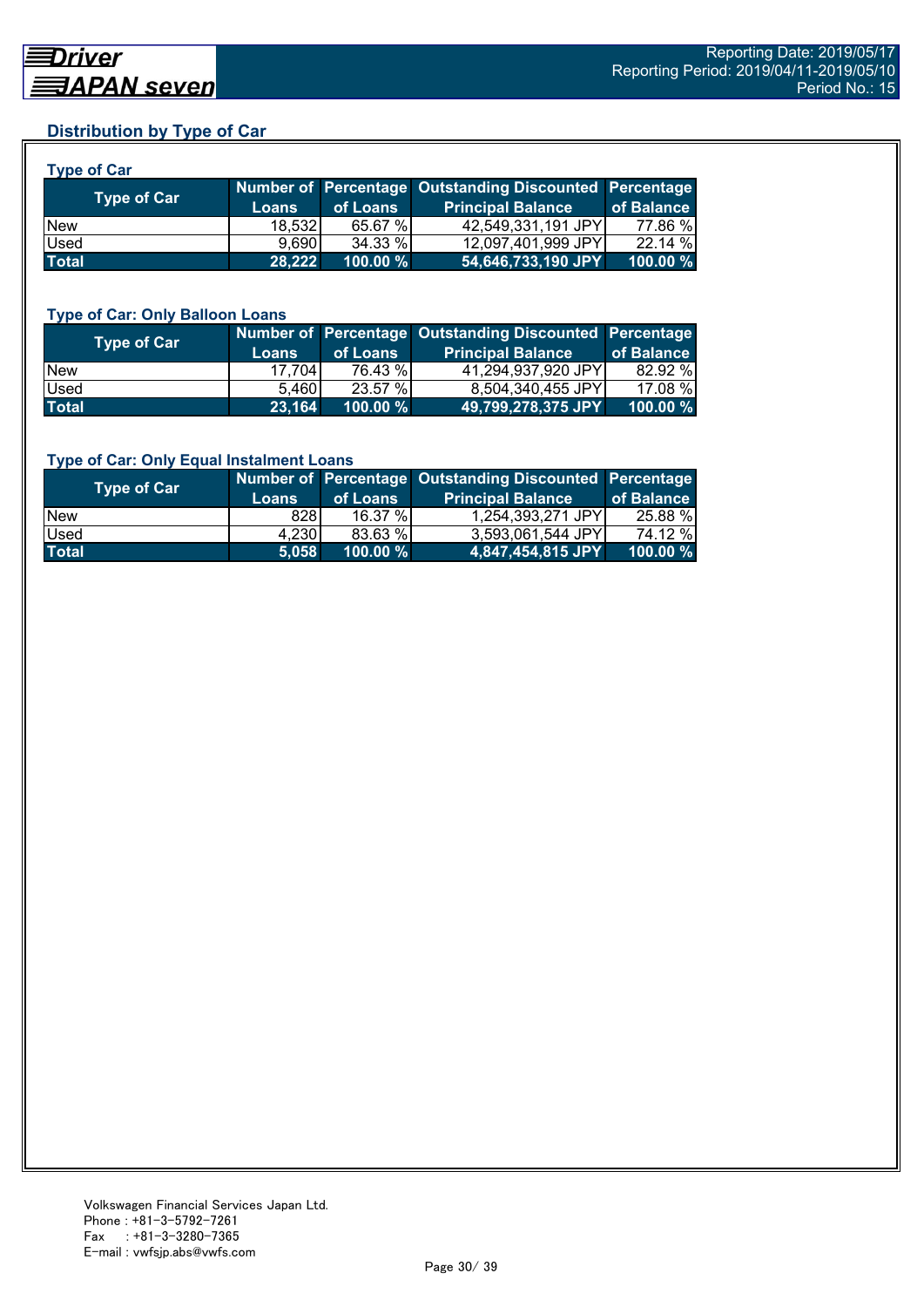## **Distribution by Brand and Model**

| <b>Make</b>                  | <b>Model</b>                                       |                        |                   | Number of Percentage Outstanding Discounted Percentage |                 |
|------------------------------|----------------------------------------------------|------------------------|-------------------|--------------------------------------------------------|-----------------|
|                              |                                                    | Loans                  | of Loans          | <b>Principal Balance</b>                               | of Balance      |
| Audi                         | Α1                                                 | 940                    | 3.33 %            | 1,242,413,260 JPY                                      | 2.27 %          |
|                              | $\overline{A3}$                                    | 2,447                  | 8.67 %            | 4,126,859,834 JPY                                      | 7.55 %          |
|                              | A4                                                 | 2,022                  | 7.16%             | 5,197,733,600 JPY                                      | 9.51%           |
|                              | A5                                                 | 634                    | 2.25%             | 1,843,101,212 JPY                                      | 3.37 %          |
|                              | $\overline{A6}$                                    | 605                    | 2.14%             | 1,521,265,770 JPY                                      | 2.78 %          |
|                              | A7                                                 | 209                    | 0.74%             | 752,139,335 JPY                                        | 1.38 %          |
|                              | $\overline{AB}$                                    | 72                     | 0.26%             | 296,434,936 JPY                                        | 0.54%           |
|                              | $\overline{\mathsf{S}1}$                           | 99                     | 0.35%             | 177,386,304 JPY                                        | 0.32%           |
|                              | $\overline{\mathsf{S}3}$                           | 323                    | 1.14%             | 811,276,872 JPY                                        | 1.48 %          |
|                              | S4                                                 | 160                    | 0.57%             | 625,345,253 JPY                                        | 1.14 %          |
|                              | $\overline{\text{S5}}$<br>$\overline{\mathsf{S6}}$ | 105<br>$\overline{26}$ | 0.37%<br>0.09%    | 432,901,071 JPY<br>96,442,437 JPY                      | 0.79%<br>0.18%  |
|                              | $\overline{\mathsf{S}7}$                           | $\overline{27}$        | 0.10%             | 109,393,120 JPY                                        |                 |
|                              | S <sub>8</sub>                                     | 17                     | 0.06 %            | 86,937,028 JPY                                         | 0.20%<br>0.16%  |
|                              | SQ <sub>5</sub>                                    | 34                     | 0.12%             | 200,078,968 JPY                                        | 0.37%           |
|                              | RS3                                                | 28                     | 0.10%             | 120,348,000 JPY                                        | 0.22%           |
|                              | RS4                                                | 8                      | 0.03%             | 29,438,740 JPY                                         | 0.05%           |
|                              | RS5                                                | 8                      | 0.03%             | 25,534,984 JPY                                         | 0.05 %          |
|                              | RS <sub>6</sub>                                    | 7                      | 0.02%             | 27,042,720 JPY                                         | 0.05%           |
|                              | RS7                                                | 8                      | 0.03%             | 43,778,631 JPY                                         | 0.08%           |
|                              | Q <sub>2</sub>                                     | 531                    | 1.88 %            | 1,309,534,191 JPY                                      | 2.40 %          |
|                              | Q3                                                 | 759                    | 2.69%             | 1,503,334,447 JPY                                      | 2.75 %          |
|                              | $\overline{\text{Q5}}$                             | 543                    | 1.92 %            | 1,623,287,589 JPY                                      | 2.97 %          |
|                              | Q7                                                 | 211                    | 0.75%             | 1,017,262,817 JPY                                      | 1.86 %          |
|                              | RSQ3                                               | 13                     | 0.05 %            | 49,900,678 JPY                                         | 0.09%           |
|                              | ТT                                                 | 678                    | 2.40 %            | 1,725,625,072 JPY                                      | 3.16 %          |
|                              | R <sub>8</sub>                                     | 11                     | 0.04%             | 63,869,284 JPY                                         | 0.12%           |
|                              | <b>AUDI OTHERS</b>                                 | 0                      | 0.00%             | 0 JPY                                                  | 0.00%           |
|                              | Subtotal                                           | 10,525                 | 37.29 %           | 25.058.666.153 JPY                                     | 45.86 %         |
| <b>Bentley</b>               | <b>ARNAGE</b>                                      | 0                      | 0.00%             | 0 JPY                                                  | 0.00%           |
|                              | <b>AZURE</b>                                       | $\mathbf 0$            | 0.00%             | 0 JPY                                                  | 0.00%           |
|                              | <b>BENTAYGA</b>                                    | 0                      | 0.00%             | $0$ JPY                                                | 0.00%           |
|                              | <b>CONTINENTAL</b>                                 | 10                     | 0.04%             | 62,559,840 JPY                                         | 0.11%           |
|                              | <b>FLYING SPUR</b>                                 | $\overline{c}$         | 0.01%             | 9,565,951 JPY                                          | 0.02%           |
|                              | <b>MULSANNE</b>                                    | 0                      | 0.00%             | 0 JPY                                                  | 0.00%           |
|                              | <b>BENTLEY</b>                                     | 0                      | 0.00 %            | 0 JPY                                                  | 0.00%           |
|                              | <b>OTHERS</b>                                      |                        |                   |                                                        |                 |
|                              | Subtotal                                           | 12                     | 0.04%             | 72,125,791 JPY                                         | 0.13%           |
| Lamborghini                  | <b>AVENTADOR</b>                                   | 0                      | 0.00%             | 0 JPY                                                  | 0.00%           |
|                              | <b>DIABLO</b>                                      | 0                      | 0.00%             | 0 JPY                                                  | 0.00%           |
|                              | <b>GALLARDO</b>                                    | $\overline{2}$         | 0.01%             | 13,283,668 JPY                                         | 0.02%           |
|                              | <b>HURACÁN</b>                                     | 4                      | 0.01%             | 20,957,320 JPY                                         | 0.04%           |
|                              | <b>MULCIELAGO</b>                                  | 0                      | 0.00%             | 0 JPY                                                  | 0.00%           |
|                              | <b>LAMBORGHINI</b>                                 | 0                      | 0.00%             | 0 JPY                                                  | 0.00%           |
|                              | OTHERS                                             |                        |                   |                                                        |                 |
|                              | Subtotal                                           | $6 \overline{6}$       | 0.02%             | 34,240,988 JPY                                         | 0.06%           |
| <b>VW</b>                    | <b>ARTEON</b>                                      | 113                    | 0.40%             | 438,371,087 JPY                                        | 0.80%           |
|                              | <b>BEETLE</b>                                      | 1,751                  | 6.20 %            | 2,721,079,214 JPY                                      | 4.98 %          |
|                              | BORA                                               | 0                      | 0.00%             | 0 JPY                                                  | 0.00%           |
|                              | <b>EOS</b>                                         | $\mathbf 0$            | 0.00 %            | 0 JPY                                                  | 0.00%           |
|                              | <b>GOLF</b>                                        | 6,923                  | 24.53 %           | 12,001,051,384 JPY                                     | 21.96 %         |
|                              | <b>JETTA</b>                                       | 2                      | 0.01%             | 773,643 JPY                                            | 0.00%           |
|                              | <b>LUPO</b><br><b>PASSAT</b>                       | 1                      | 0.00%             | 23,237 JPY                                             | 0.00%<br>5.18 % |
|                              | <b>POLO</b>                                        | 1,388<br>3,132         | 4.92 %<br>11.10 % | 2,829,596,448 JPY<br>3,795,536,322 JPY                 | 6.95 %          |
|                              | <b>SCIROCCO</b>                                    | 16                     | 0.06%             | 14,256,032 JPY                                         | 0.03%           |
|                              | SHARAN                                             | 485                    | 1.72 %            | 912,652,489 JPY                                        | 1.67 %          |
|                              | <b>TIGUAN</b>                                      | 1,075                  | 3.81 %            | 2,601,538,273 JPY                                      | 4.76%           |
|                              | <b>TOUAREG</b>                                     | 64                     | 0.23%             | 174,307,135 JPY                                        | 0.32 %          |
|                              | <b>TOURAN</b>                                      | 1,515                  | 5.37 %            | 2,922,773,910 JPY                                      | 5.35 %          |
|                              | UP.                                                | 1,201                  | 4.26 %            | 1,054,160,981 JPY                                      | 1.93 %          |
|                              |                                                    |                        |                   | 0 JPY                                                  | 0.00%           |
|                              |                                                    |                        |                   |                                                        |                 |
|                              | <b>VENTO</b>                                       | 0                      | 0.00 %            |                                                        |                 |
|                              | VW OTHERS                                          | $\mathbf 0$            | 0.00 %            | 0 JPY                                                  | 0.00%           |
|                              | <b>Subtotal</b>                                    | 17,666                 | 62.20 %           | 29,466,120,155 JPY                                     | 53.12 %         |
| <b>Non VW Group Vehicles</b> | Subtotal                                           | 13<br>13               | 0.05%<br>0.05%    | 15,580,103 JPY<br>15,580,103 JPY                       | 0.03%<br>0.03%  |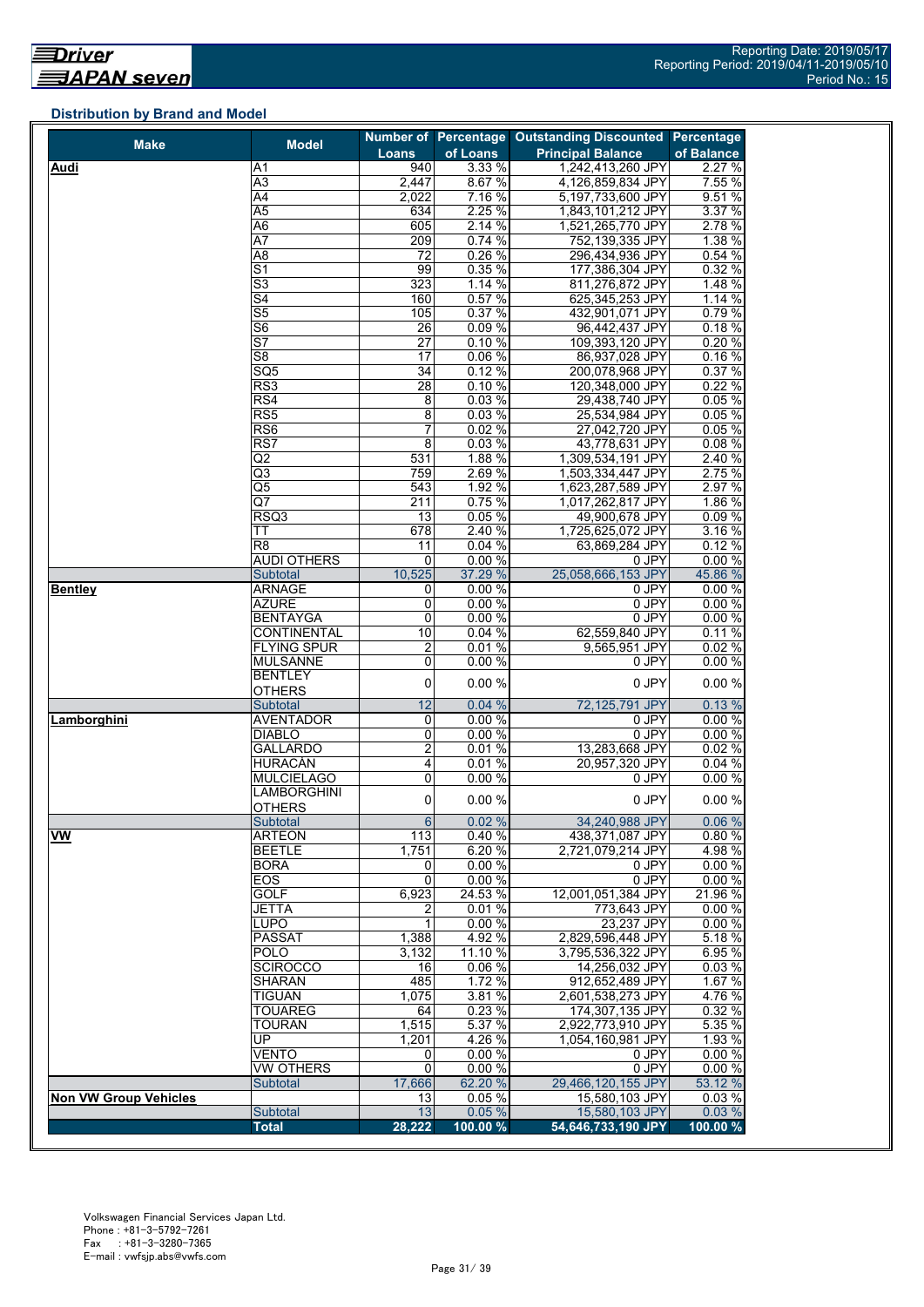## **Geographic Distribution by Prefecture**

| <b>Prefecture</b> |              |                     | Number of Percentage Outstanding Discounted | <b>Percentage</b> |
|-------------------|--------------|---------------------|---------------------------------------------|-------------------|
|                   | <b>Loans</b> | of Loans            | <b>Principal Balance</b>                    | of Balance        |
| Tokyo             | 4,336        | 15.36 %             | 9,478,454,181 JPY                           | 17.34 %           |
| Kanagawa          | 2,860        | 10.13 %             | 5,700,148,146 JPY                           | 10.43 %           |
| Aichi             | 2,174        | 7.70 %              | 4,050,398,857 JPY                           | 7.41 %            |
| Osaka             | 1,785        | 6.32 $\frac{1}{6}$  | 3,667,192,653 JPY                           | 6.71%             |
| Saitama           | 1,872        | $6.63\%$            | 3,658,920,420 JPY                           | 6.70 $\sqrt{2}$   |
| Fukuoka           | 1,350        | $4.78\%$            | 2,604,802,709 JPY                           | 4.77 %            |
| Chiba             | 1,190        | $4.22\%$            | 2,218,304,359 JPY                           | $4.06\%$          |
| Hokkaido          | 996          | $3.53\%$            | 2,108,138,883 JPY                           | 3.86 %            |
| Ibaraki           | 889          | 3.15%               | 1,657,090,060 JPY                           | $3.03\%$          |
| Hyogo             | 898          | 3.18%               | 1,652,239,273 JPY                           | 3.02%             |
| Shizuoka          | 851          | $3.02\%$            | 1,620,035,192 JPY                           | $2.96\%$          |
| Tochigi           | 667          | $2.36\%$            | 1,234,541,344 JPY                           | 2.26 %            |
| Gunma             | 542          | 1.92%               | 988,711,694 JPY                             | 1.81%             |
| Miyagi            | 530          | 1.88 $\sqrt{8}$     | 967,485,035 JPY                             | 1.77 %            |
| Hiroshima         | 557          | 1.97 $\sqrt{8}$     | 930,793,799 JPY                             | 1.70 %            |
| Kyoto             | 478          | 1.69 $\frac{1}{6}$  | 891,485,404 JPY                             | 1.63 %            |
| Gifu              | 427          | 1.51%               | 781,469,532 JPY                             | 1.43%             |
| Nagano            | 392          | $1.39\%$            | 728,418,411 JPY                             | $1.33\%$          |
| Mie               | 354          | $1.\overline{25\%}$ | 658,040,112 JPY                             | 1.20%             |
| Fukushima         | 341          | $1.21\%$            | 603,253,789 JPY                             | $1.10\%$          |
| Oita              | 291          | $1.03\%$            | 558,294,633 JPY                             | 1.02%             |
| Nara              | 269          | $0.95\%$            | 519,907,480 JPY                             | $0.95\%$          |
| Niigata           | 301          | $1.07\%$            | 487,090,498 JPY                             | 0.89%             |
| Okayama           | 280          | 0.99%               | 478,862,090 JPY                             | 0.88%             |
| Kagoshima         | 251          | $0.89\%$            | 477,055,766 JPY                             | 0.87%             |
| Shiga             | 251          | $0.89\%$            | 463,540,151 JPY                             | 0.85%             |
| Kumamoto          | 267          | $0.95\%$            | 458,922,432 JPY                             | $0.84\%$          |
| Yamaguchi         | 262          | 0.93 %              | 432,082,629 JPY                             | 0.79%             |
| Yamanashi         | 210          | $0.74\sqrt{26}$     | 429,506,671 JPY                             | 0.79%             |
| Ishikawa          | 205          | $0.73\sqrt{6}$      | 389,087,724 JPY                             | $0.71\%$          |
| Wakayama          | 191          | $0.68\sqrt{6}$      | 365,864,941 JPY                             | $0.67\%$          |
| Yamagata          | 212          | $0.75\%$            | 344,994,883 JPY                             | $0.63\%$          |
| Toyama            | 209          | $0.74\sqrt[6]{ }$   | 323,128,736 JPY                             | $0.59\%$          |
| Fukui             | 159          | $0.56\%$            | 311,316,641 JPY                             | 0.57%             |
| Nagasaki          | 163          | 0.58%               | 302,648,822 JPY                             | 0.55%             |
| Iwate             | 162          | 0.57%               | 296,858,622 JPY                             | 0.54%             |
| Miyazaki          | 147          | 0.52%               | 276,688,998 JPY                             | 0.51%             |
| Ehime             | 149          | 0.53 %              | 260,642,137 JPY                             | 0.48%             |
| Kagawa            | 130          | 0.46 %              | 220,892,844 JPY                             | 0.40%             |
| Saga              | 126          | 0.45 %              | 210,952,476 JPY                             | 0.39 %            |
| Aomori            | 122          | 0.43 %              | 204,079,653 JPY                             | 0.37%             |
| Tokushima         | 94           | 0.33 %              | 159,770,805 JPY                             | 0.29 %            |
| Akita             | 95           | 0.34 %              | 157,885,111 JPY                             | 0.29 %            |
| Okinawa           | 62           | 0.22 %              | 96,299,027 JPY                              | 0.18%             |
| Shimane           | 40           | $0.14\%$            | 86,282,568 JPY                              | 0.16%             |
| Kouchi            | 49           | $0.17\%$            | 70,253,753 JPY                              | 0.13%             |
| Tottori           | 36           | 0.13%               | 63,899,246 JPY                              | 0.12%             |
| <b>Total</b>      | 28,222       | 100.00 %            | 54,646,733,190 JPY                          | 100.00 %          |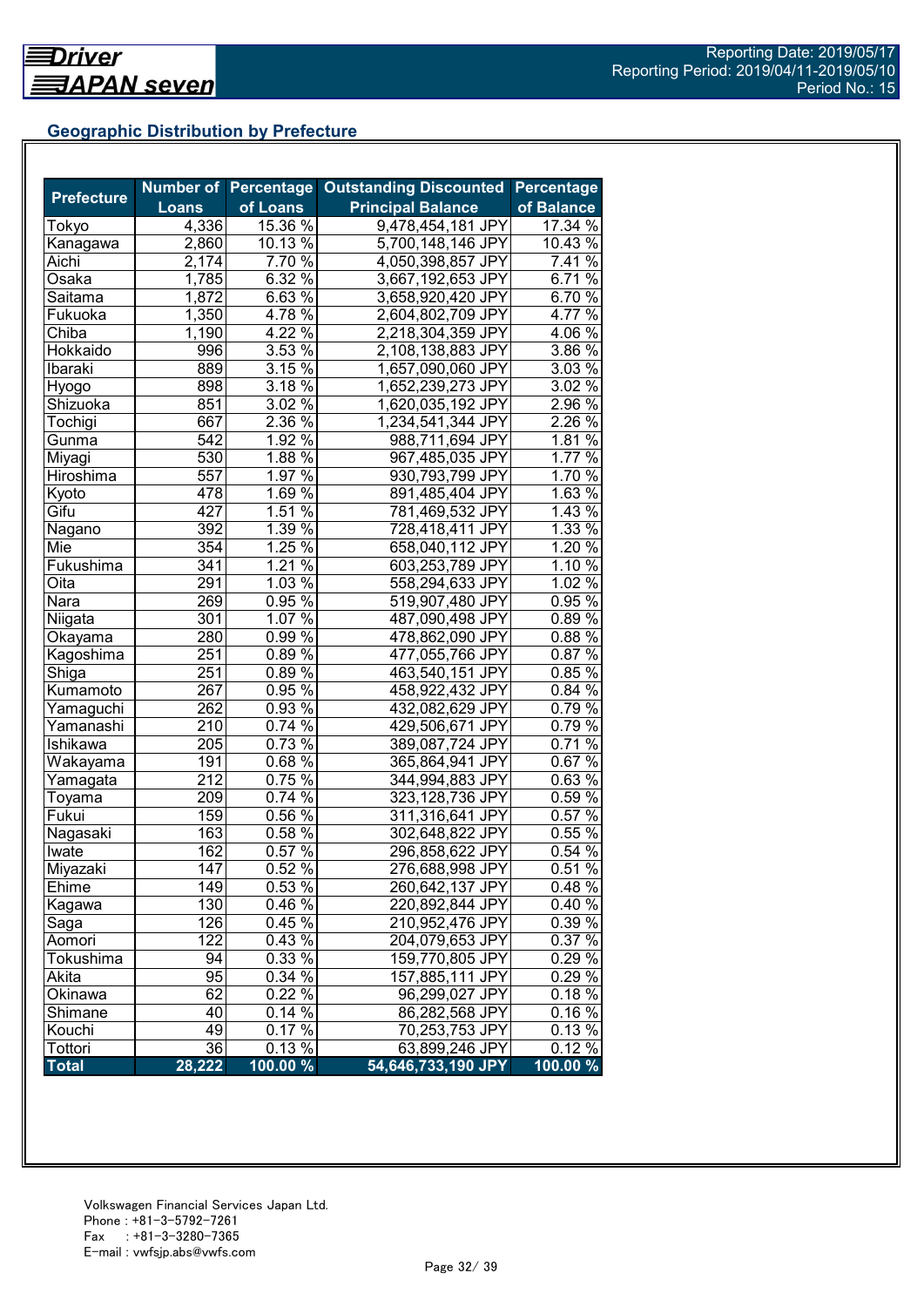## **Distribution by Obligor Concentration**

| Distribution of Loan Contracts and Vehicles per Obligor |                 |                  |        |           |                                                        |            |  |
|---------------------------------------------------------|-----------------|------------------|--------|-----------|--------------------------------------------------------|------------|--|
| <b>Contract</b>                                         | Number of       | Percentage of    |        |           | Number of Percentage Outstanding Discounted Percentage |            |  |
| <b>Concentration Customers</b>                          |                 | <b>Customers</b> | Loans  | of Loans  | <b>Principal Balance</b>                               | of Balance |  |
|                                                         | 27,117          | 96.55 %          | 27,117 | 96.08 %   | 52,107,342,026 JPY                                     | 95.35 %    |  |
|                                                         | 903             | 3.22%            | 1,020  | 3.61%     | 2,332,612,592 JPY                                      | 4.27 %     |  |
|                                                         | 59 <sub>l</sub> | 0.21%            | 75     | $0.27 \%$ | 187,585,758 JPY                                        | 0.34%      |  |
|                                                         |                 | 0.02%            | 10I    | 0.04%     | 19,192,814 JPY                                         | 0.04%      |  |
|                                                         |                 | 0.00 %           |        | 0.00 %    | 0 JPY                                                  | 0.00%      |  |
| $6 - 10$                                                |                 | 0.00%            |        | 0.00 %    | 0 JPY                                                  | 0.00%      |  |
| 11 or more                                              |                 | $0.00\%$         |        | 0.00 %    | 0 JPY                                                  | 0.00%      |  |
| <b>Total</b>                                            | 28,086          | 100.00 %         | 28,222 | 100.00 %  | 54,646,733,190 JPY                                     | 100.00 %   |  |

#### **Top 20 Obligor**

| <b>Number</b>      |                | Number of Outstanding Discounted Percentage |            |
|--------------------|----------------|---------------------------------------------|------------|
| <b>Contracts</b>   |                | <b>Principal Balance</b>                    | of Balance |
|                    | 2              | 13,161,190 JPY                              | 0.02%      |
| $\overline{2}$     | $\overline{2}$ | 12,999,008 JPY                              | 0.02%      |
| 3                  | $\overline{2}$ | 11,822,550 JPY                              | 0.02%      |
| 4                  | $\overline{2}$ | 11,296,646 JPY                              | 0.02%      |
| 5                  | $\overline{2}$ | 10,100,359 JPY                              | 0.02%      |
| 6                  | $\overline{2}$ | 9,622,419 JPY                               | 0.02%      |
| 7                  |                | 9,509,344 JPY                               | 0.02%      |
| 8                  |                | 9,465,575 JPY                               | 0.02%      |
| 9                  |                | 9,262,220 JPY                               | 0.02%      |
| 10                 |                | 9,188,884 JPY                               | 0.02%      |
| 11                 | 1              | 9,112,941 JPY                               | 0.02%      |
| 12                 |                | 9,019,732 JPY                               | 0.02%      |
| 13                 |                | 9,002,551 JPY                               | 0.02%      |
| 14                 | 2              | 8,833,737 JPY                               | 0.02%      |
| 15                 | 1              | 8,802,882 JPY                               | 0.02%      |
| 16                 | $\overline{c}$ | 8,789,106 JPY                               | 0.02%      |
| 17                 | 1              | 8,743,961 JPY                               | 0.02%      |
| 18                 | 2              | 8,693,316 JPY                               | 0.02%      |
| 19                 | 1              | 8,675,189 JPY                               | 0.02%      |
| 20                 | 1              | 8,648,764 JPY                               | 0.02%      |
| <b>Total 1 -20</b> | 29             | 194,750,374 JPY                             | 0.36%      |

Remarks:

Figures above are calculated based on each of the Sub-Servicers respectively and not across both of the Sub-Servicers.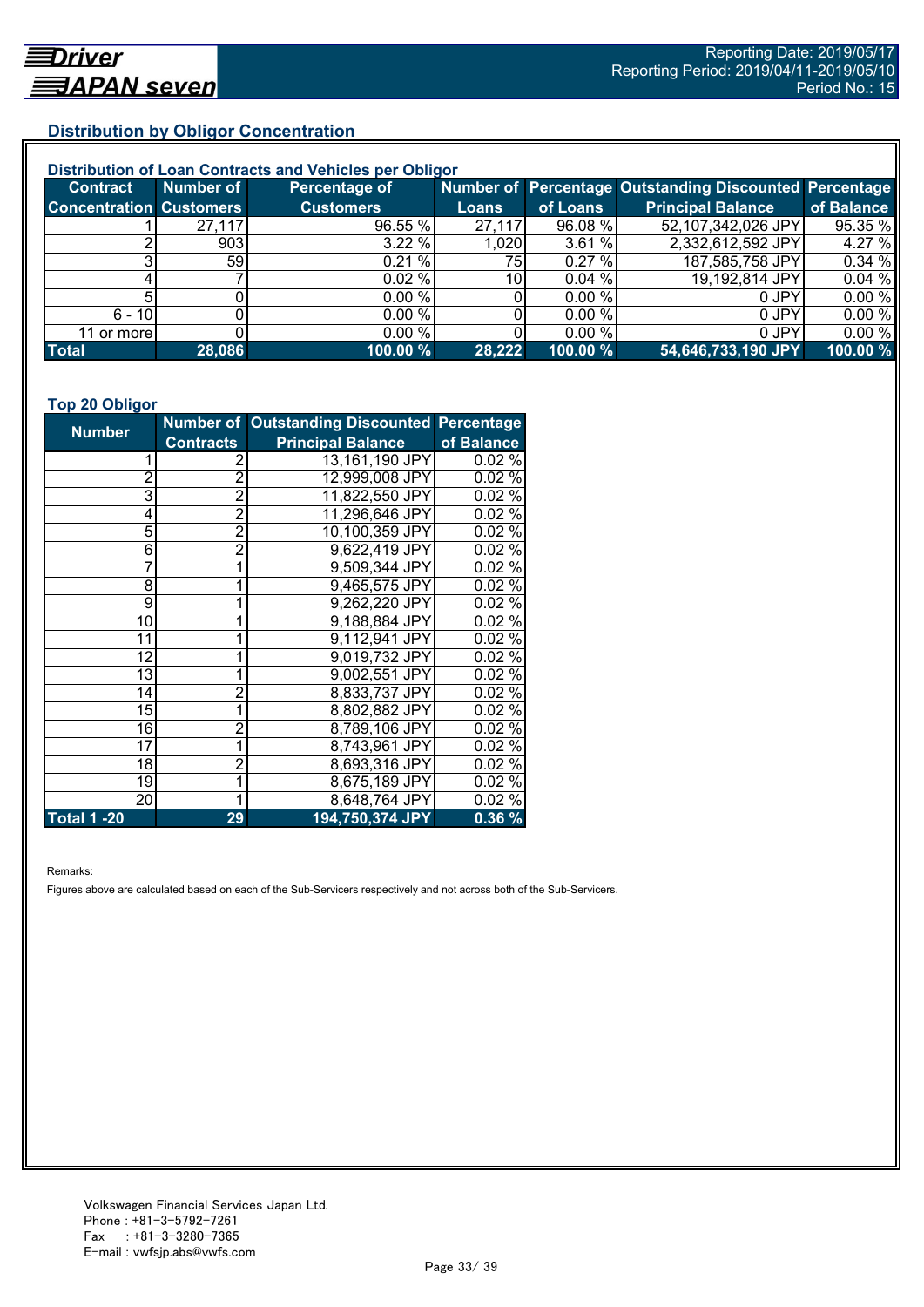## **Distribution by Contract Start Month**

| <b>Origination Month</b> | <b>Number of Loans</b>  | <b>Percentage of Loans</b> | Outstanding Discounted Principal Balance Percentage of Balance |                 |
|--------------------------|-------------------------|----------------------------|----------------------------------------------------------------|-----------------|
| 02.2013                  |                         | 0.00%                      | 471,933 JPY                                                    | $0.00\ \%$      |
| 03.2013<br>04.2013       | 0                       | 0.00%<br>0.00%             | 392,699 JPY<br>0 JPY                                           | 0.00%<br>0.00%  |
| 05.2013                  | 1                       | 0.00%                      | 32,620 JPY                                                     | 0.00%           |
| 06.2013                  | 0                       | 0.00%                      | 0 JPY                                                          | 0.00%           |
| 07.2013                  | $\overline{2}$          | 0.01%                      | 287,267 JPY                                                    | 0.00%           |
| 08.2013                  | 1                       | 0.00%                      | 595,716 JPY                                                    | 0.00%           |
| 09.2013                  | 1                       | 0.00%                      | 324,236 JPY                                                    | 0.00%           |
| 10.2013                  | $\overline{\mathbf{c}}$ | 0.01%                      | 317,124 JPY                                                    | 0.00%           |
| 11.2013                  | 1                       | 0.00%                      | 709,424 JPY                                                    | 0.00%           |
| 12.2013                  | 3                       | 0.01%                      | 4,256,033 JPY                                                  | 0.01%           |
| 01.2014                  | 2                       | 0.01%                      | 610,729 JPY                                                    | 0.00%           |
| 02.2014<br>03.2014       | 2<br>2                  | 0.01%<br>0.01%             | 1,520,635 JPY<br>1,909,585 JPY                                 | 0.00%<br>0.00%  |
| 04.2014                  | 1                       | 0.00%                      | 1,683,990 JPY                                                  | 0.00%           |
| 05.2014                  | 11                      | 0.04%                      | 5,284,515 JPY                                                  | 0.01%           |
| 06.2014                  | 30                      | 0.11%                      | 18,660,834 JPY                                                 | 0.03%           |
| 07.2014                  | 13                      | 0.05%                      | 6,555,499 JPY                                                  | 0.01%           |
| 08.2014                  | 9                       | 0.03%                      | 6,309,058 JPY                                                  | 0.01%           |
| 09.2014                  | 24                      | 0.09%                      | 13,875,201 JPY                                                 | 0.03%           |
| 10.2014                  | 25                      | 0.09%                      | 17,210,163 JPY                                                 | 0.03%           |
| 11.2014                  | 23                      | 0.08%                      | 21,922,623 JPY                                                 | 0.04%           |
| 12.2014                  | 34                      | 0.12%                      | 29,969,448 JPY                                                 | 0.05%           |
| 01.2015                  | 30                      | 0.11%                      | 23,895,094 JPY                                                 | 0.04%           |
| 02.2015<br>03.2015       | 33<br>49                | 0.12%<br>0.17%             | 30,747,966 JPY<br>50,108,300 JPY                               | 0.06%<br>0.09%  |
| 04.2015                  | 19                      |                            |                                                                |                 |
| 05.2015                  | 34                      | 0.07%<br>0.12%             | 16,213,048 JPY<br>28,227,747 JPY                               | 0.03%<br>0.05%  |
| 06.2015                  | 31                      | 0.11%                      | 33,891,444 JPY                                                 | 0.06%           |
| 07.2015                  | 45                      | 0.16%                      | 33,637,190 JPY                                                 | 0.06%           |
| 08.2015                  | 47                      | 0.17%                      | 42.820.915 JPY                                                 | 0.08%           |
| 09.2015                  | 68                      | 0.24%                      | 77,152,668 JPY                                                 | 0.14%           |
| 10.2015                  | 45                      | 0.16%                      | 53,660,659 JPY                                                 | 0.10%           |
| 11.2015                  | 44                      | 0.16%                      | 56,044,975 JPY                                                 | 0.10%           |
| 12.2015                  | 76                      | 0.27%                      | 97,867,007 JPY                                                 | 0.18%           |
| 01.2016                  | 109                     | 0.39 %                     | 153,905,459 JPY                                                | 0.28%           |
| 02.2016                  | 173                     | 0.61%                      | 238,449,439 JPY                                                | 0.44%           |
| 03.2016                  | 264                     | 0.94%                      | 356,534,817 JPY                                                | 0.65%           |
| 04.2016<br>05.2016       | 115                     | 0.41%                      | 162,999,896 JPY                                                | 0.30%<br>0.72%  |
| 06.2016                  | 285<br>315              | 1.01 %<br>1.12 %           | 394,929,011 JPY<br>512,741,764 JPY                             | 0.94%           |
| 07.2016                  | 312                     | 1.11 %                     | 474,674,673 JPY                                                | 0.87%           |
| 08.2016                  | 362                     | 1.28 %                     | 564,133,316 JPY                                                | 1.03 %          |
| 09.2016                  | 522                     | 1.85 %                     | 865,210,709 JPY                                                | 1.58 %          |
| 10.2016                  | 311                     | 1.10 %                     | 531,361,208 JPY                                                | 0.97%           |
| 11.2016                  | 434                     | 1.54 %                     | 770,917,216 JPY                                                | 1.41%           |
| 12.2016                  | 985                     | 3.49%                      | 1,704,525,513 JPY                                              | 3.12 %          |
| 01.2017                  | 911                     | 3.23%                      | 1,662,658,936 JPY                                              | 3.04 %          |
| 02.2017                  | 1,353                   | 4.79 %                     | 2,507,023,559 JPY                                              | 4.59 %          |
| 03.2017                  | 2,352                   | 8.33 %                     | 4,407,677,726 JPY                                              | 8.07%           |
| 04.2017                  | 948                     | 3.36 %                     | 1,784,284,723 JPY                                              | 3.27%           |
| 05.2017<br>06.2017       | 1,452<br>1,921          | 5.14 %<br>6.81%            | 2,679,076,589 JPY<br>3,576,607,859 JPY                         | 4.90 %<br>6.54% |
| 07.2017                  | 1,332                   | 4.72 %                     | 2,564,169,739 JPY                                              | 4.69%           |
| 08.2017                  | 1,593                   | 5.64 %                     | 3,248,432,819 JPY                                              | 5.94 %          |
| 09.2017                  | 2,455                   | 8.70 %                     | 5,141,513,540 JPY                                              | 9.41%           |
| 10.2017                  | 1,588                   | 5.63 %                     | 3,352,511,047 JPY                                              | 6.13%           |
| 11.2017                  | 2,116                   | 7.50 %                     | 4,559,532,937 JPY                                              | 8.34 %          |
| 12.2017                  | 764                     | 2.71%                      | 1,650,219,274 JPY                                              | 3.02%           |
| 01.2018                  | 55/                     | 1.97%                      | 1,177,814,512 JPY                                              | 2.16 %          |
| 02.2018                  | 640                     | 2.27 %                     | 1,355,569,322 JPY                                              | 2.48%           |
| 03.2018                  | 978                     | 3.47 %                     | 2.162.567.730 JPY                                              | 3.96 %          |
| 04.2018                  | 401                     | 1.42 %                     | 907,542,354 JPY                                                | 1.66 %          |
| 05.2018                  | 472                     | 1.67 %                     | 1,006,569,468 JPY                                              | 1.84 %          |
| 06.2018<br>07.2018       | 507<br>268              | 1.80 %<br>0.95%            | 1,129,079,207 JPY<br>615,567,727 JPY                           | 2.07 %<br>1.13% |
| 08.2018                  | 244                     | 0.86%                      | 564,848,980 JPY                                                | 1.03 %          |
| 09.2018                  | 267                     | 0.95 %                     | 679,280,576 JPY                                                | 1.24 %          |
| 10.2018                  | 137                     | 0.49 %                     | 357,159,250 JPY                                                | 0.65%           |
| 11.2018                  | 69                      | 0.24%                      | 149,475,950 JPY                                                | 0.27%           |
| 12.2018                  | 0                       | 0.00%                      | 0 JPY                                                          | 0.00%           |
| 01.2019                  | 0                       | 0.00%                      | 0 JPY                                                          | 0.00%           |
| 02.2019                  | $\overline{0}$          | 0.00%                      | 0 JPY                                                          | 0.00%           |
| 03.2019                  | 0                       | 0.00%                      | 0 JPY                                                          | 0.00%           |
| 04.2019                  | $\mathbf 0$             | 0.00%                      | 0 JPY                                                          | 0.00%           |
| <b>Total</b>             | 28,222                  | 100.00 %                   | 54,646,733,190 JPY                                             | 100.00%         |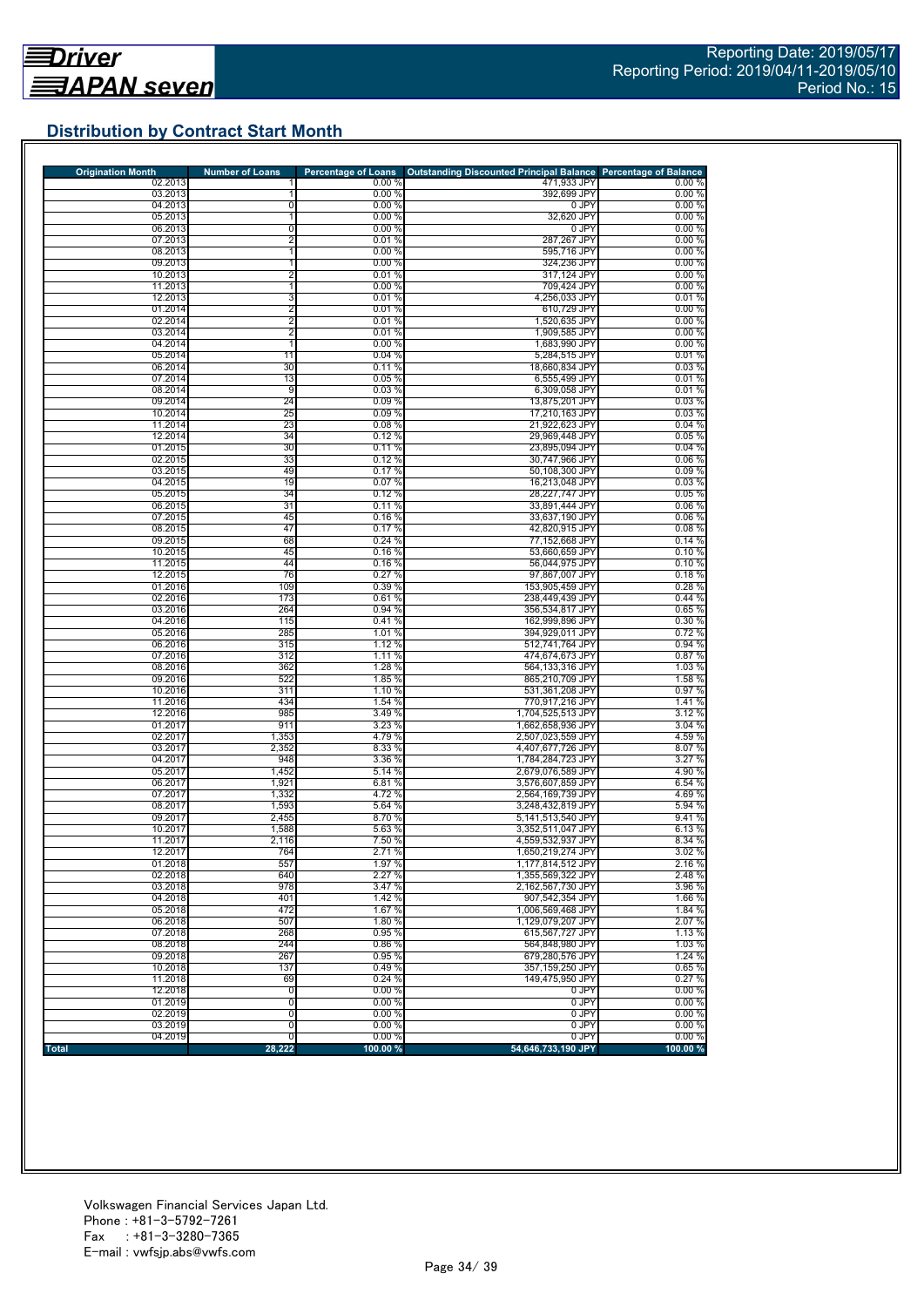## **Distribution by Contract End Month**

| <b>Maturity Month</b> | <b>Number of Loans</b> | <b>Percentage of Loans</b> | <b>Outstanding Discounted Principal Balance Percentage of Balance</b> |                  |
|-----------------------|------------------------|----------------------------|-----------------------------------------------------------------------|------------------|
| 05.2019               | 233                    | 0.83%                      | 177,207,458 JPY                                                       | 0.32%            |
| 06.2019               | 316                    | 1.12 %                     | 283,297,790 JPY                                                       | 0.52%            |
| 07.2019               | 249                    | 0.88 %                     | 215,554,169 JPY                                                       | 0.39%            |
| 08.2019<br>09.2019    | 221<br>369             | 0.78%<br>1.31 %            | 171,820,189 JPY<br>363,311,220 JPY                                    | 0.31%<br>0.66%   |
| 10.2019               | 261                    | 0.92%                      | 255,879,257 JPY                                                       | 0.47%            |
| 11.2019               | 325                    | 1.15 %                     | 360,216,640 JPY                                                       | 0.66%            |
| 12.2019               | 517                    | 1.83 %                     | 772,936,861 JPY                                                       | 1.41%            |
| 01.2020               | 503                    | 1.78 %                     | 764,780,018 JPY                                                       | 1.40 %           |
| 02.2020               | 691                    | 2.45 %                     | 1,123,691,392 JPY                                                     | 2.06 %           |
| 03.2020               | 1,176                  | 4.17 %                     | 1,939,130,984 JPY                                                     | 3.55 %           |
| 04.2020<br>05.2020    | 410<br>667             | 1.45 %<br>2.36 %           | 683,546,987 JPY<br>1.151.229.410 JPY                                  | 1.25 %           |
| 06.2020               | 849                    | 3.01%                      | 1,539,193,789 JPY                                                     | 2.11 %<br>2.82 % |
| 07.2020               | 627                    | 2.22 %                     | 1,172,832,660 JPY                                                     | 2.15 %           |
| 08.2020               | 763                    | 2.70 %                     | 1,514,560,384 JPY                                                     | 2.77 %           |
| 09.2020               | 1,108                  | 3.93 %                     | 2.286.341.123 JPY                                                     | 4.18%            |
| 10.2020               | 720                    | 2.55 %                     | 1,569,812,823 JPY                                                     | 2.87 %           |
| 11.2020               | 1,007                  | 3.57 %                     | 2,221,212,657 JPY                                                     | 4.06 %           |
| 12.2020               | 474                    | 1.68%                      | 935,814,395 JPY                                                       | 1.71%            |
| 01.2021<br>02.2021    | 382<br>517             | 1.35 %<br>1.83 %           | 768,354,993 JPY<br>928,268,760 JPY                                    | 1.41%<br>1.70 %  |
| 03.2021               | 793                    | 2.81 %                     | 1,542,254,783 JPY                                                     | 2.82 %           |
| 04.2021               | 293                    | 1.04 %                     | 541,801,469 JPY                                                       | 0.99%            |
| 05.2021               | 429                    | 1.52 %                     | 778,948,856 JPY                                                       | 1.43%            |
| 06.2021               | 450                    | 1.59 %                     | 850,594,818 JPY                                                       | 1.56 %           |
| 07.2021               | 348                    | 1.23 %                     | 607,675,088 JPY                                                       | 1.11%            |
| 08.2021               | 417                    | 1.48 %                     | 739,216,974 JPY                                                       | 1.35 %           |
| 09.2021               | 565                    | 2.00 %                     | 1,038,287,551 JPY                                                     | 1.90 %           |
| 10.2021<br>11.2021    | 326<br>401             | 1.16 %<br>1.42 %           | 552,350,518 JPY<br>726.689.005 JPY                                    | 1.01%<br>1.33 %  |
| 12.2021               | 554                    | 1.96 %                     | 984,580,330 JPY                                                       | 1.80 %           |
| 01.2022               | 482                    | 1.71 %                     | 927,647,935 JPY                                                       | 1.70 %           |
| 02.2022               | 709                    | 2.51 %                     | 1,391,316,310 JPY                                                     | 2.55 %           |
| 03.2022               | 1,266                  | 4.49 %                     | 2,508,227,963 JPY                                                     | 4.59 %           |
| 04.2022               | 555                    | 1.97 %                     | 1,100,389,551 JPY                                                     | 2.01%            |
| 05.2022               | 720                    | 2.55 %                     | 1,462,833,403 JPY                                                     | 2.68%            |
| 06.2022<br>07.2022    | 939<br>610             | 3.33 %<br>2.16 %           | 1,931,804,507 JPY<br>1,314,329,807 JPY                                | 3.54 %<br>2.41%  |
| 08.2022               | 716                    | 2.54 %                     | 1,640,995,850 JPY                                                     | 3.00%            |
| 09.2022               | 1,146                  | 4.06 %                     | 2,658,410,462 JPY                                                     | 4.86%            |
| 10.2022               | 699                    | 2.48 %                     | 1,641,349,218 JPY                                                     | 3.00 %           |
| 11.2022               | 866                    | 3.07 %                     | 2,084,246,580 JPY                                                     | 3.81%            |
| 12.2022               | 311                    | 1.10 %                     | 774,980,903 JPY                                                       | 1.42 %           |
| 01.2023               | 228                    | 0.81%                      | 517,655,837 JPY                                                       | 0.95%            |
| 02.2023<br>03.2023    | 277<br>383             | 0.98%<br>1.36 %            | 672,639,238 JPY<br>951,182,146 JPY                                    | 1.23 %<br>1.74 % |
| 04.2023               | 208                    | 0.74 %                     | 527,238,608 JPY                                                       | 0.96%            |
| 05.2023               | 221                    | 0.78%                      | 525,887,871 JPY                                                       | 0.96%            |
| 06.2023               | 231                    | 0.82%                      | 606,645,280 JPY                                                       | 1.11%            |
| 07.2023               | 133                    | 0.47%                      | 353,876,667 JPY                                                       | 0.65%            |
| 08.2023               | 129                    | 0.46%                      | 325,092,249 JPY                                                       | 0.59%            |
| 09.2023               | 143                    | 0.51%                      | 397,442,613 JPY                                                       | 0.73%            |
| 10.2023<br>11.2023    | 97<br>54               | 0.34%<br>0.19%             | 272,488,679 JPY<br>129,375,418 JPY                                    | 0.50%<br>0.24%   |
| 12.2023               | 9                      | 0.03%                      | 25,194,661 JPY                                                        | 0.05%            |
| 01.2024               | 17                     | 0.06%                      | 38,862,729 JPY                                                        | 0.07%            |
| 02.2024               | 8                      | 0.03%                      | 20,274,728 JPY                                                        | 0.04%            |
| 03.2024               | 16                     | 0.06%                      | 30,210,040 JPY                                                        | 0.06%            |
| 04.2024               | 6                      | 0.02%                      | 16,011,301 JPY                                                        | 0.03%            |
| 05.2024               | 7                      | 0.02%                      | 17,693,659 JPY                                                        | 0.03%            |
| 06.2024<br>07.2024    | 16<br>9                | 0.06%<br>0.03%             | 39.483.553 JPY<br>25,345,338 JPY                                      | 0.07%<br>0.05%   |
| 08.2024               | $\overline{8}$         | 0.03%                      | 24.770.996 JPY                                                        | 0.05%            |
| 09.2024               | 14                     | 0.05%                      | 42,308,489 JPY                                                        | 0.08%            |
| 10.2024               | 6                      | 0.02%                      | 18,692,484 JPY                                                        | 0.03%            |
| 11.2024               | $\overline{8}$         | 0.03%                      | 29,368,995 JPY                                                        | 0.05%            |
| 12.2024               | $\overline{2}$         | 0.01%                      | 5,879,381 JPY                                                         | 0.01%            |
| 01.2025               | $\overline{2}$         | 0.01%                      | 4,822,658 JPY                                                         | 0.01%            |
| 02.2025               | $\overline{2}$         | 0.01%                      | 6,227,353 JPY                                                         | 0.01%            |
| 03.2025<br>04.2025    | 0<br>0                 | 0.00%<br>0.00%             | 0 JPY<br>0 JPY                                                        | 0.00%<br>0.00%   |
| 05.2025               | $\overline{2}$         | 0.01%                      | 6,249,872 JPY                                                         | 0.01%            |
| 06.2025               | 3                      | 0.01%                      | 7,725,725 JPY                                                         | 0.01%            |
| 07.2025               | 1                      | 0.00%                      | 3,834,675 JPY                                                         | 0.01%            |
| 08.2025               | 1                      | 0.00%                      | 3,109,164 JPY                                                         | 0.01%            |
| 09.2025               | 0                      | 0.00%                      | 0 JPY                                                                 | 0.00%            |
| 10.2025               |                        | 0.00%                      | 3,216,943 JPY                                                         | 0.01%            |
| Total                 | 28,222                 | 100.00 %                   | 54,646,733,190 JPY                                                    | 100.00 %         |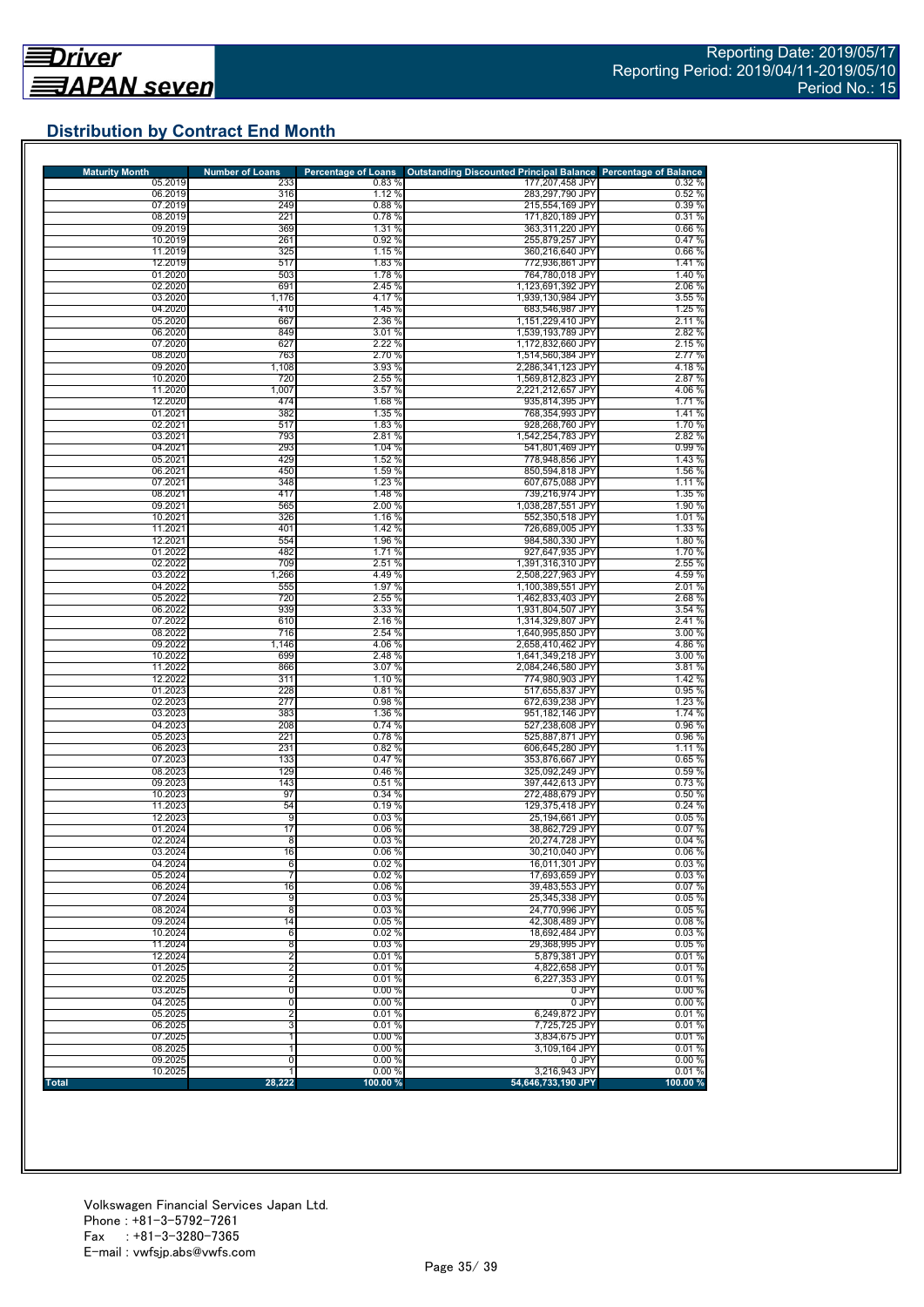## **Distribution by Monthly Payment**

|                            | Number of    | <b>Percentage</b> | <b>Outstanding Discounted</b> | <b>Percentage</b> |
|----------------------------|--------------|-------------------|-------------------------------|-------------------|
| <b>Monthly Payment</b>     | <b>Loans</b> | of Loans          | <b>Principal Balance</b>      | of Balance        |
| 10,000 JPY<br><=           | 1,454        | 5.15 %            | 1,755,811,738 JPY             | 3.21%             |
| 20,000 JPY<br>10.001 JPY   | 5,063        | 17.94 %           | 6,586,926,315 JPY             | 12.05 %           |
| 30,000 JPY<br>20.001 JPY   | 7,146        | 25.32 %           | 11,058,043,765 JPY            | 20.24 %           |
| 40,000 JPY<br>30,001 JPY   | 5,647        | 20.01%            | 10,530,919,056 JPY            | 19.27 %           |
| 50,000 JPY<br>40.001 JPY   | 3,316        | 11.75 %           | 7,297,628,186 JPY             | 13.35 %           |
| 60,000 JPY<br>50,001 JPY   | 1,966        | 6.97 %            | 4,889,992,136 JPY             | 8.95 %            |
| 70,000 JPY<br>60.001 JPY   | 1,139        | 4.04 %            | 3,185,494,176 JPY             | 5.83 %            |
| 80,000 JPY<br>70.001 JPY   | 667          | 2.36 %            | 2,039,659,224 JPY             | 3.73 %            |
| 90,000 JPY<br>80.001 JPY   | 460          | 1.63 %            | 1,478,421,717 JPY             | 2.71 %            |
| 100,000 JPY<br>90.001 JPY  | 410          | 1.45 %            | 1,517,040,156 JPY             | 2.78 %            |
| 110,000 JPY<br>100,001 JPY | 237          | 0.84 %            | 869,528,958 JPY               | 1.59 %            |
| 120,000 JPY<br>110.001 JPY | 163          | 0.58 %            | 736,953,253 JPY               | 1.35 %            |
| 130,000 JPY<br>120.001 JPY | 140          | 0.50 %            | 630,422,685 JPY               | 1.15 %            |
| 140,000 JPY<br>130.001 JPY | 113          | 0.40%             | 532,236,070 JPY               | 0.97 %            |
| 150,000 JPY<br>140.001 JPY | 82           | 0.29 %            | 419,898,230 JPY               | 0.77 %            |
| 150,001 JPY<br>$>=$        | 219          | 0.78%             | 1,117,757,525 JPY             | 2.05 %            |
| <b>Total</b>               | 28,222       | 100.00 %          | 54,646,733,190 JPY            | $100.00\%$        |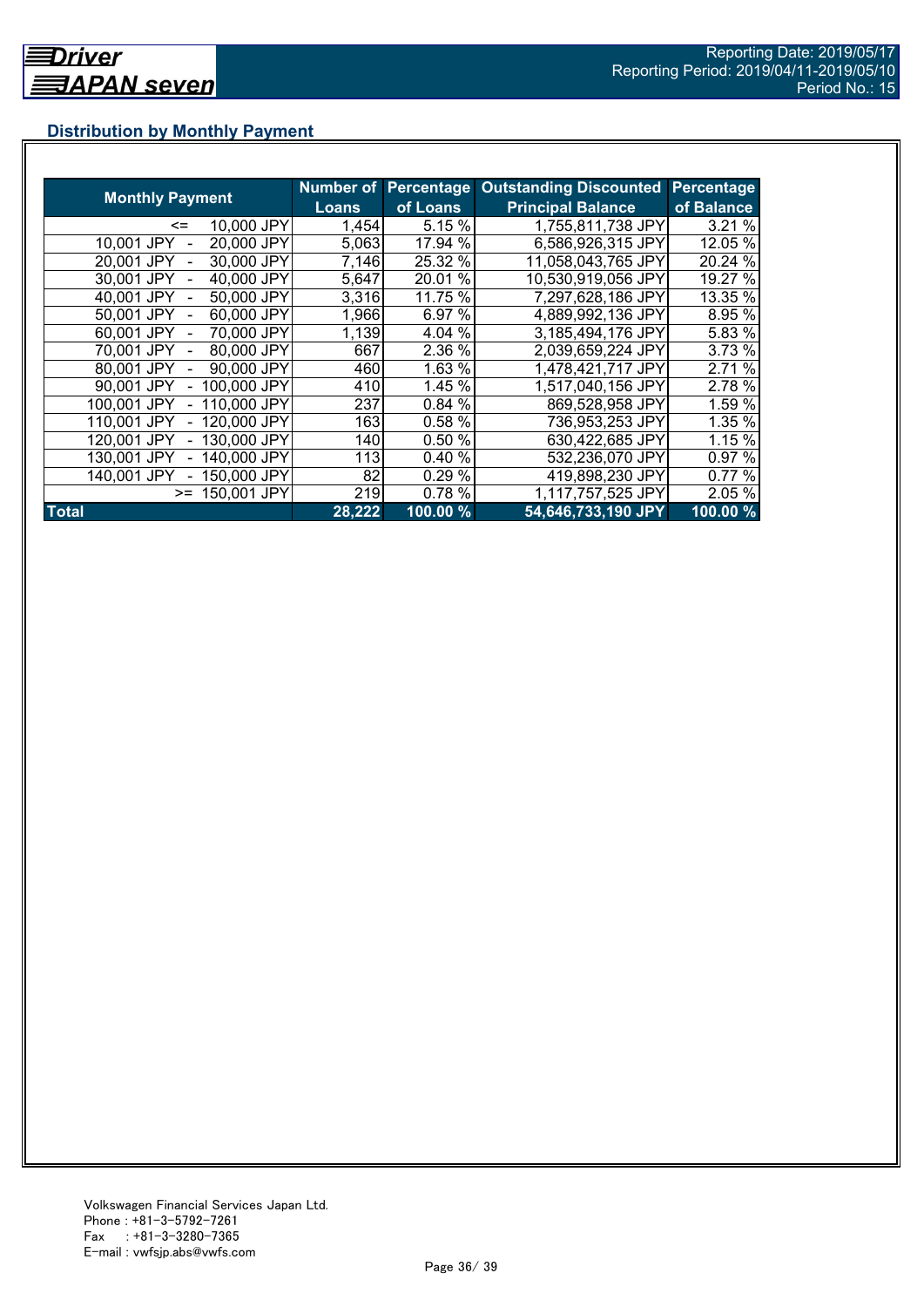## **Distribution by Bonus Payment**

|                            |                |          | Number of Percentage Outstanding Discounted | Percentage |
|----------------------------|----------------|----------|---------------------------------------------|------------|
| <b>Bonus Payment</b>       | <b>Loans</b>   | of Loans | <b>Principal Balance</b>                    | of Balance |
| No Bonus Payment           | 17,234         | 61.07 %  | 32,645,495,192 JPY                          | 59.74 %    |
| 25,000 JPY<br>1 JPY -      | 227            | 0.80%    | 346,362,516 JPY                             | 0.63%      |
| 25,001 JPY -<br>50,000 JPY | 2,676          | 9.48 %   | 4,229,573,602 JPY                           | 7.74 %     |
| 50,001 JPY - 75,000 JPY    | 890            | 3.15 %   | 1,548,769,111 JPY                           | 2.83 %     |
| 75,001 JPY - 100,000 JPY   | 3,740          | 13.25 %  | 7,269,422,862 JPY                           | 13.30 %    |
| 100,001 JPY - 125,000 JPY  | 516            | 1.83 %   | 1,075,152,349 JPY                           | 1.97 %     |
| 125,001 JPY - 150,000 JPY  | 1,498          | 5.31 %   | 3,532,930,768 JPY                           | 6.47 %     |
| 150,001 JPY - 175,000 JPY  | 163            | 0.58 %   | 380,589,954 JPY                             | 0.70 %     |
| 175,001 JPY - 200,000 JPY  | 796            | 2.82 %   | 2,091,003,295 JPY                           | 3.83 %     |
| 200,001 JPY - 225,000 JPY  | 50             | 0.18%    | 132,522,283 JPY                             | 0.24%      |
| 225,001 JPY - 250,000 JPY  | 189            | 0.67%    | 589,547,017 JPY                             | 1.08 %     |
| 250,001 JPY - 275,000 JPY  | 13             | 0.05%    | 35,390,430 JPY                              | 0.06 %     |
| 275,001 JPY - 300,000 JPY  | 142            | 0.50 %   | 455,551,225 JPY                             | 0.83 %     |
| 300,001 JPY - 325,000 JPY  |                | 0.02 %   | 21,881,412 JPY                              | 0.04%      |
| 325,001 JPY - 350,000 JPY  | 39             | 0.14%    | 139,454,284 JPY                             | 0.26 %     |
| 350,001 JPY - 375,000 JPY  | $\overline{2}$ | 0.01%    | 4,735,923 JPY                               | 0.01%      |
| 375,001 JPY - 400,000 JPY  | 17             | 0.06%    | 65,956,595 JPY                              | 0.12%      |
| 400,001 JPY - 425,000 JPY  |                | 0.00%    | 5,802,694 JPY                               | 0.01%      |
| 425,001 JPY - 450,000 JPY  | 5              | 0.02%    | 15,184,033 JPY                              | 0.03%      |
| 450,001 JPY - 475,000 JPY  | 0              | 0.00 %   | 0 JPY                                       | 0.00%      |
| 475,001 JPY - 500,000 JPY  | 13             | 0.05%    | 53,518,170 JPY                              | 0.10%      |
| 500,001 JPY or more        | 4              | $0.01\%$ | 7,889,475 JPY                               | 0.01%      |
| <b>Total</b>               | 28,222         | 100.00 % | 54,646,733,190 JPY                          | 100.00 %   |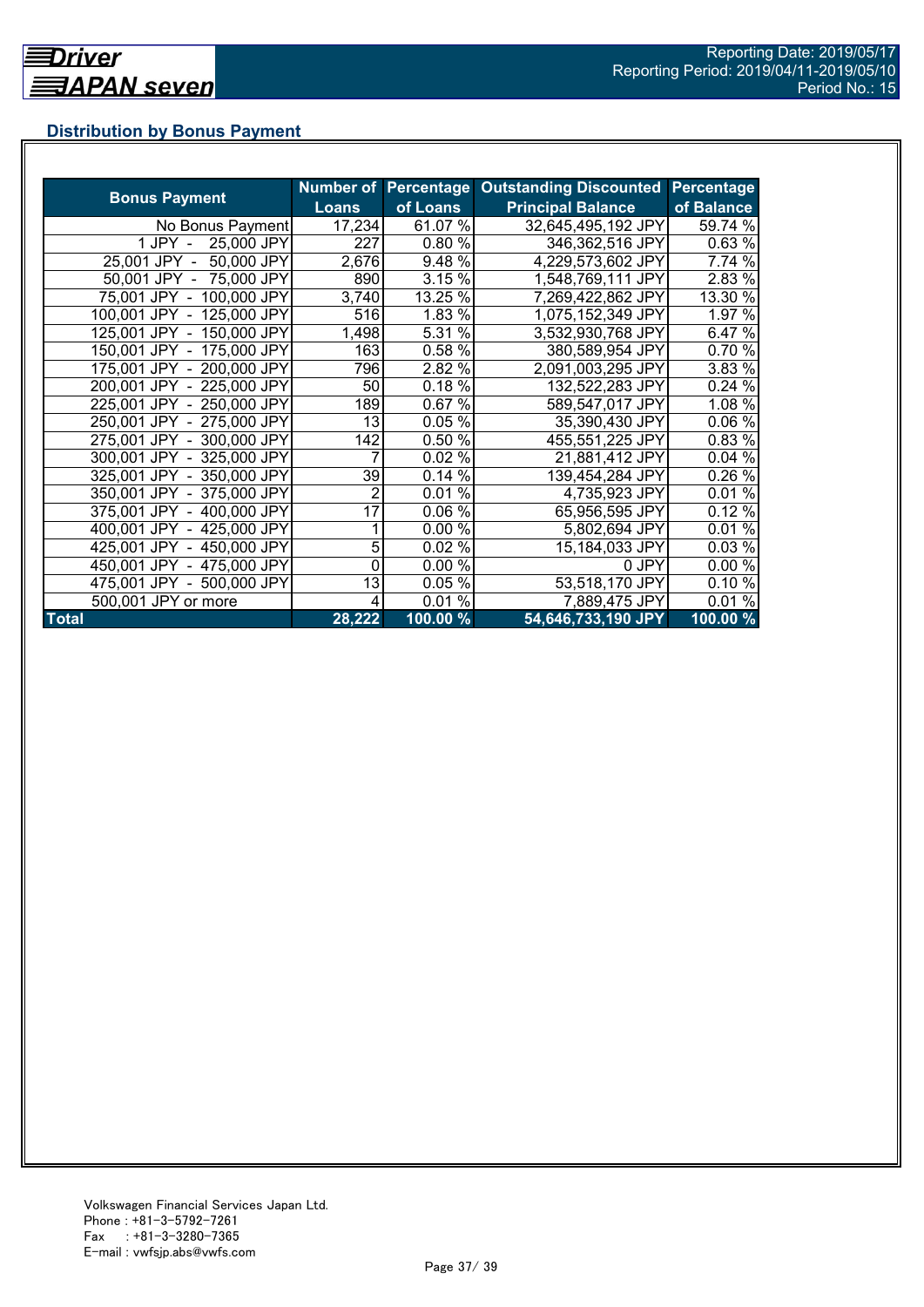## **Distribution by Motor Type**

| <b>Motor Type</b> | Loans  | of Loans    | Number of Percentage Outstanding Discounted Percentage<br><b>Principal Balance</b> | of Balance  |
|-------------------|--------|-------------|------------------------------------------------------------------------------------|-------------|
| <b>EA 189</b>     |        | $0.00 \%$   | 0 JPY                                                                              | $0.00 \%$   |
| Other             | 28,222 | 100.00 %    | 54,646,733,190 JPY                                                                 | 100.00 %    |
| <b>Total</b>      | 28.222 | $100.00 \%$ | 54,646,733,190 JPY                                                                 | $100.00 \%$ |